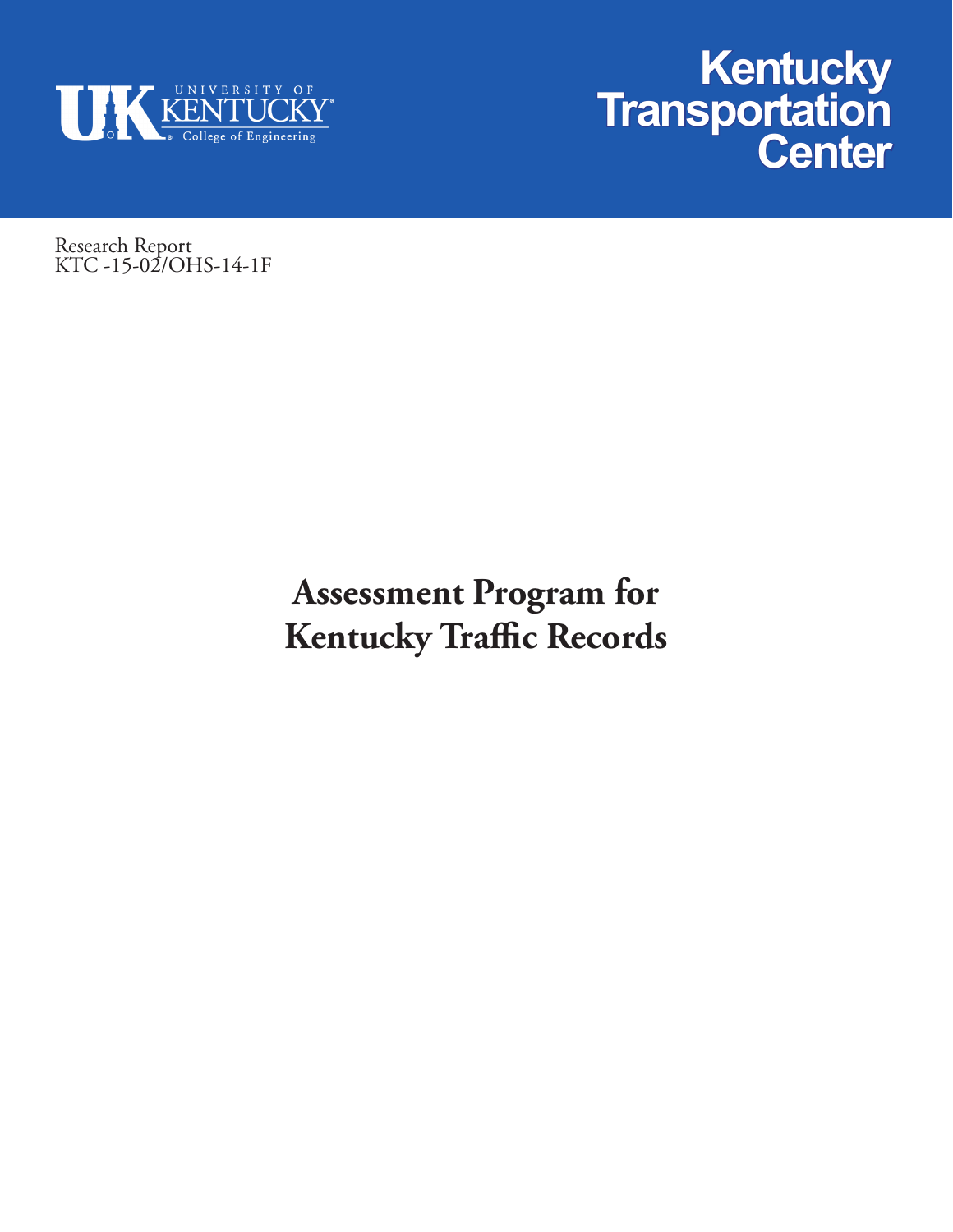# **Our Mission**

*We provide services to the transportation community through research, technology transfer and education. We create and participate in partnerships to promote safe and effective transportation systems.*

© 2015 University of Kentucky, Kentucky Transportation Center Information may not be used, reproduced, or republished without our written consent.

**Kentucky Transportation Center**

176 Oliver H. Raymond Building Lexington, KY 40506-0281  $(859)$  257-4513 *fax* (859) 257-1815

**www.ktc.uky.edu**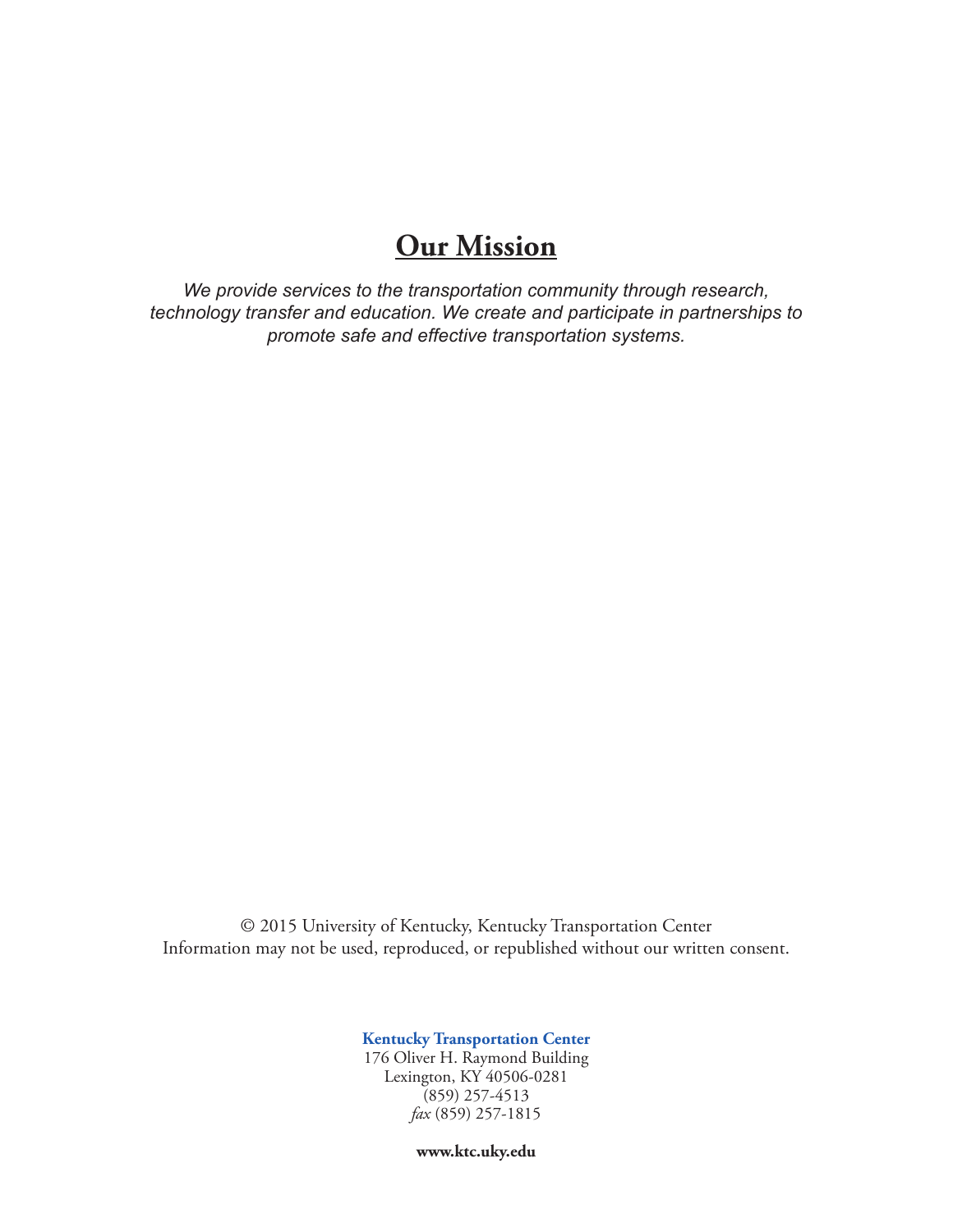| 1. Report No.                                                                                                                                                                                                                                                                                                                                                                                                                                                                                                                                                                                                                                                                                                                                                                                                                                                                                                                                                                                                                                                                                                                   | 2. Government Accession No.             | 3. Recipient's Catalog No             |                       |  |
|---------------------------------------------------------------------------------------------------------------------------------------------------------------------------------------------------------------------------------------------------------------------------------------------------------------------------------------------------------------------------------------------------------------------------------------------------------------------------------------------------------------------------------------------------------------------------------------------------------------------------------------------------------------------------------------------------------------------------------------------------------------------------------------------------------------------------------------------------------------------------------------------------------------------------------------------------------------------------------------------------------------------------------------------------------------------------------------------------------------------------------|-----------------------------------------|---------------------------------------|-----------------------|--|
|                                                                                                                                                                                                                                                                                                                                                                                                                                                                                                                                                                                                                                                                                                                                                                                                                                                                                                                                                                                                                                                                                                                                 |                                         |                                       |                       |  |
| KTC-15-02/OHS-14-1F                                                                                                                                                                                                                                                                                                                                                                                                                                                                                                                                                                                                                                                                                                                                                                                                                                                                                                                                                                                                                                                                                                             |                                         |                                       |                       |  |
|                                                                                                                                                                                                                                                                                                                                                                                                                                                                                                                                                                                                                                                                                                                                                                                                                                                                                                                                                                                                                                                                                                                                 |                                         |                                       |                       |  |
| 4. Title and Subtitle<br><b>Assessment Program for Kentucky Traffic Records</b>                                                                                                                                                                                                                                                                                                                                                                                                                                                                                                                                                                                                                                                                                                                                                                                                                                                                                                                                                                                                                                                 |                                         | 5. Report Date                        |                       |  |
|                                                                                                                                                                                                                                                                                                                                                                                                                                                                                                                                                                                                                                                                                                                                                                                                                                                                                                                                                                                                                                                                                                                                 |                                         | February 2015                         |                       |  |
|                                                                                                                                                                                                                                                                                                                                                                                                                                                                                                                                                                                                                                                                                                                                                                                                                                                                                                                                                                                                                                                                                                                                 |                                         | 6. Performing Organization Code       |                       |  |
| 7. Author(s):                                                                                                                                                                                                                                                                                                                                                                                                                                                                                                                                                                                                                                                                                                                                                                                                                                                                                                                                                                                                                                                                                                                   |                                         | 8. Performing Organization Report No. |                       |  |
| L. O'Connell, E. Green, R. Souleyrette                                                                                                                                                                                                                                                                                                                                                                                                                                                                                                                                                                                                                                                                                                                                                                                                                                                                                                                                                                                                                                                                                          |                                         |                                       |                       |  |
|                                                                                                                                                                                                                                                                                                                                                                                                                                                                                                                                                                                                                                                                                                                                                                                                                                                                                                                                                                                                                                                                                                                                 |                                         |                                       |                       |  |
| 9. Performing Organization Name and Address                                                                                                                                                                                                                                                                                                                                                                                                                                                                                                                                                                                                                                                                                                                                                                                                                                                                                                                                                                                                                                                                                     |                                         | 10. Work Unit No. (TRAIS)             |                       |  |
| Kentucky Transportation Center                                                                                                                                                                                                                                                                                                                                                                                                                                                                                                                                                                                                                                                                                                                                                                                                                                                                                                                                                                                                                                                                                                  |                                         |                                       |                       |  |
| 176 Raymond Building                                                                                                                                                                                                                                                                                                                                                                                                                                                                                                                                                                                                                                                                                                                                                                                                                                                                                                                                                                                                                                                                                                            |                                         | 11. Contract or Grant No.             |                       |  |
| Lexington, KY 40506                                                                                                                                                                                                                                                                                                                                                                                                                                                                                                                                                                                                                                                                                                                                                                                                                                                                                                                                                                                                                                                                                                             |                                         |                                       |                       |  |
| 12. Sponsoring Agency Name and Address                                                                                                                                                                                                                                                                                                                                                                                                                                                                                                                                                                                                                                                                                                                                                                                                                                                                                                                                                                                                                                                                                          |                                         | 13. Type of Report and Period Covered |                       |  |
| Kentucky Transportation Cabinet                                                                                                                                                                                                                                                                                                                                                                                                                                                                                                                                                                                                                                                                                                                                                                                                                                                                                                                                                                                                                                                                                                 |                                         | Final                                 |                       |  |
| 200 Mero Street                                                                                                                                                                                                                                                                                                                                                                                                                                                                                                                                                                                                                                                                                                                                                                                                                                                                                                                                                                                                                                                                                                                 |                                         |                                       |                       |  |
| Frankfort, KY                                                                                                                                                                                                                                                                                                                                                                                                                                                                                                                                                                                                                                                                                                                                                                                                                                                                                                                                                                                                                                                                                                                   |                                         | 14. Sponsoring Agency Code            |                       |  |
| 15. Supplementary Notes                                                                                                                                                                                                                                                                                                                                                                                                                                                                                                                                                                                                                                                                                                                                                                                                                                                                                                                                                                                                                                                                                                         |                                         |                                       |                       |  |
|                                                                                                                                                                                                                                                                                                                                                                                                                                                                                                                                                                                                                                                                                                                                                                                                                                                                                                                                                                                                                                                                                                                                 |                                         |                                       |                       |  |
| 16. Abstract                                                                                                                                                                                                                                                                                                                                                                                                                                                                                                                                                                                                                                                                                                                                                                                                                                                                                                                                                                                                                                                                                                                    |                                         |                                       |                       |  |
| During 2013, the Kentucky Transportation Center identified 117 potential performance metrics for the ten databases in<br>the Kentucky Traffic Records System. This report summarizes the findings of three main tasks completed in 2014: (1)<br>assessment of the utility of each metric and/or the availability of data; (2) collection of data on the metrics deemed<br>useful with available data; and (3) assessment the possibility of incorporating a number of the Model Minimum Uniform<br>Crash Criteria (MMUCC) elements into the CRASH database. Interviews with liaisons for each database reduced the<br>number of metrics from 117 to 51. The reason for rejecting the metric as useless is provided in two tables. Data on the<br>useful and data available metrics is reported in one or more tables for each database. The review of the CRASH database<br>for compliance with MMUCC found that 470 of 682 elements are currently MMUCC compliant. A total of 137 elements<br>could be added to the CRASH database, which would render it 89% MMUCC compliant. A list of tentative conclusions<br>is provided. |                                         |                                       |                       |  |
| 17. Key Words                                                                                                                                                                                                                                                                                                                                                                                                                                                                                                                                                                                                                                                                                                                                                                                                                                                                                                                                                                                                                                                                                                                   |                                         | 18. Distribution Statement            |                       |  |
|                                                                                                                                                                                                                                                                                                                                                                                                                                                                                                                                                                                                                                                                                                                                                                                                                                                                                                                                                                                                                                                                                                                                 |                                         | Unlimited, with the                   |                       |  |
| Traffic Records Assessment, Traffic Records databases, Performance                                                                                                                                                                                                                                                                                                                                                                                                                                                                                                                                                                                                                                                                                                                                                                                                                                                                                                                                                                                                                                                              |                                         | approval of the Kentucky              |                       |  |
| Metrics, Model Minimum Crash Criteria,                                                                                                                                                                                                                                                                                                                                                                                                                                                                                                                                                                                                                                                                                                                                                                                                                                                                                                                                                                                                                                                                                          |                                         | <b>Transportation Cabinet</b>         |                       |  |
|                                                                                                                                                                                                                                                                                                                                                                                                                                                                                                                                                                                                                                                                                                                                                                                                                                                                                                                                                                                                                                                                                                                                 | 20. Security Classification (this page) | 21. No. of Pages                      | 19. Security          |  |
| 19. Security Classification (report)                                                                                                                                                                                                                                                                                                                                                                                                                                                                                                                                                                                                                                                                                                                                                                                                                                                                                                                                                                                                                                                                                            |                                         | 63                                    | <b>Classification</b> |  |

**Classification (report)**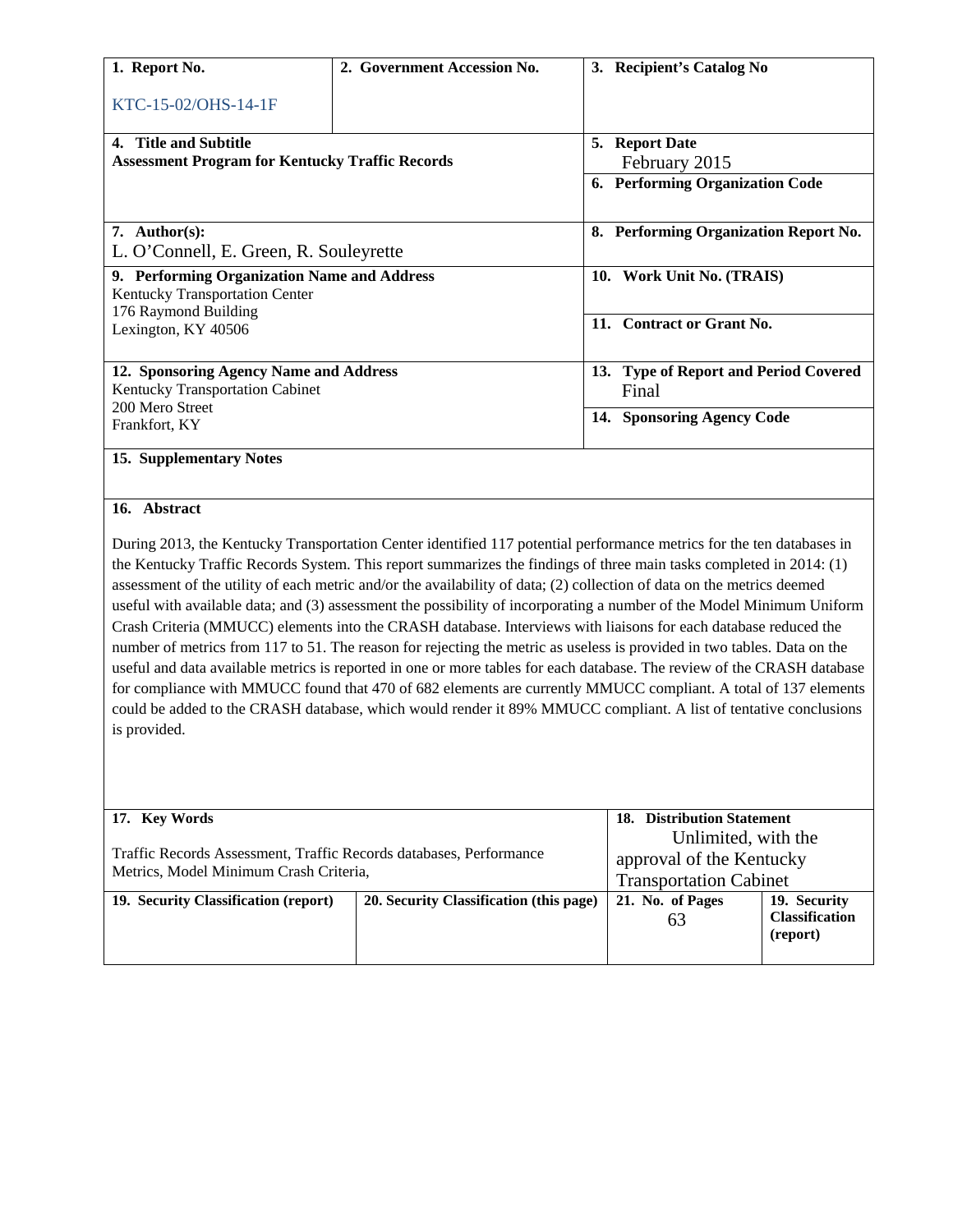#### **Research Report**

#### **KTC**

#### **Assessment Program for Kentucky Traffic Records**

By

Lenahan O'Connell

Research Associate

Eric R. Green

Transportation Research Engineer

Reginald R. Souleyrette

Transportation Research Engineer

Kentucky Transportation Center

College of Engineering

University of Kentucky

Kentucky Transportation Center

Lexington, Kentucky

In cooperation with Kentucky Transportation cabinet Commonwealth of Kentucky

The contents of this report reflect the views of the authors who are responsible for the facts and accuracy of the data presented herein. The contents do not necessarily reflect the official views or policies of the University of Kentucky or the Kentucky Transportation Cabinet. This report does not constitute a standard, specification, or regulation. The inclusion of manufacturers' names or trade names is for identification purposes and is not considered an endorsement.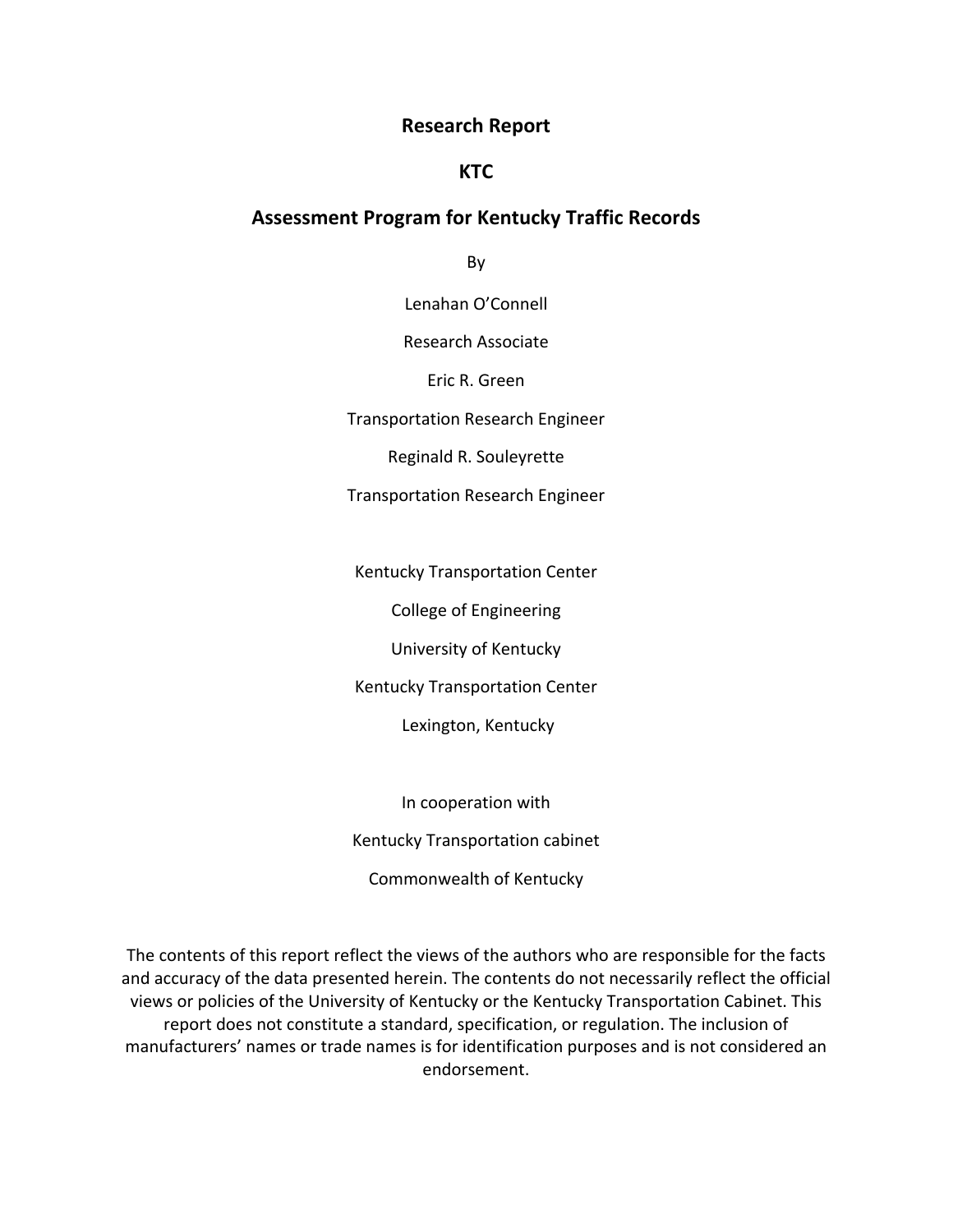# **Table of Contents**

|                | Ch. 1: Introduction: Work Plan for Phase 2 of the Assessment Program for Kentucky Traffic                                                                                                                                                           |  |
|----------------|-----------------------------------------------------------------------------------------------------------------------------------------------------------------------------------------------------------------------------------------------------|--|
|                | Ch. 2: Summary of Discussion with Liaisons on the Feasibility and Usefulness of the Proposed                                                                                                                                                        |  |
|                |                                                                                                                                                                                                                                                     |  |
|                |                                                                                                                                                                                                                                                     |  |
|                |                                                                                                                                                                                                                                                     |  |
|                |                                                                                                                                                                                                                                                     |  |
|                | Appendix A: Metrics Proposed during Phase 1 for Traffic Records Databases38                                                                                                                                                                         |  |
|                |                                                                                                                                                                                                                                                     |  |
|                | List of Tables in Chapters of Report                                                                                                                                                                                                                |  |
| 1.<br>2.<br>3. | Traffic Records Database and Persons Contacted-Liaisons and Assistants7<br>Measurable (Italicized and Underlined) and Unmeasurable Metrics for First Five Traffic<br>Measurable (Italicized and Underlined) and Unmeasurable Metrics by Second Five |  |
|                |                                                                                                                                                                                                                                                     |  |
| 4.<br>5.       | Adjudication/Arrest Metric for in the Form of Numerical Data and Other                                                                                                                                                                              |  |
| 6.             |                                                                                                                                                                                                                                                     |  |
| 7.             | Roadway/Traffic Metrics in the Form of Numerical Data and Other Responses23                                                                                                                                                                         |  |
| 8.             |                                                                                                                                                                                                                                                     |  |
|                | 9. Death Certificate Metrics in the Form of Numerical Data and Other Responses25                                                                                                                                                                    |  |
|                | 10. Percent of Motor Vehicle Deaths with Missing Values on Injury-Related Variables26                                                                                                                                                               |  |
|                | 11. Number of In-transfer Records Received from Selected Border States (Motor Vehicle                                                                                                                                                               |  |
|                | 12. Emergency Department Injury Metrics in the Form of Numerical Data and Other                                                                                                                                                                     |  |
|                | 13. Hospital Inpatient Metrics in the Form of Numerical Data and Other Responses28                                                                                                                                                                  |  |
|                | 14. Trauma Registry Metrics in the Form of Numerical Data and Other Responses30                                                                                                                                                                     |  |
|                |                                                                                                                                                                                                                                                     |  |
|                | 16. Baseline Compliance with MMUCC and Projected Compliance after Rewrite33                                                                                                                                                                         |  |
|                | 17. After Removing the Element 'Unknown' from 63 Fields, the Baseline compliance and                                                                                                                                                                |  |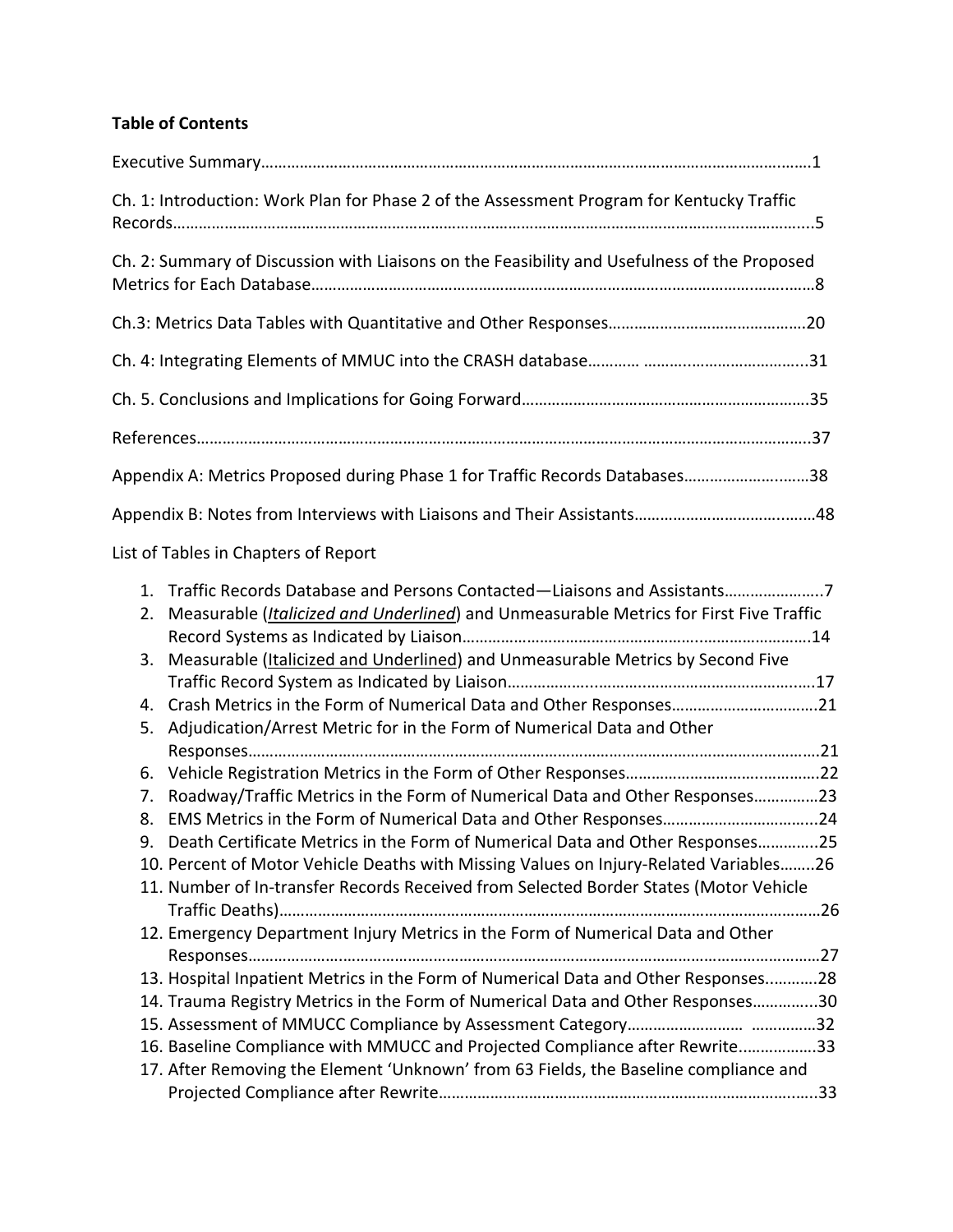# **Executive Summary**

Improving highway safety is a critical transportation policy priority. In order to improve the public's safety on the nation's highways, federal legislation beginning with the Safe, Accountable, Flexible, and Efficient Transportation Equity Act: A Legacy for Users (Public law 109-59; SAFETY-LU) called for the states to improve their traffic records data systems. To that end, in February 2011, the National Highway Traffic Safety Administration (NHTSA) released a set of Model Performance Measures for State Traffic Records Systems.

NHTSA's reason for improved traffic records is stated thusly: "Quality traffic safety records are critical to the planning, management, and evaluation of any successful state traffic safety program." NHTSA also stated that the purpose of the model measures is to: "help each state improve its own performance. Each state selects the measures it uses, establishes its own definitions of key terms, and may modify the measures to fit its circumstances" (NHTSA 2011:2). Thus, the Model Performance Measures are not mandatory, with NHTSA noting that "states are free to modify them or develop their own." States are thus granted a great deal of flexibility to craft a program that best fits their needs and concerns. Kentucky elected to create its own set of measures.

NHTSA stipulates, however, that the measures must produce quantifiable data. Such data will allow state governments to more effectively monitor the development and implementation of improvements to their traffic record data systems, strategic plans, and grant applications to fund improved data collection. Whether adopting NHTSA's model measures or creating their own, states are expected to have quantitative performance measures of the six core traffic data systems:

- 1. Collision reporting and analysis (CRASH)—the repository for law enforcement crash reports
- 2. Vehicle—the vehicle registration system
- 3. Driver—the repository for information on licensed drivers and their histories
- 4. Roadway—a database that stores information on the roads in the state highway system
- 5. Citation/adjudication—a repository containing the records of traffic citations, arrests, and final disposition charges
- 6. Emergency Medical Services (EMS)/Injury Surveillance—, the component repositories for data on motor-vehicle related injuries and deaths. These can have multiple databases: for example, prehospital EMS data, hospital emergency department data; hospital discharge data, trauma registries, and death records.

During the first phase of this study in 2013, the Kentucky Transportation Center (KTC) identified possible performance measures (referred to as metrics) for Kentucky's ten traffic records databases. In all, 117 potential metrics were developed, as one or more metrics was proposed for most of the six performance attributes of each database—timeliness, accuracy, consistency/uniformity, completeness, integration, and accessibility.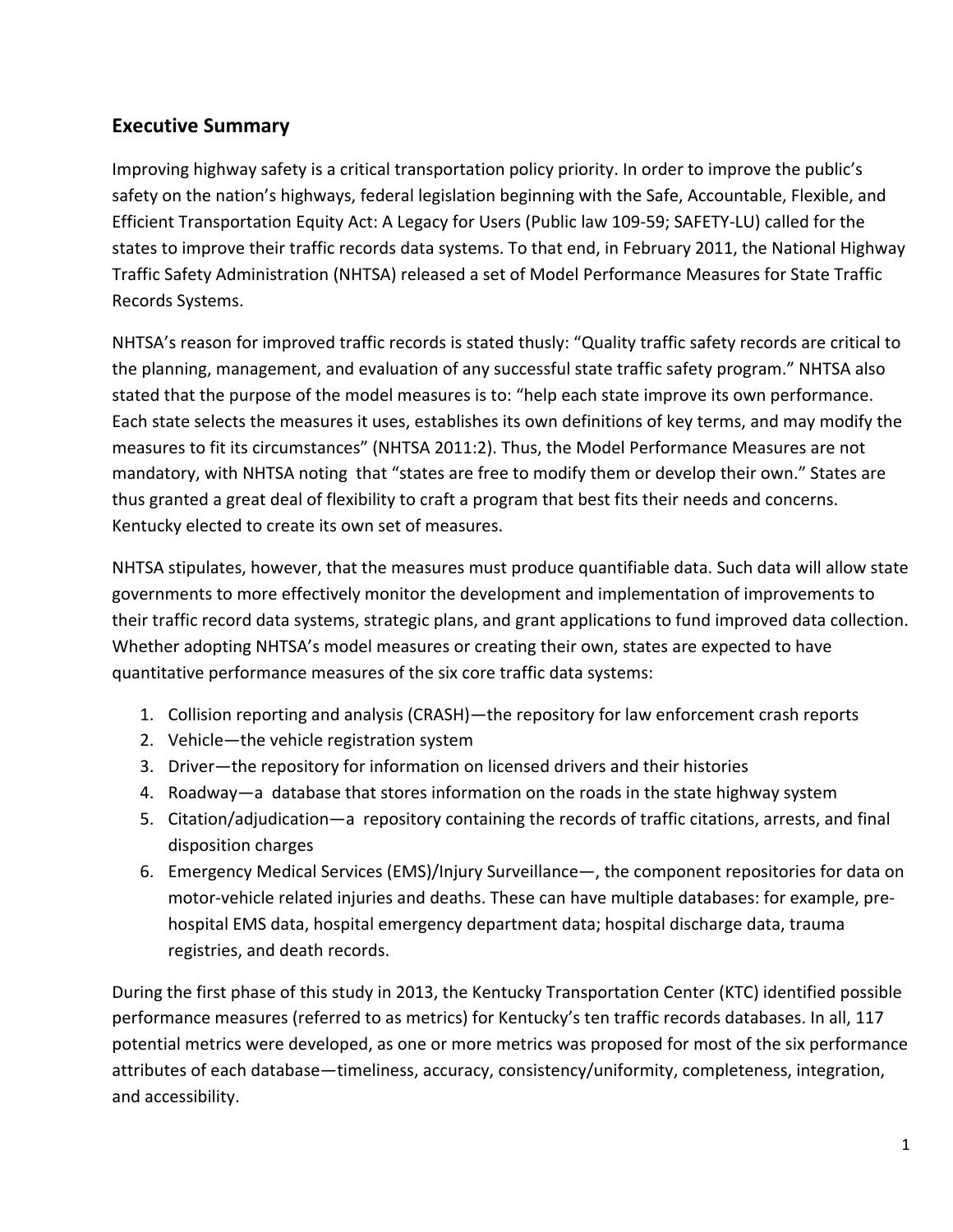#### **Work Completed in 2014**

This second phase of the research consisted of three main tasks. The first task was to assess the utility of each proposed metric and the availability of data. This task eliminated those metrics that were deemed to be of little utility or too difficult to measure. The second task involved collecting quantitative data on the remaining metrics. The third was to assess the possibility of incorporating a larger number of the Federal Highway Administration's (FHWA) Model Minimum Uniform Crash Criteria (MMUCC) elements into the CRASH database. Table 1 lists the 10 databases, the organizations that contributed information to this study, and the liaisons KTC contacted.

This phase of the project began by identifying liaison officials with knowledge of the databases. They were interviewed to ascertain which of the proposed performance metrics they deemed both useful and measurable. This series of meetings and telephone conversations with the liaisons yielded a smaller list of metrics.

| <b>Traffic Records Database</b>                    | <b>Organization Providing</b><br><b>Information</b>             | <b>Persons Contacted-Liaisons and</b><br><b>Assistants</b>                            |
|----------------------------------------------------|-----------------------------------------------------------------|---------------------------------------------------------------------------------------|
| <b>CRASH (Collision Reporting and</b><br>Analysis) | Kentucky State Police (KSP)                                     | Brian Sumner, Fred Scroggins,<br>John Smoot, Ed Harding, Alvin<br>Cook, Steve Roadcap |
| Roadway/Traffic                                    | Kentucky Transportation<br>Cabinet (KyTC)                       | Keith Dotson                                                                          |
| <b>Licensed Driver</b>                             | Kentucky Transportation<br>Cabinet (KyTC)                       | Kevin Edelen                                                                          |
| <b>Vehicle Registration</b>                        | Kentucky Transportation<br>Cabinet (KyTC)                       | Godwin Onodu                                                                          |
| <b>Citation/Adjudication</b>                       | Administrative Office of the<br>Courts (AOC)                    | Jason Cloyd, Kat Delaney                                                              |
| <b>Emergency Medical Services (EMS)</b>            | Kentucky Board of<br><b>Emergency Medical Services</b><br>(EMS) | Paul Phillips                                                                         |
| <b>Emergency Department</b>                        | Kentucky Injury Prevention<br>Research Center (KIPRC)           | Mike Singleton                                                                        |
| <b>Hospital Inpatient</b>                          | Kentucky Injury Prevention<br>Research Center (KIPRC)           | Mike Singleton                                                                        |
| <b>Trauma Registry</b>                             | Kentucky Injury Prevention<br>Research Center (KIPRC)           | Svetla Slavova                                                                        |
| <b>Death Certificate</b>                           | Kentucky Injury Prevention<br>Research Center (KIPRC)           | Mike Singleton                                                                        |

|  | Table 1: Traffic Records Database and Persons Contacted—Liaisons and Their Assistants |
|--|---------------------------------------------------------------------------------------|
|--|---------------------------------------------------------------------------------------|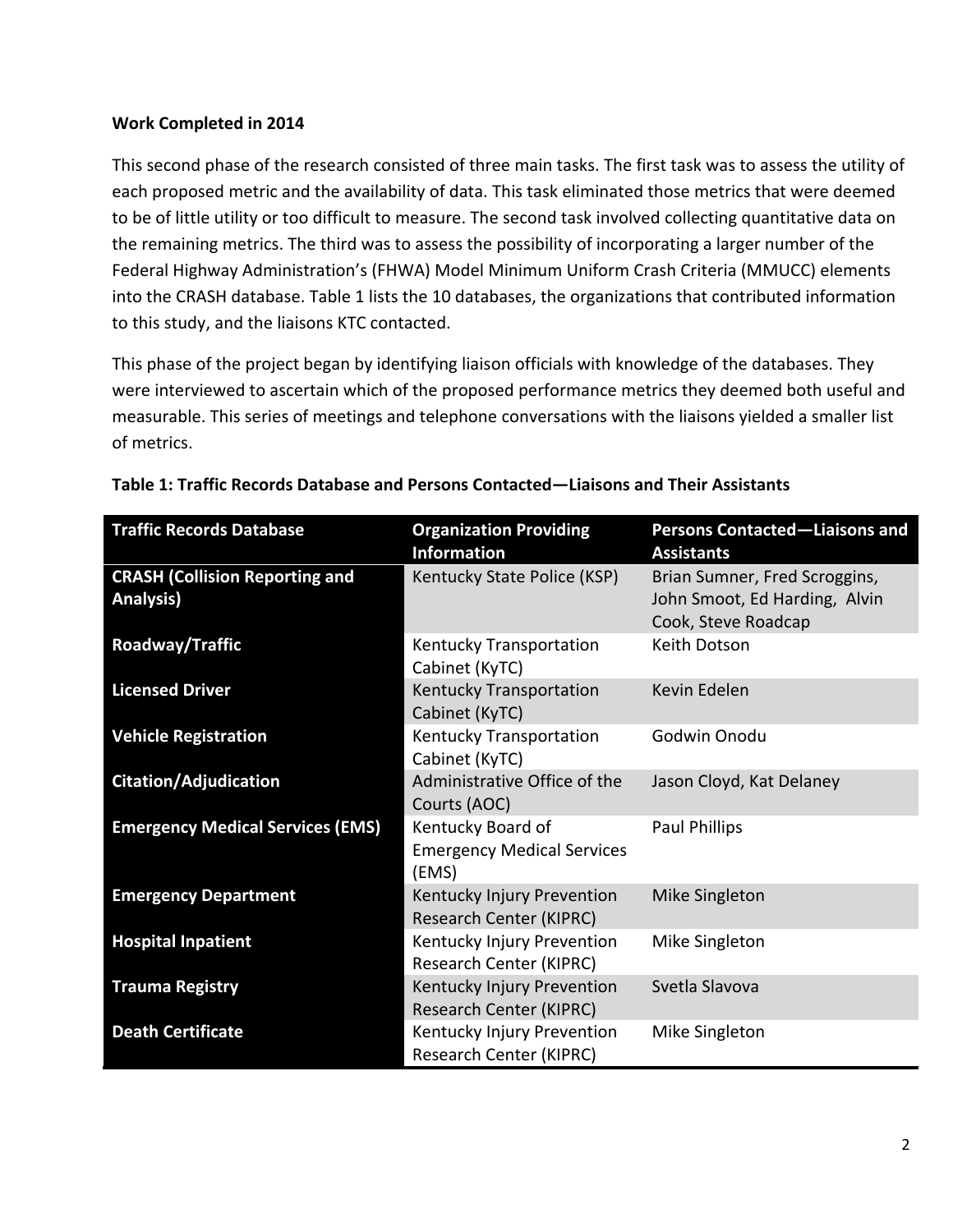During this research phase, KTC refined knowledge of the proposed metrics, doing so by working with officials responsible for a traffic records database. This step in the study provided information on:

- 1. The benefit of each proposed metric to the agency's mission
- 2. The agency's present capacity to compile or generate the information related to the metric
- 3. The agency's likely capacity to compile or generate the information for the metric in the future; and
- 4. The potential role KTC could play in compiling or generating information for the metric

After identifying a new list of metrics, liaisons were asked to provide quantitative data for them (n = 51). The original plan was to collect data at three month intervals. However, data collection is expensive as well as time-consuming and the liaisons decided that they could only collect data on an annual basis for some of the metrics. For a subset of metrics they had annual data from previous years, in which case they reported previous years as well as the most recent data. This practice enriched the results, and this report contains annual data for numerous metrics for multiple years.

# **Summary of Findings**

The research conducted thus far has yielded the following eight conclusions. These findings are tentative, and more data collection, as well as interviews with liaisons will be initiated to firm these up and further explore the best strategies to improve the traffic records data system.

1. The liaisons saw no merit or insufficient merit (given the effort involved) in gathering information for more than half of the proposed metrics. Interviews with the liaisons reduced the number of metrics from 117 to 51. Moreover, the liaisons would need new funding to measure many of these 51.

2. The liaisons at KIPRC and EMS voiced less satisfaction with their current databases than liaisons at the Kentucky Transportation Cabinet. That is, the latter expressed less interest in improvements to their databases. In all there are ten datasets containing data related to highway safety. Only the Cabinet officials responsible for roadway and traffic data sought more data and more timely data, specifically data describing recent alterations in local road systems.

3. All the liaisons, especially those at KYTC, said they cannot provide the precise number of people who have access to legally appropriate information from their respective databases; but all thought that access is open and unproblematic for the public. Given their beliefs and NHTSA's model performance measures for accessibility that call for surveys of data users, it is advisable to explore further, with the liaisons, some acceptable ways to collect quantitative survey data on accessibility.

4. The liaisons at KIPRC identified several issues with the quality of their data. They documented problems with missing E-codes, incomplete data on death certificates, and non-specific E-Codes. They expressed a desire to improve their data but will require a new funding source to do so.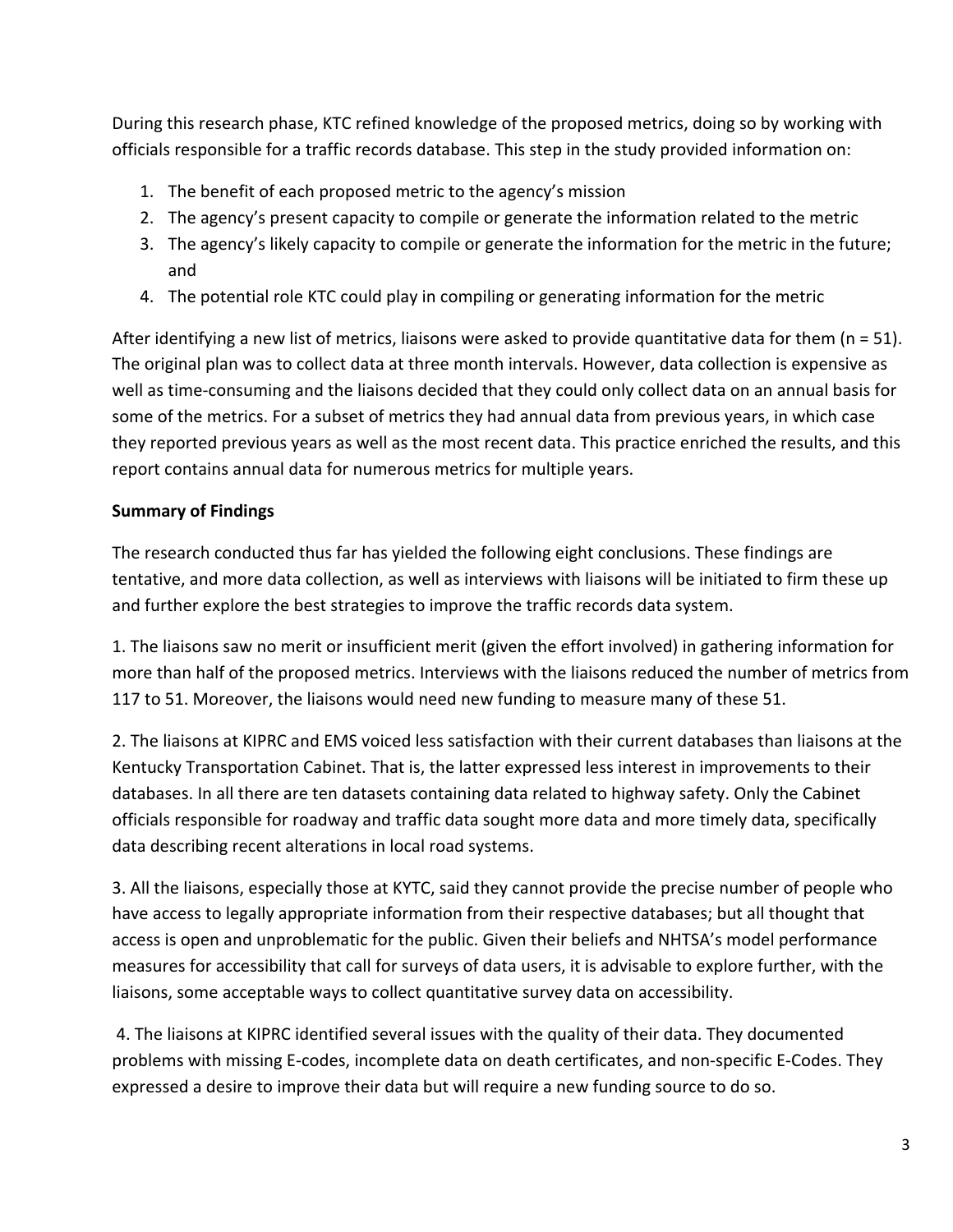5. Officials with the Administrative Office of the Courts, who control the database for adjudication/arrest records, recommend standardizing the citation codes by removing old codes and discontinuing the use of paper citations. Doing so would facilitate analysis of their database by researchers.

6. Currently, no liaison can provide data on agreement with linked variables between the database they are responsible for and CRASH, or for any other database. The liaisons contended that KTC or KSP can generate this type of data for the metrics; however in some cases it may be too costly to generate it without tapping into new funding sources.

7. The trauma registry data suggests several areas in need of reform, especially information on ambulance time to the crash scene and time to the hospital. The data would be more complete with the incorporation of information from the 8,000 residents in Kentucky who were treated at a hospital not designated as a trauma center. Perhaps, the concordance between the CRASH database and the trauma registry database can be improved.

8. The review of the CRASH database for compliance with MMUCC found that 470 out of 682 elements are currently MMUCC compliant. There were 75 elements that the review committee did not want to add, and 137 elements that could be added to the crash database to render it more MMUCC compliant. Once this is accomplished, CRASH will be 89 percent compliant with the elements in MMUCC.

Summing up, this ongoing research has produced a living document that can be updated throughout the year. Clearly, the continuation of this research will improve the monitoring of the quality of Kentucky's traffic records. It will also facilitate future efforts to maximize the quality of traffic safety data and analysis—a goal that was laid out by the USDOT Traffic Records Coordinating Committee. This will let researchers more readily identify problems with the current traffic records system. Using this information, it will be possible to justify requests for NHTSA funding for programs to improve traffic records databases.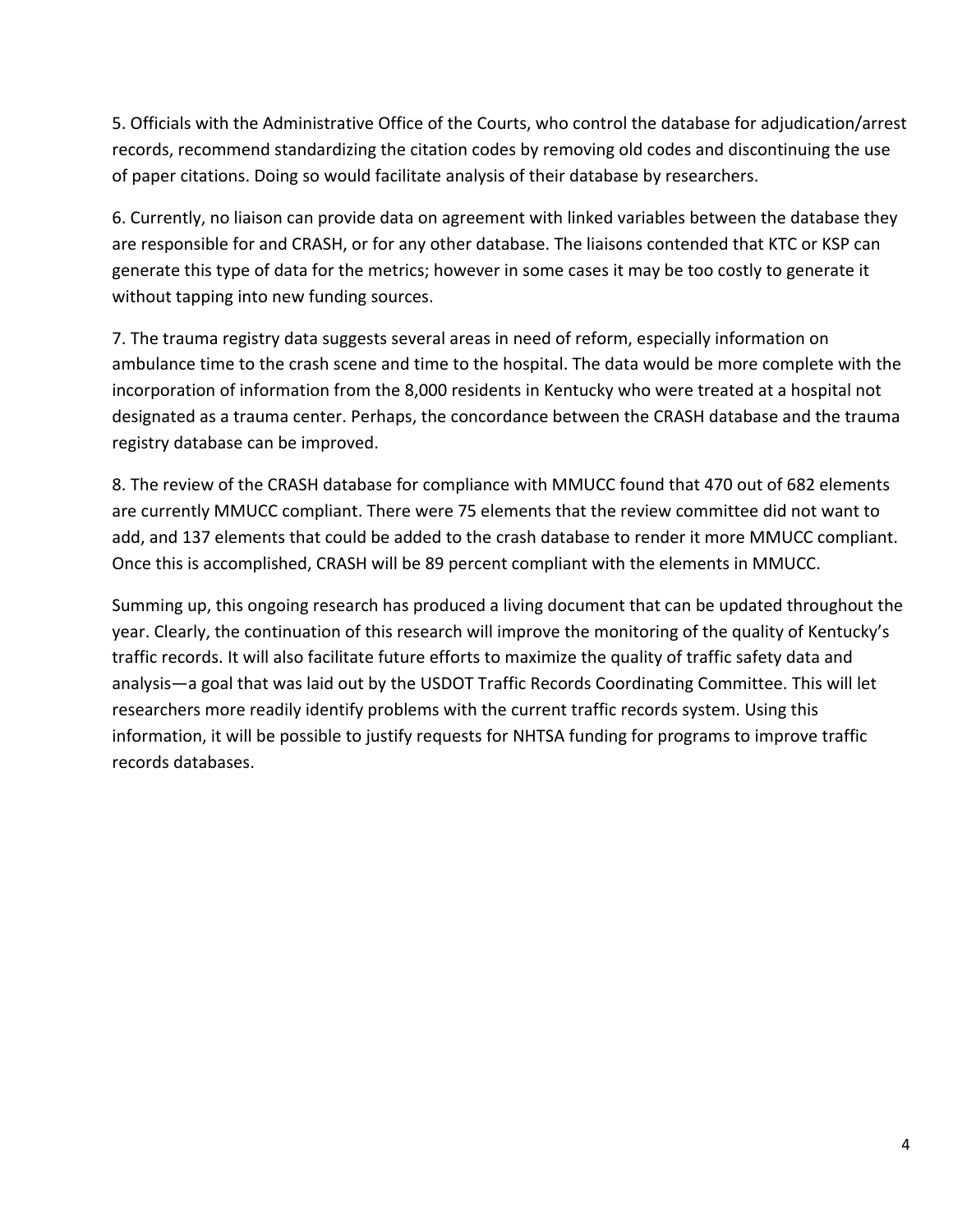# **Chapter 1: Work Plan for Phase 2 of the Assessment Program for Kentucky Traffic Records**

### **Introduction**

Improving highway safety is a critical transportation policy priority. In order to improve the public's safety on the nation's highways, federal legislation beginning with the Safe, Accountable, Flexible, and Efficient Transportation Equity Act: A Legacy for Users (Public law 109-59; SAFETY-LU) called for the states to improve their traffic records data systems. To that end, in February 2011, the National Highway Traffic Safety Administration (NHTSA) released a set of Model Performance Measures for State Traffic Records Systems.

NHTSA's reason for improved traffic records is stated thusly: "Quality traffic safety records are critical to the planning, management, and evaluation of any successful state traffic safety program." NHTSA also stated that the purpose of the Model Performance Measures is to: "help each state improve its own performance. Each state selects the measures it uses, establishes its own definitions of key terms, and may modify the measures to fit its circumstances" (NHTSA 2011:2). Thus, the Model Performance Measures are not mandatory, as the measures were suggestive and NHTSA added that "states are free to modify them or develop their own." In sum, the states are granted a great deal of flexibility to craft a program that best fits their needs and concerns. Kentucky elected to create its own set of measures.

One key stipulation of NHTSA is that the measures must produce quantifiable data. Such data let state governments effectively monitor the development and implementation of improvements to their traffic record data systems, strategic plans, and grant applications to fund improved data collection.

Whether adopting NHTSA's model measures or creating their own, states are expected to have quantitative performance measures of the six core traffic data systems:

- 1. Collision reporting and analysis (CRASH)—the repository for law enforcement crash reports
- 2. Vehicle—the vehicle registration system
- 3. Driver—a repository for information on licensed drivers and their histories
- 4. Roadway—a database that stores information on a state's roads
- 5. Citation/adjudication—a repository containing records of traffic citations, arrests, and final disposition charges
- 6. Emergency Medical Services (EMS)/Injury Surveillance—component repositories for data on motor-vehicle related injuries and deaths. These can have multiple databases: for example, prehospital EMS data, hospital emergency department data; hospital discharge data, trauma registries, and death records.

During the first phase of this study—conducted in 2013, the Kentucky Transportation Center (KTC) identified possible performance measures (i.e. metrics) for Kentucky's ten traffic records databases. In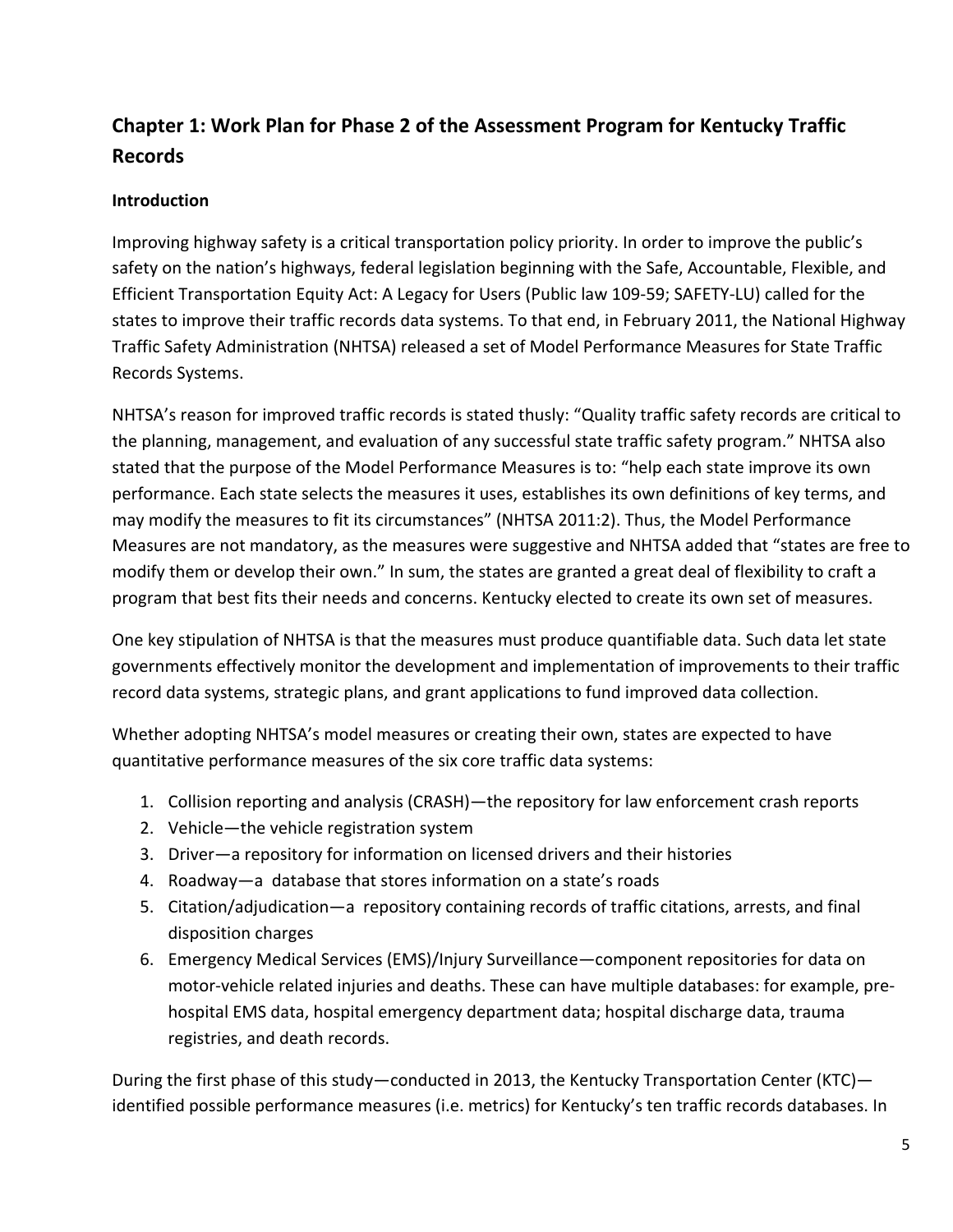all, 117 potential metrics were developed. There are six performance attributes for each database timeliness, accuracy, consistency/uniformity, completeness, integration, and accessibility. For many of the performance attributes more than one metric was proposed

### **Work Completed in 2014**

The second phase—completed in 2014—of this project had three main tasks: 1) assess the usefulness of each metric along with availability of the data, and eliminate those metrics that offered limited insights or were too difficult to measure; 2) collect quantitative data on the selected metrics; 3) evaluate whether it would be possible to incorporate more of the Federal highway Administration's (FHWA) Model Minimum Uniform Crash Criteria (MMUCC) elements into the CRASH database. Table 1 lists the 10 databases, the organizations that provided the information for this study, and the liaisons contacted.

This research phase began by identifying liaison officials with knowledge of the databases. They were contacted and then interviewed to ascertain which of the proposed performance metrics they considered both useful and measurable. This series of meetings and telephone conversations with the liaisons yielded a reduced list of metrics.

During this research phase, KTC refined its knowledge of each of the 117 metrics proposed during phase one, doing so by working with officials responsible for a traffic records database. This study phase established information on:

- 1. The benefit of each proposed metric to the agency's mission
- 2. The agency's present capacity to compile or generate the information related to the metric
- 3. The agency's likely capacity to compile or generate the information for the metric in the future
- 4. The potential role KTC can play in compiling or generating information for the metric.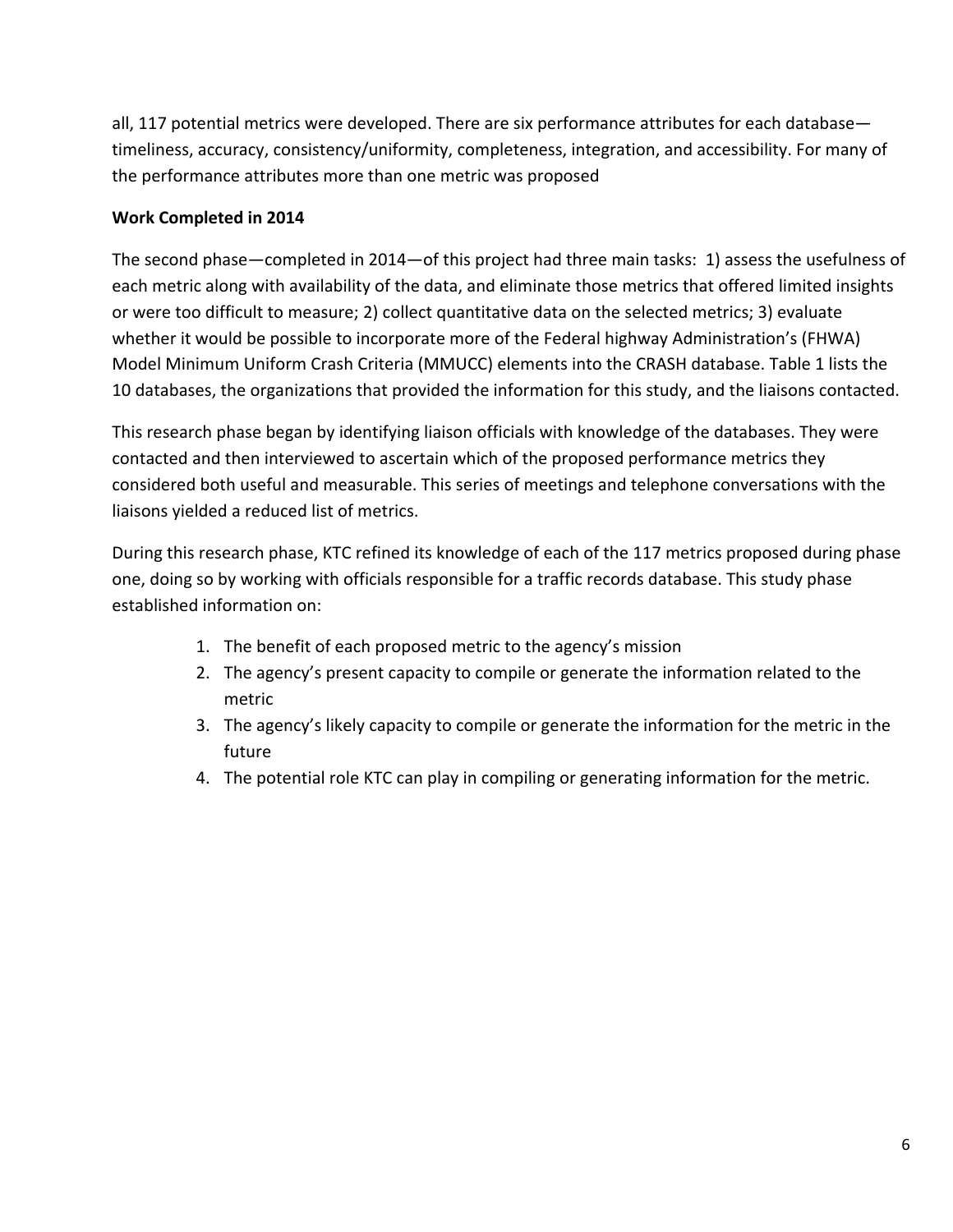| <b>Traffic Records Database</b>                           | <b>Organization</b>                                             | <b>Persons Contacted</b>                                                              |
|-----------------------------------------------------------|-----------------------------------------------------------------|---------------------------------------------------------------------------------------|
| <b>CRASH (Collision Reporting and</b><br><b>Analysis)</b> | Kentucky State Police (KSP)                                     | Brian Sumner, Fred Scroggins,<br>John Smoot, Ed Harding, Alvin<br>Cook, Steve Roadcap |
| Roadway/Traffic                                           | Kentucky Transportation<br>Cabinet (KyTC)                       | Keith Dotson                                                                          |
| <b>Licensed Driver</b>                                    | Kentucky Transportation<br>Cabinet (KyTC)                       | Kevin Edelen                                                                          |
| <b>Vehicle Registration</b>                               | Kentucky Transportation<br>Cabinet (KyTC)                       | Godwin Onodu                                                                          |
| Citation/Adjudication                                     | Administrative Office of the<br>Courts (AOC)                    | Jason Cloyd, Kat Delaney                                                              |
| <b>Emergency Medical Services (EMS)</b>                   | Kentucky Board of<br><b>Emergency Medical Services</b><br>(EMS) | <b>Paul Phillips</b>                                                                  |
| <b>Emergency Department</b>                               | Kentucky Injury Prevention<br><b>Research Center (KIPRC)</b>    | Mike Singleton                                                                        |
| <b>Hospital Inpatient</b>                                 | Kentucky Injury Prevention<br><b>Research Center (KIPRC)</b>    | Mike Singleton                                                                        |
| <b>Trauma Registry</b>                                    | Kentucky Injury Prevention<br><b>Research Center (KIPRC)</b>    | Svetla Slavova                                                                        |
| <b>Death Certificate</b>                                  | Kentucky Injury Prevention<br>Research Center (KIPRC)           | Mike Singleton                                                                        |

**Table 1: Traffic Records Database and Persons Contacted—Liaisons and Their Assistants** 

After identifying the new list of metrics, we asked the liaisons to provide quantitative data for the 51 remaining metrics. Originally, the research plan called for data collection to occur at three-month intervals. However, data collection is expensive as well as time-consuming and the liaisons decided that they could only collect data on an annual basis for some of the metrics. For a subset of metrics, they had annual data from previous years, in which case they reported previous years as well as the most recent data. This annual data enriched our results, and we included these data from multiple years in this report.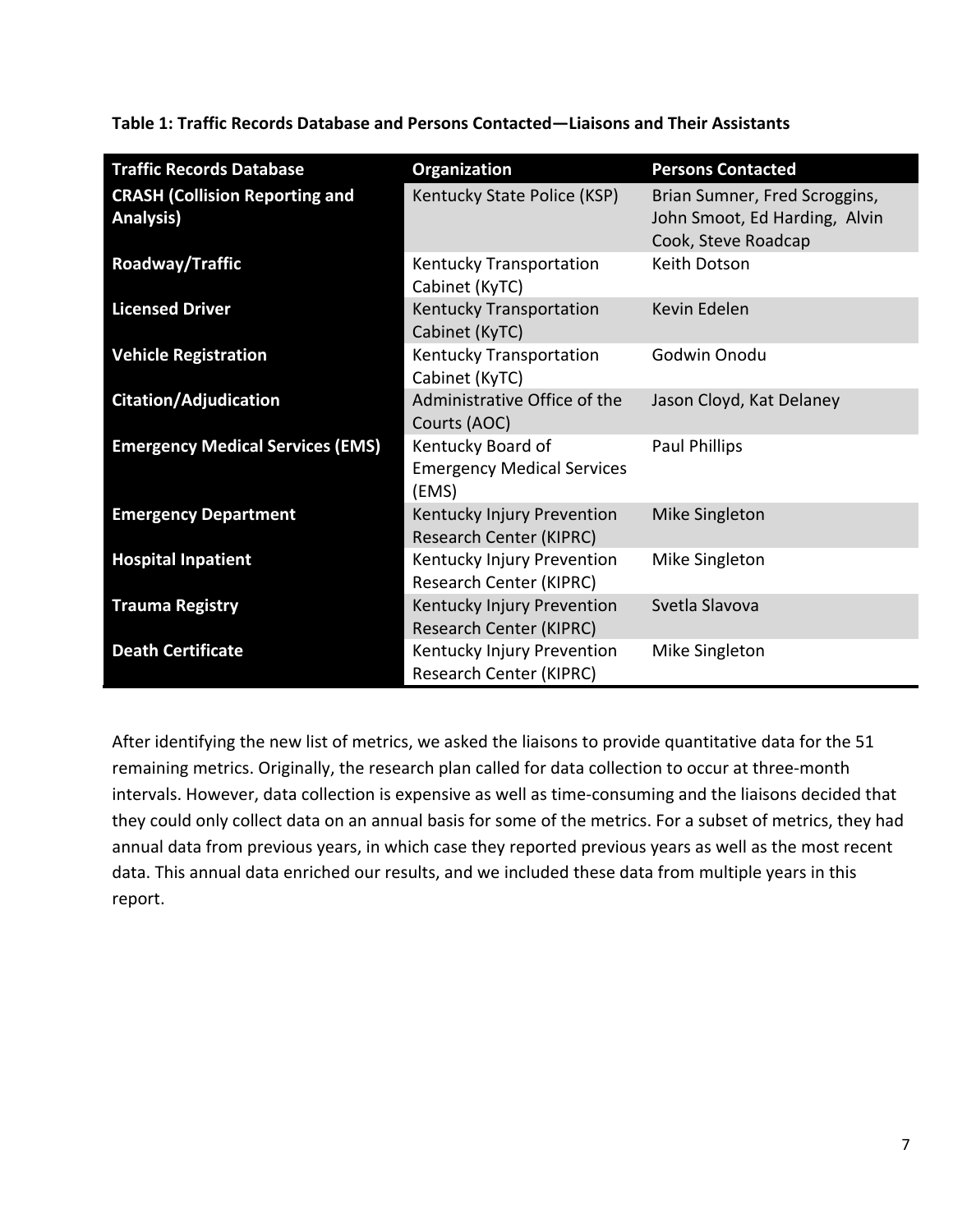# **Chapter 2: Summary of Discussions with Liaisons on the Feasibility and Usefulness of the Proposed Metrics for Each Database**

We discussed each of the proposed metrics with the appropriate database liaison. Based on feedback received from the liaisons, we removed metrics they considered to be of limited use for improving or reforming the traffic record system. We also removed metrics described as too difficult to assemble in quantitative form. But we left in a few that the liaisons were willing to collect in the future if funding were to become available. Collecting data on these latter metrics requires significant labor. After the discussions, the number of metrics was reduced from 117 to 51, for an average of five metrics per traffic records database.

In this chapter, we present the major concerns of the liaisons as well as the reasons they offered for measuring some of the proposed metrics and not measuring others. Some of the liaisons offered explanations for rejecting particular metrics. But on occasion, a liaison would reject a metric as having no value while failing to provide a reason. Here, we present the more informative reasons they gave for accepting or rejecting particular metrics. We also note the specific metrics of marked interest to the liaisons.

Tables 2 and 3 summarize interview results. For each traffic records system, the tables list each proposed metric. Table columns describe the metrics for each traffic records system. The rows summarize the metrics for the performance attributes. Liaisons were asked which of the proposed metrics could not be measured with data. Tables 2 and 3 list the metrics they were willing to measure as well as those they were not willing to measure.

The metrics thought to be measurable are *italicized and underlined*. The wording for many of the proposed metrics has been shortened to fit the table. The complete wording for each metric is in Appendix A. The rough interview summaries with the liaisons are in Appendix B.

Most liaisons had responsibility for one database. However, Michael Singleton, with the Kentucky Injury Prevention Research Center (KIPRC), is the liaison for three databases—Hospital Inpatient; Death Certificate; and Emergency Department, which reports injury visits to hospitals. Svetla Slavova, with the KIPRC as well, is the liaison for the Trauma Registry records. All four databases are collected and analyzed by KIPRC.

Liaisons typically gave one of three rationales for rejecting a proposed metric: (1) the metric concerned an aspect of the database that currently worked well; (2) data were unavailable; or (3) too much effort or cost would be required given the present limitations.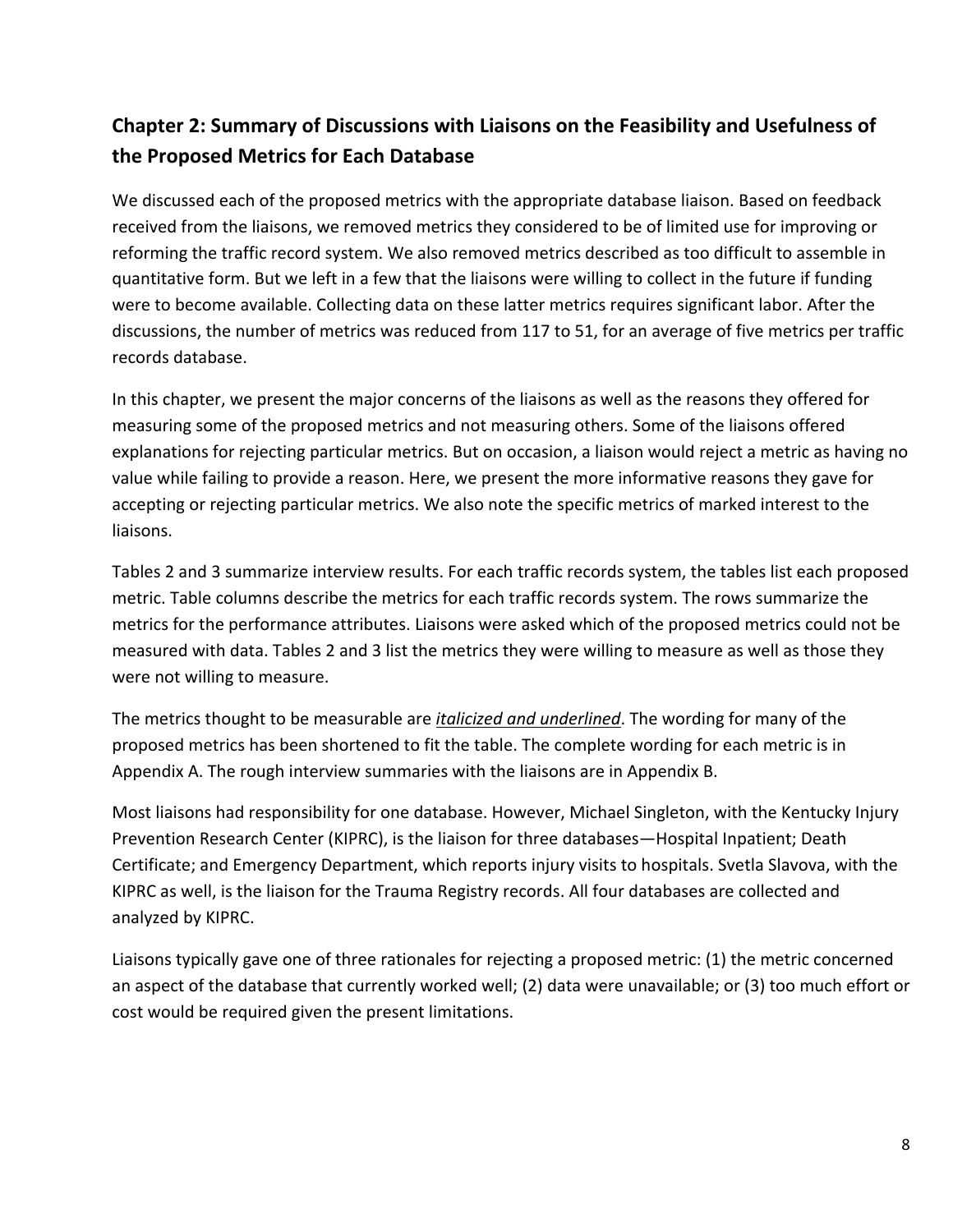#### **Interview Results and Discussion**

Adjudication/Arrest Database. The Administrative Office of the Courts (AOC) maintains adjudication and arrest records. During our meeting with its representative, the liaison said that he could provide only one of the 10 proposed metrics: the percent of citations sent to AOC on the electronic uniform citation—a consistency/uniformity metric.

Other proposed metrics, in his opinion, did not provide data of any use. For instance, the liaison stated that timeliness is not an issue, as the office sends notice of convictions to the DMV every night. Similarly, timeliness is not a problem for traffic violations that are entered into the KYCourts database. Typically, these data are entered within a few days of the violation.

The liaison, however, suggested two ways to improve the adjudication database: 1) require that all arrest and citation records be entered electronically; and 2) remove old codes from submitted forms. These suggested reforms would improve uniformity across all records.

Motor Vehicle Database. The liaison for this system, which keeps the records on vehicle ownership, said he could provide information for only 1 of 15 proposed metrics immediately—the accessibility metric; but he could provide information for three more as soon as the Kentucky Automated Vehicle Information System (KAVIS) is operational. At that time he will be able to measure the average time to post by county clerks (a timeliness metric) and check titles against 1) the National Motor Vehicle Title Information System (NMVTIS) and 2) Vehicle Identification Number Assist (VINA) (integration metrics).

However, he thought there was no room for improvement in vehicle registration and tracking processes, because 100 percent of vehicle information numbers (VINs) are validated with VIN-checking software and all records are complete. The liaison reported no issues with respect to timeliness and saw no reason to collect timeliness metrics. All title transactions are posted within a day of receipt from the county clerks, who comply with the requirement that all titles be processed within 5 days. One hundred percent of all registrations and title brands are posted within 24 hours. As for ensuring uniformity, the same forms are used in all counties. 100 percent of records include the complete owner name and address.

He mentioned audits are not an issue, as most errors are made by county clerks and measuring this will not yield any benefits. Nor is auditing an issue for the database, as the DMV only audits the money received for special license plates.

With respect to a possible improvement in the database, the liaison said there is a critical need to address the integration of CRASH with vehicle registration. A project was recently proposed to integrate the CRASH and Vehicle databases and perform a study to demonstrate the capabilities of the linked databases. The project was funded and began on Sept 1, 2012. There were, however, problems when attempting to complete a memorandum of understanding (MOU) between the Kentucky Transportation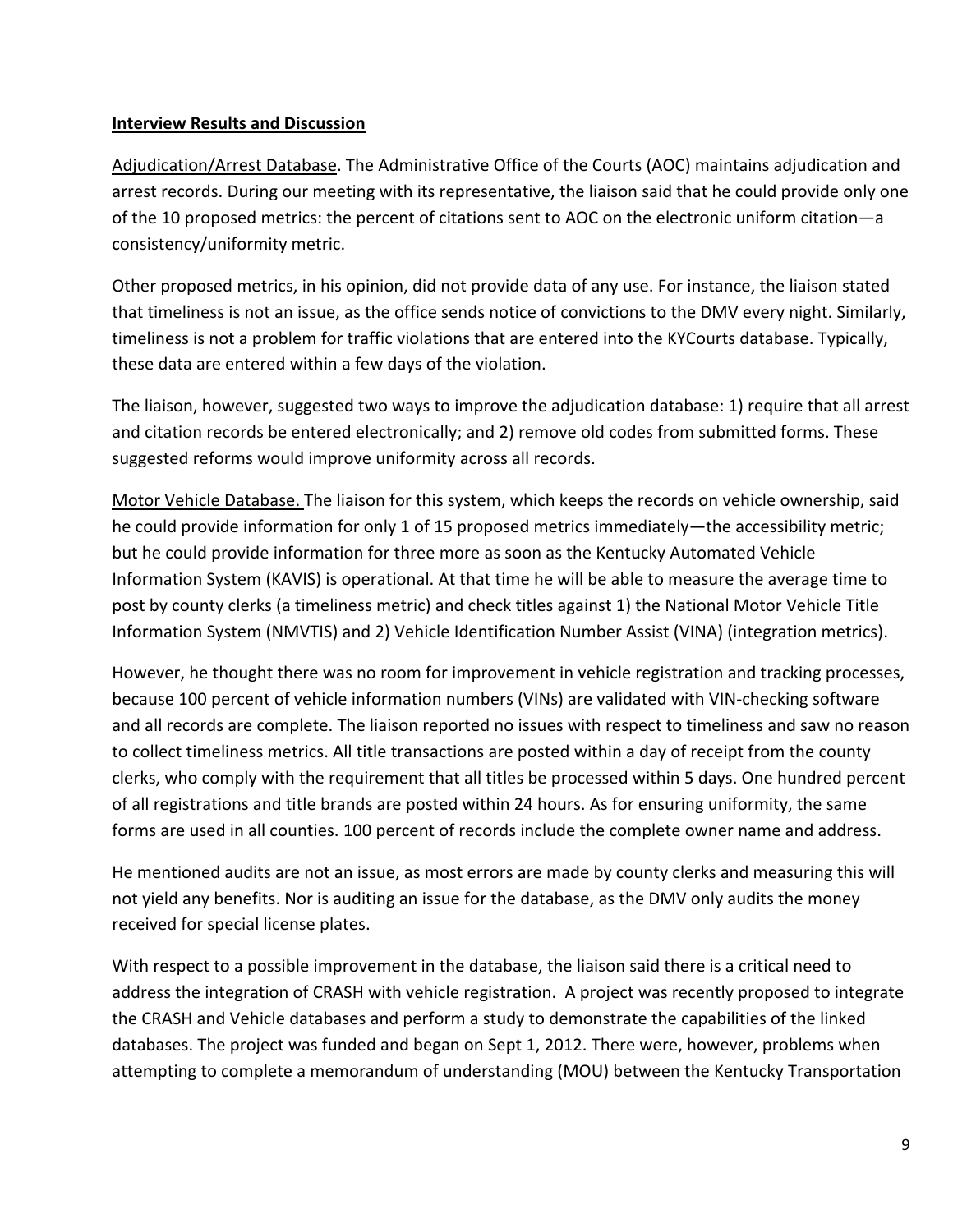Cabinet (KYTC) and KIPRC. More recently, the project was re-awarded with KTC's involvement because of its standing MOU with KYTC. Unfortunately, the data were never received to complete the linkage.

Death Certificate Database. This database records deaths from highway-related incidents. Only 4 of the 12 metrics were: two timeliness metrics, the integration metric, and one completeness metric—the percent of key injury variables with non-missing and specific values. The liaison indicated that the two accuracy metrics were obtainable; however new funding would be necessary. He expressed interest in applying for funding to obtain the needed data. The liaison also said that consistency/uniformity metric cannot be measured, as it requires the cooperation of the owner of the records. But the owner is not currently interested in cooperating.

One of the completeness metrics—the percent of injury deaths with an underlying cause of "unspecified injury" by age group—was viewed as irrelevant to the study of traffic deaths. Another—the ratio of outof-state deaths for Kentucky residents reported in the Kentucky death file to the number reported in the Fatality Analysis Reporting System (FARS)—the liaison stated would be too difficult to measure and not a priority.

The proposed accessibility metric entails surveying users of Kentucky's Indicator-Based Information System for public health (IBIS) to estimate what proportion were unable to obtain the information they sought through the injury mortality module. The liaison stated that this is not currently doable because it is necessary to obtain legal permission; but KIPRC has a list of likely users, making it possible to do an annual survey after gaining permission to do so.

Driver Licensing Database. The liaison for this system, which contains driver records and licenses, stated there was no advantage to tracking any of the 15 proposed metrics. He said the system works effectively at the moment. Drivers' licenses, he asserted, are posted immediately with no delay and there is no way to improve the process. Convictions are posted immediately upon receipt from the courts and are immediately forwarded to the department of motor vehicles (DMV).

The liaison said his office cannot eliminate duplicate records, which he described as a matter of typos and not a significant problem. With respect to audits, he said they did not perform them because there are very few errors in the materials they receive from the courts.

This office does not check immigration documents online, but immigrants are required to take their documents to the licensing field offices, where the documents are checked. The liaison noted that they currently check 100 percent of social security numbers and post 100 percent of drivers' records from out-of-state. At this time it is policy to check 100 percent of driver's records against both the National Driver Register (NDR) and the Commercial Driver's License Information System (CDLIS).

This office obtains information on all drivers moving to Kentucky from another state. All driver information, including that acquired from other states, is posted on a driver's Kentucky record. The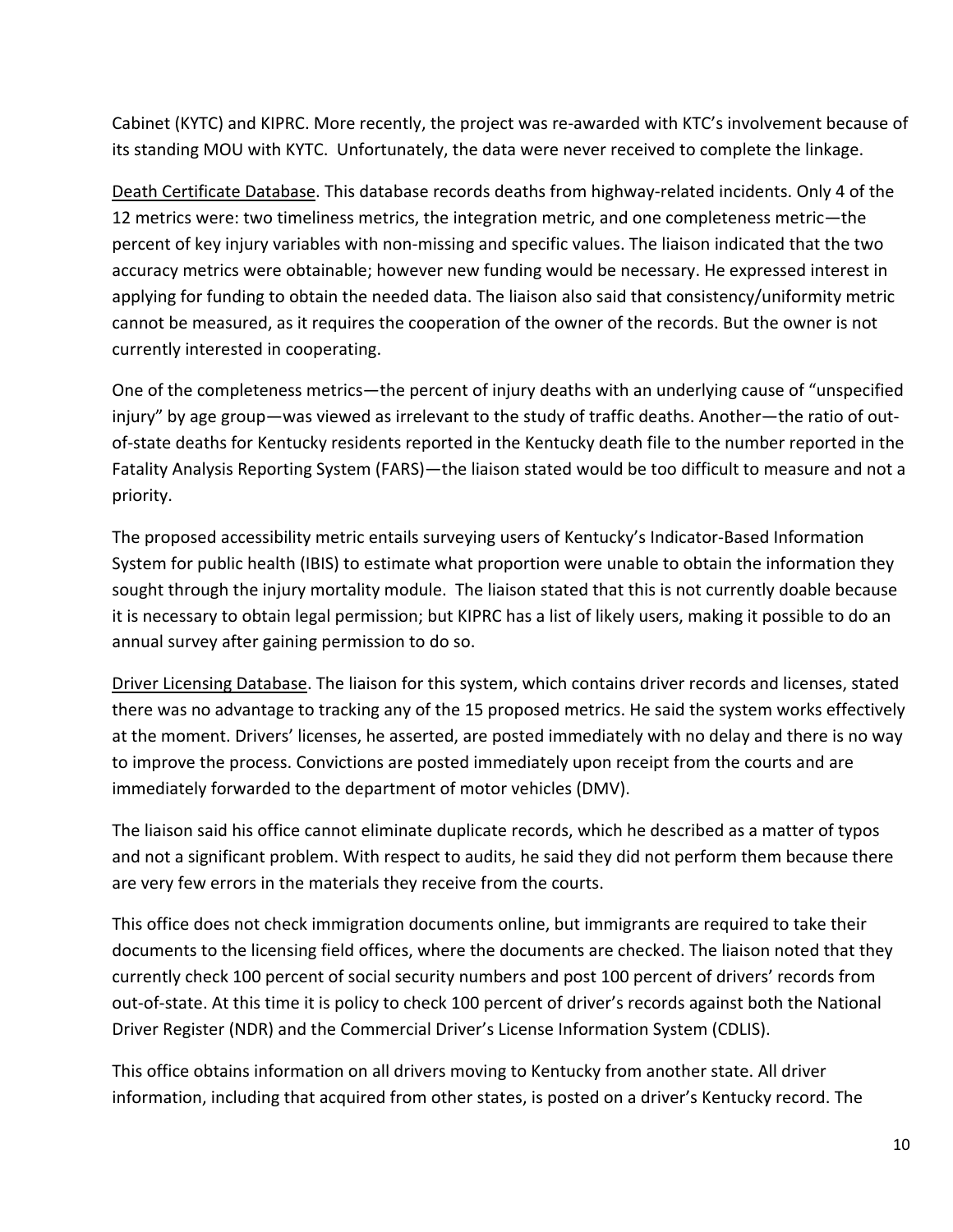liaison saw no way to improve the acquisition of data from other states. With respect to integration, the office's database is not linked to CRASH; however, KSP can access their database to confirm the status of a driver's license. It can also confirm whether a vehicle is registered.

On the issue of accessibility, the liaison stated that his office has reciprocal agreements with various state agencies to access the database. Yet this access is limited to specific pieces of information. For example, trucking companies can purchase driving records to check on the driving histories of employees and potential hires. But the office cannot pinpoint the exact number of the individuals and organizations able to perform independent queries and the system is not web-based.

Emergency Medical Services Database. This agency maintains records on all emergency medical runs to hospitals and clinics. The liaison for EMS said that it could provide 4 of the 10 metrics—one timeliness metric, one accuracy metric, and two completeness metrics. While it is possible to reach agreement with CRASH on common variables, this would have to be done by KIPRC. In the liaison's opinion, several of the ten metrics were unnecessary. With respect to the proposed consistency/uniformity metric, he said the Kentucky Emergency Medical Information System (KEMIS) presently collects 100 percent of the data elements required by the National Emergency Medical Information System (NEMSIS).

The liaison stated that it is possible measure the average number of days between the reporting deadline and entry into the data system—a timeliness metric—but that the effort precludes collecting data. He mentioned that at this time they cannot measure agreement with CRASH on common variables. Nor is it possible to measure agreement with Emergency Department and hospital inpatient records on common variables. All of these activities are considered too labor intensive.

Emergency Department (ED) Database. This database contains records from the emergency departments that treat people injured in highway-related incidents. The liaison for these records was of the opinion that data for five of the seven proposed metrics were obtainable—one timeliness metric, one integration metric, one accuracy metric, and two completeness metrics. However, funding is needed to measure the accuracy metric—agreement with linked CRASH on external cause of injury, which would document problems with accuracy when data is conflicting or missing. The liaison described this as requiring information on driver and passenger, crash type, and vehicle type.

The liaison thought there is no need to measure the consistency/uniformity metric: compliance with 837 uniform billing specifications. This is required by statute and the emergency department is currently completely compliant with 837.

There are two completeness metrics: 1) the percent of injury records with missing E-codes and; 2) the percent of injury records with a nonspecific E-code (i.e., without sufficient information to determine the mechanism or manner of injury.) The liaison stated that KIPRC can measure these and that doing so would significantly benefit KIPRC. Both completeness metrics entail identifying the key injury variables and then quantifying the percentage that are incomplete and/or not adequately specific. Currently,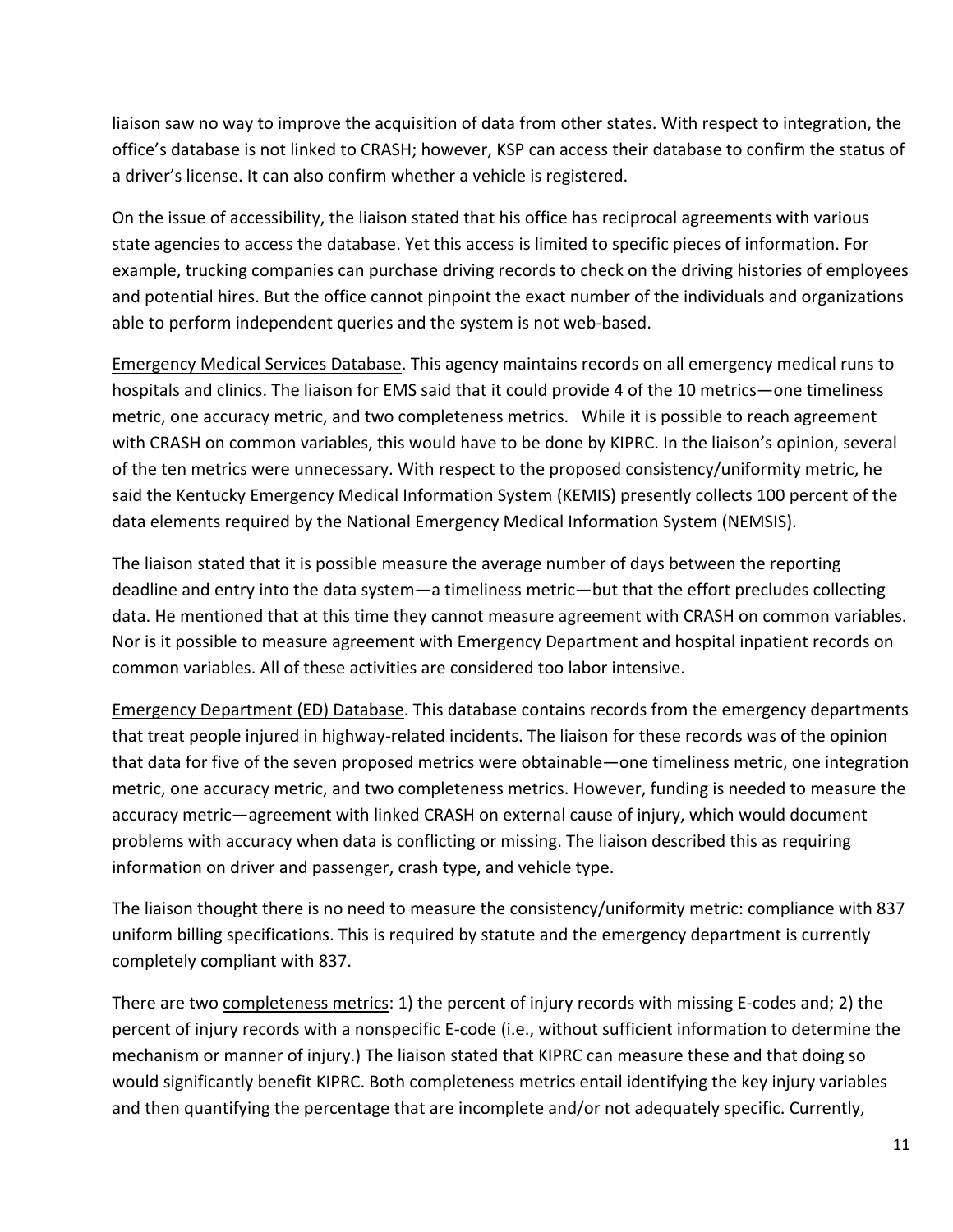approximately 85 percent of injury-related visits are supplemented with an E-code, which suggests that 15 percent are inadequate—indicating that completeness is a problem.

The accessibility metric is the proportion of users of Kentucky's Indicator Based Information System (IBIS) that is unable to obtain information through the ED query module. According to the liaison, it would be beneficial to know this number. There are no easy solutions due to legal issues and the need to gain permission. Upon receiving permission, it may be possible to do an annual survey. KIPRC has a list of likely users.

Roadway/Traffic Database. The Roadway/Traffic Section in KYTC's planning department collects data on the attributes of all state maintained roads along with all minor collectors, major collectors and arterials in the local road systems. The liaison for this data said it is possible to obtain information on 9 of the 14 proposed metrics. His agency can provide data for one timeliness metric, one accuracy metric, two consistency/uniformity metrics, one completeness metric, and three accessibility metrics. He stated that data for three of the metrics can be acquired from other organizations.

KSP possesses data on the number of days needed to code the location of crashes and would know the number of years they were linked to the CRASH database. KTC could identify the number of Fundamental Data Elements (FDE)—a 38 item subset of the 202 Model Inventory Roadway Elements (MIRE)—that are missing. KTC links CRASH to roadway data each year using a crash extract and the Highway Performance Monitoring System (HPMS) database.

The liaison estimated that approximately 5 percent of roads have errors in the data file. He also stated that close to 100 percent of state-maintained roads are listed in the inventory, and that there is no need to measure the exact number. Last, he said that all crashes are locatable on roads for which his office is responsible.

The liaison said it was not necessary to measure the number of roads on which they perform traffic counts, as they do one-third of the state roads each year. At this time, close to 100 percent of roadways are listed in the inventory, so this is not worth measuring. While they cannot identify the number of users of their data, they can count web hits. This gauges the data's accessibility.

The liaison suggested two methods to improve in the roadway database. He wanted immediate updates on changes in local road systems (e.g., a new road or lane), and he needed average annual daily traffic counts (AADT) information for local roads. This information would be helpful to 911, KSP, and EMS. But at this time, the data are not provided in a timely manner. Each county reports this information to its Area Development District at three-year intervals and this data may not be complete or accurate. KTC is currently studying methods to estimate AADTs for local roads.

Hospital Inpatient Database. The liaison for this database can provide data for 6 of the 8 proposed metrics. However, he considered one of the six—the timeliness metric—to be of trivial importance and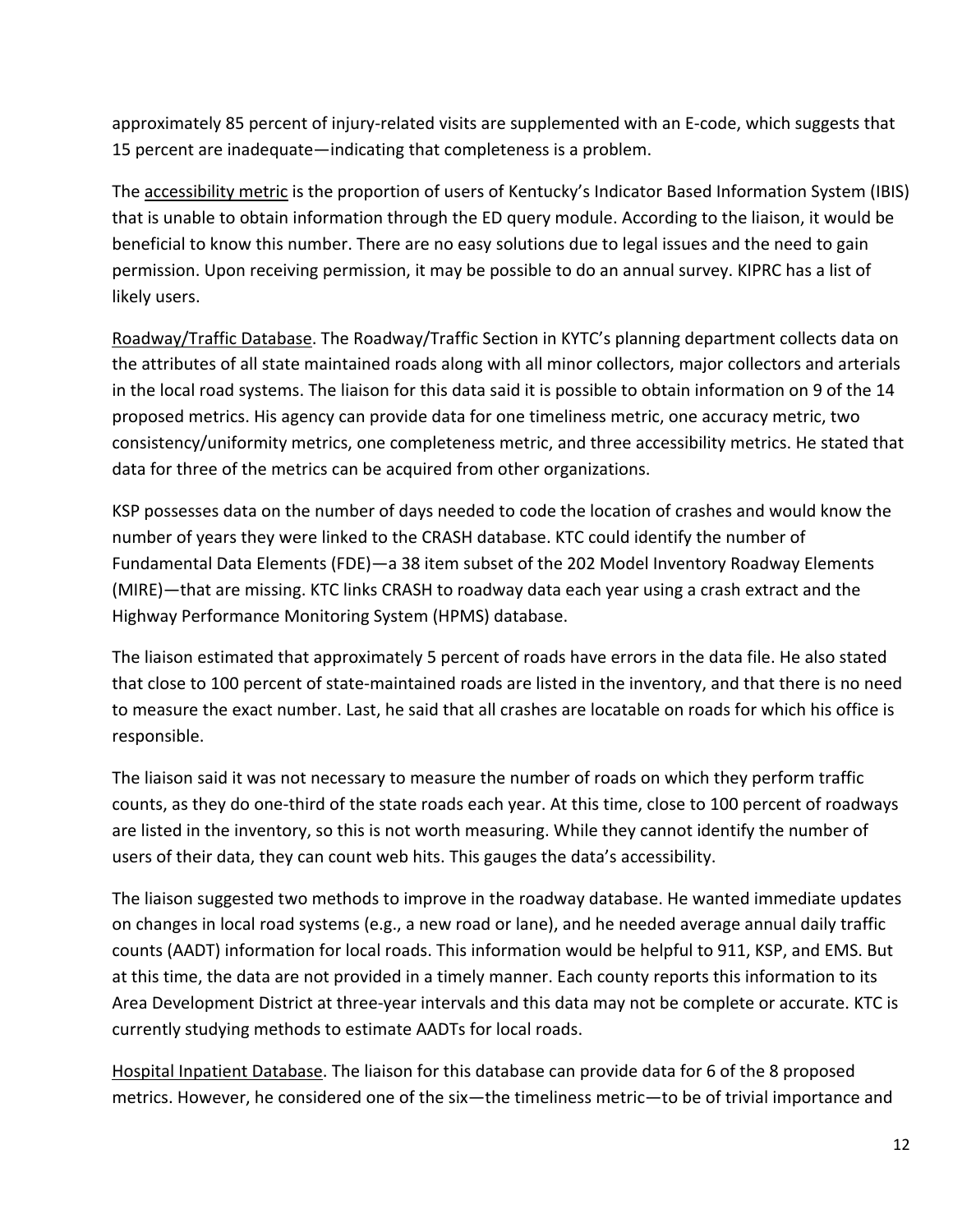did not want to obtain it. He stated that his office can provide the two accuracy metrics and the two completeness metrics as well as the integration metric.

However, the office lacked the legal authority to provide the accessibility metric. Last, the liaison saw no value in the proposed consistency/uniformity metric.

The liaison stated again that correcting problems with E-codes is vital to KIPRC's mission.

Trauma Registry Database. The liaison said she could provide information for 8 of 9 proposed metrics one timeliness metrics; two accuracy metrics; four completeness metrics; and the integration metric. Her office had funding through a 405 grant for some of the metrics. The liaison expressed no interest in the proposed consistency/uniformity metric—agreement with the national trauma data standard.

The timeliness metric is the percentage of designated trauma centers reporting data to Clinical Data Management (CDM) for a given quarter within 90 days of that quarter ending. The CDM's responsibility is to maintain the Kentucky Trauma Registry. It supplies trauma data to KIPRC. This, she observed, is a useful metric and quarterly updates are possible, depending on 405 funding. The benefit would outweigh the effort and KIPRC can compute this.

There are two accuracy metrics: 1) agreement with linked CRASH records on common variables; and 2) agreement with linked hospital records on common variables. The trauma system is the only one with information on the severity of injuries. It also reports drug/alcohol information.

For some fields (variables), KIPRC can compare its data with CRASH data for accuracy. The first step in evaluating the extent of agreement is to identify the common variables in the data sets. The second step is to measure the level of agreement on the common variables. KIPRC can do this, but requires 405 funding to do so

The consistency/uniformity metric conforms with the national trauma data standard; however, the liaison said this cannot be done.

CRASH Database. KSP maintains the CRASH database, which contains data gathered at highway crash sites. Representatives from KSP met with representatives of KTC discussed the 17 proposed metrics for the CRASH database records, and there was an agreement to reduce the number of metrics to 8—three timeliness metrics, two accuracy metrics, two completeness metrics, and one accessibility metric. There was no integration metric. The liaison stated that KSP sees no value in the other proposed metrics.

The consistency/uniformity issue was addressed at a separate meeting, which identified elements of MMUCC for incorporation into CRASH. The results of that meeting are summarized in Chapter 4.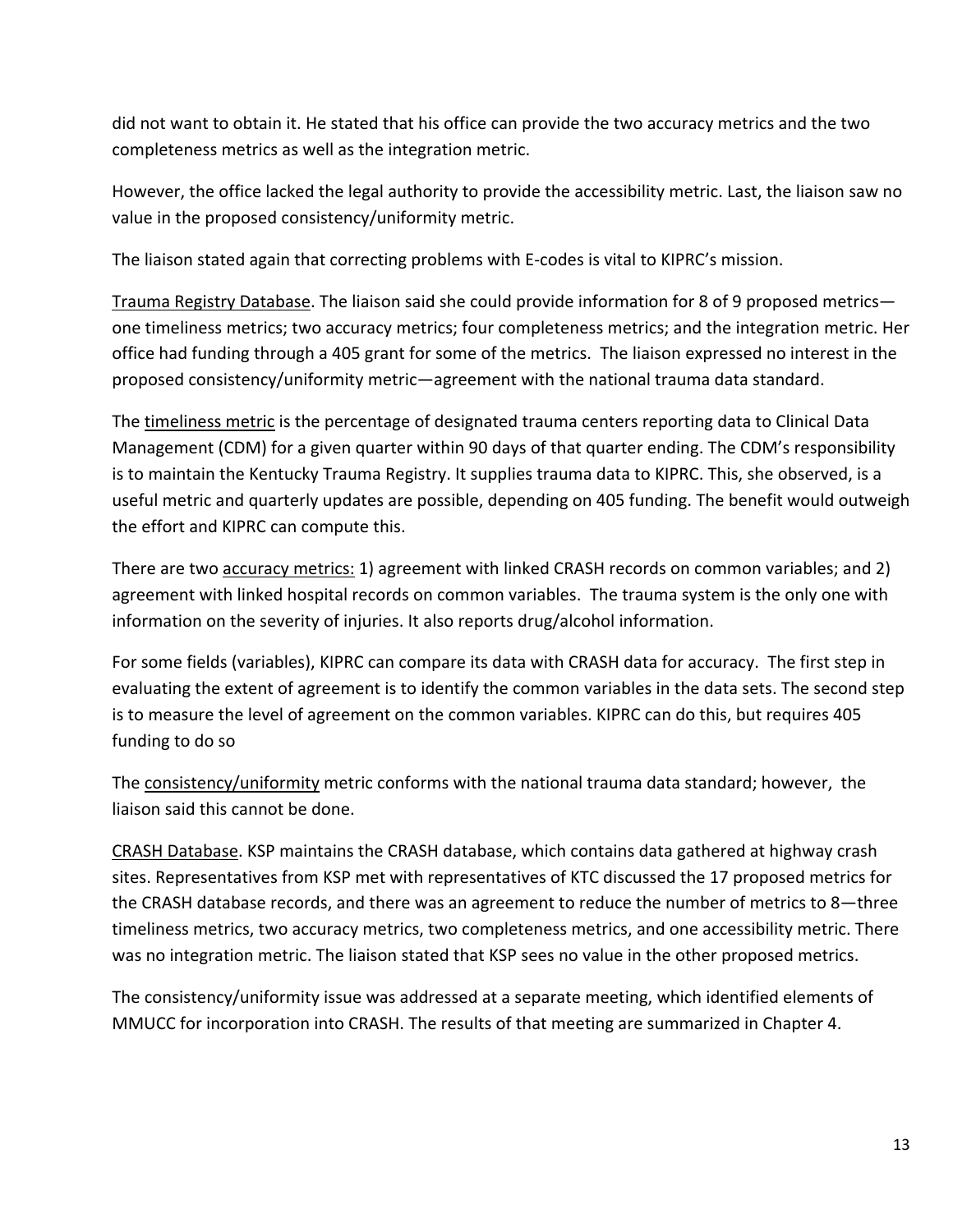**Table 2. Measurable (***italicized and underlined***) and Unmeasurable Metrics (All Others) for First Five Traffic Record Systems and Performance Attribute as Indicated by Liaison** 

| <b>Traffic Records</b><br><b>Database</b> | <b>Emergency</b><br><b>Department</b>                                            | <b>Adjudication/ Arrest</b><br>Records-Those in<br><b>Bold were said to be</b><br><b>KSPs responsibility</b><br>with AOC unable to<br>provide them.                                                                                                  | <b>CRASH</b>                                                                                                                                                                                                                                                                                                                                                                                                                                          | <b>Death</b><br><b>Certificate</b>                                                                                                                                                                                                                                            | <b>Driver</b><br><b>Licensing</b>                                                                                                                                                                                                                        |
|-------------------------------------------|----------------------------------------------------------------------------------|------------------------------------------------------------------------------------------------------------------------------------------------------------------------------------------------------------------------------------------------------|-------------------------------------------------------------------------------------------------------------------------------------------------------------------------------------------------------------------------------------------------------------------------------------------------------------------------------------------------------------------------------------------------------------------------------------------------------|-------------------------------------------------------------------------------------------------------------------------------------------------------------------------------------------------------------------------------------------------------------------------------|----------------------------------------------------------------------------------------------------------------------------------------------------------------------------------------------------------------------------------------------------------|
| Performance<br><b>Attributes</b>          |                                                                                  |                                                                                                                                                                                                                                                      |                                                                                                                                                                                                                                                                                                                                                                                                                                                       |                                                                                                                                                                                                                                                                               |                                                                                                                                                                                                                                                          |
| <b>Timeliness</b>                         | <u>1: # of days</u><br>between end-of-<br><i>guarter and</i><br>reporting to OHP | 1: Average time for<br>citations to AOC-<br>can't do, as KSP has<br>citation data<br>2: Average time for<br>convictions to be<br>sent to DMV                                                                                                         | <u>1: # of days from</u><br>crash to receipt for<br>data entry<br>2: Average # of days<br>to enter data from<br>paper and electronic<br>3: Average # of days<br>of backlogged paper<br>and electronic<br>reports<br>4: % of reports<br>entered within 30<br>days of crash<br>5: % of reports aged<br>more than 60 days                                                                                                                                | 1: KIPRC can<br>measure the<br>percent of traffic<br><i>deaths</i><br>registered in 90<br>days<br>2: KIPRC can<br>measure average<br># of days from<br>death to<br>registration                                                                                               | T1: Drivers licenses<br>are posted<br>immediately; there is<br>no way to improve;<br>T2: Convictions are<br>posted same day;<br>T3: time to forward<br>dispositions to the<br>DMV--there is no<br>delay.                                                 |
| <b>Accuracy</b>                           | 1: Agreement<br>with Linked<br><b>CRASH</b> on<br>common variables               | 1: % of errors in data<br>elements-this<br>would be difficult. It<br>requires KSP and<br><b>AOC to ID critical</b><br>data elements and<br>remove old codes.<br>2: % of violation<br>narratives that match<br>statute. Can't do-<br>old codes in way | 1: % of crashes<br>locatable on<br>roadways w/<br>location coding<br>method<br>2: % of VINS that<br>match vehicle<br>records<br>3: % of interstate<br>carriers matched in<br><b>MCMIS</b><br>4: % of reports<br><u>returned for</u><br>correction-e reports<br>with user over-ride<br>5: % of reports with<br>uncorrected 'fatal'<br>errors<br>6: % with 2 or more<br>uncorrected non-<br>fatal<br>7: % with 5 or more<br>uncorrected minor<br>errors | There are 2<br>metrics. 1:<br>agreement with<br><b>linked CRASH</b><br>records<br>2: agreement<br>with inpatient<br>records. But the<br>death file is not<br>linked with<br><b>CRASH</b> and the<br><i>inpatient</i><br>hospital records.<br>This can be done<br>with effort. | A1: There is no way<br>to track duplicate<br>records, as they are<br>due to typos in name<br>or birthdate; there is<br>no way to improve;<br>A2: We don't do an<br>audit and take the<br>list of dispositions<br>from the courts, so<br>few or no errors |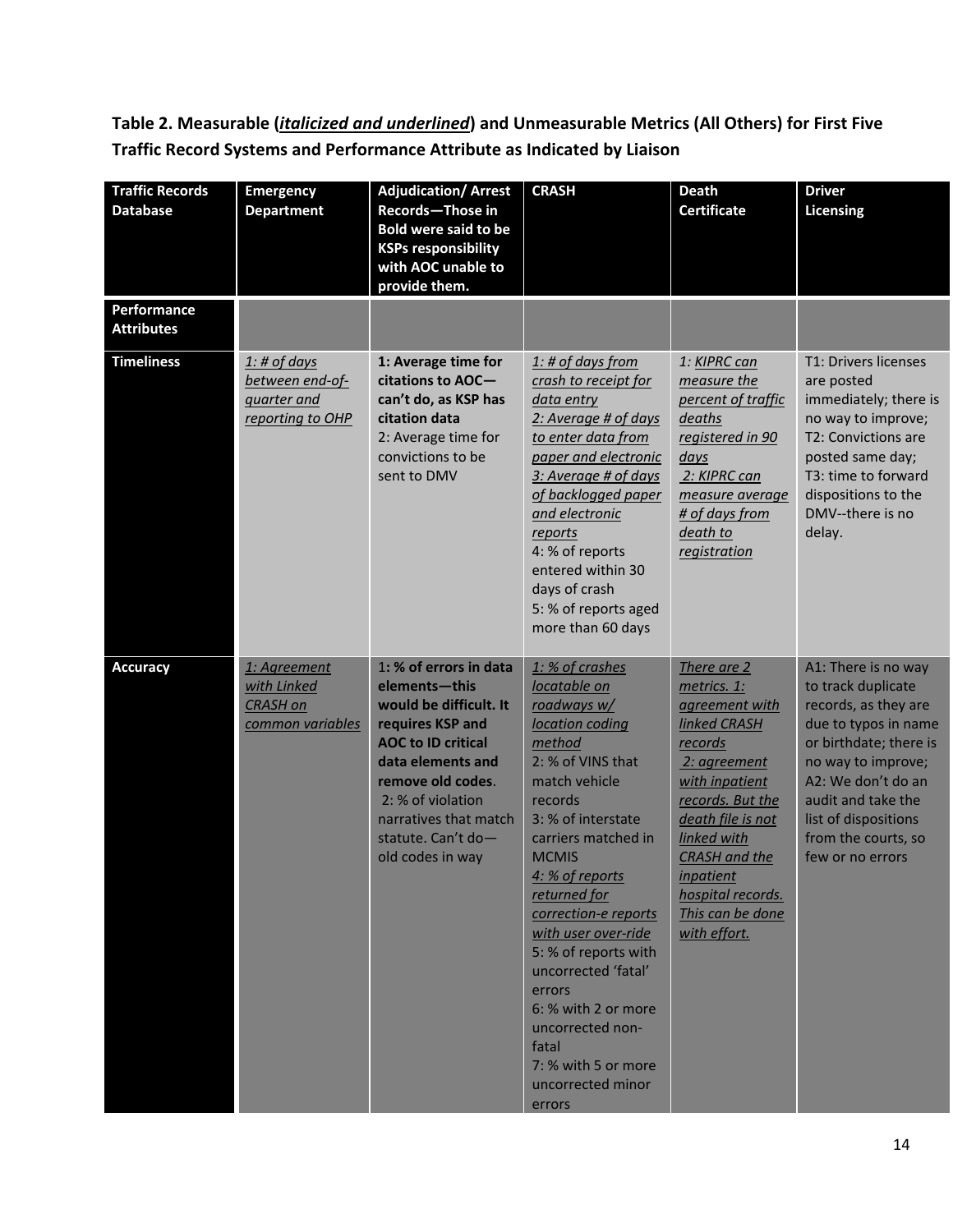|                                         | <b>Emergency</b><br><b>Department</b>                                                                                   | <b>Adjudication/ Arrest</b><br><b>Records</b>                                                                                                                                      | <b>CRASH</b>                                                                                                                                                                                                                                             | <b>Death</b><br><b>Certificate</b>                                                                                                                                                                                                                                                                                                                                                                                                                                                                                                          | <b>Driver Licensing</b>                                                                                                                                                                       |
|-----------------------------------------|-------------------------------------------------------------------------------------------------------------------------|------------------------------------------------------------------------------------------------------------------------------------------------------------------------------------|----------------------------------------------------------------------------------------------------------------------------------------------------------------------------------------------------------------------------------------------------------|---------------------------------------------------------------------------------------------------------------------------------------------------------------------------------------------------------------------------------------------------------------------------------------------------------------------------------------------------------------------------------------------------------------------------------------------------------------------------------------------------------------------------------------------|-----------------------------------------------------------------------------------------------------------------------------------------------------------------------------------------------|
| Consistency/unif<br>ormity              | Compliance with<br>837 Uniform<br><b>Billing</b><br>Specifications.<br>No value to this-<br>currently in<br>compliance. | % of citations<br>written on uniform<br>citation-KSP can<br>do; AOC can give the<br>% sent to AOC on<br>uniform citation; but<br>not all citations go to<br>AOC                    |                                                                                                                                                                                                                                                          | <b>KIPRC</b> sees no<br>advantage from<br>assessing<br>compliance with<br><b>U.S. Standard</b><br>Certificate of<br>Death                                                                                                                                                                                                                                                                                                                                                                                                                   | CA1: We check 100%<br>of SS#s.<br>CA2: We don't check<br>immigration<br>documents. They are<br>checked in field<br>offices.<br>CA3: We post 100%<br>of drivers' records<br>from other states. |
| <b>Completeness</b>                     | 1: % of Injury<br>records with<br>missing E-codes<br>2: % of injury<br>records with<br>nonspecific E-<br>codes          | % of cases with both<br>original charges and<br>dispositions in<br>citation system.<br>Can't do. KSP<br>handles arrests,<br>Some are not<br>prosecuted and not<br>sent to the AOC. | 1: % FARS/State<br>crash fatality match<br>(yearly)<br>2: % of LEAs w/ 10%<br>unexplained drop in<br>reporting-year to<br>next<br>3: % of LEAs w/ 5%<br>of "expected # of<br>crashes each month<br>4: The ratio of injury<br>crashes to total<br>crashes | 1: KIPRC can<br>measure the<br>percent of key<br>injury variables<br>with non-missing<br>and specific<br>values<br>2: The percent<br>of injury deaths<br>with<br>"unspecified<br>injury" was not<br>relevant;<br>3: The ratio of<br>out-of-state<br>deaths in<br>Kentucky file to<br>those in FARS.<br>4: # of cases<br>where cause of<br>death is missing<br>with evidence of<br>crash in other<br>variables.<br>5. % of injury<br>deaths by age<br>groups.<br>Metrics 3, 4, and<br>5 too difficult to<br>measure and/or<br>not a priority | C1: We check 100<br>percent of drivers'<br>records moving into<br>state;<br>C2: We add all of the<br>driver's record                                                                          |
| <b>Integration with</b><br><b>CRASH</b> | $1:$ # of years that<br><b>CRASH and ED</b><br>databases linked                                                         | Not linked                                                                                                                                                                         |                                                                                                                                                                                                                                                          | It was integrated<br>one year $w/$<br><b>CRASH</b>                                                                                                                                                                                                                                                                                                                                                                                                                                                                                          | Not linked, but KSP<br>can check for license<br>and registration                                                                                                                              |
|                                         |                                                                                                                         |                                                                                                                                                                                    |                                                                                                                                                                                                                                                          |                                                                                                                                                                                                                                                                                                                                                                                                                                                                                                                                             |                                                                                                                                                                                               |
| <b>Accessibility</b>                    | 1: % of survey<br>uses of Kentucky's<br><b>IBIS system</b>                                                              | 1: Number of users<br>2: # who can perform<br>inquires                                                                                                                             | 1: Number of web<br>hits on public site                                                                                                                                                                                                                  | For legal<br>reasons, they<br>cannot currently                                                                                                                                                                                                                                                                                                                                                                                                                                                                                              | A1: Some state<br>agencies can access<br>the database;                                                                                                                                        |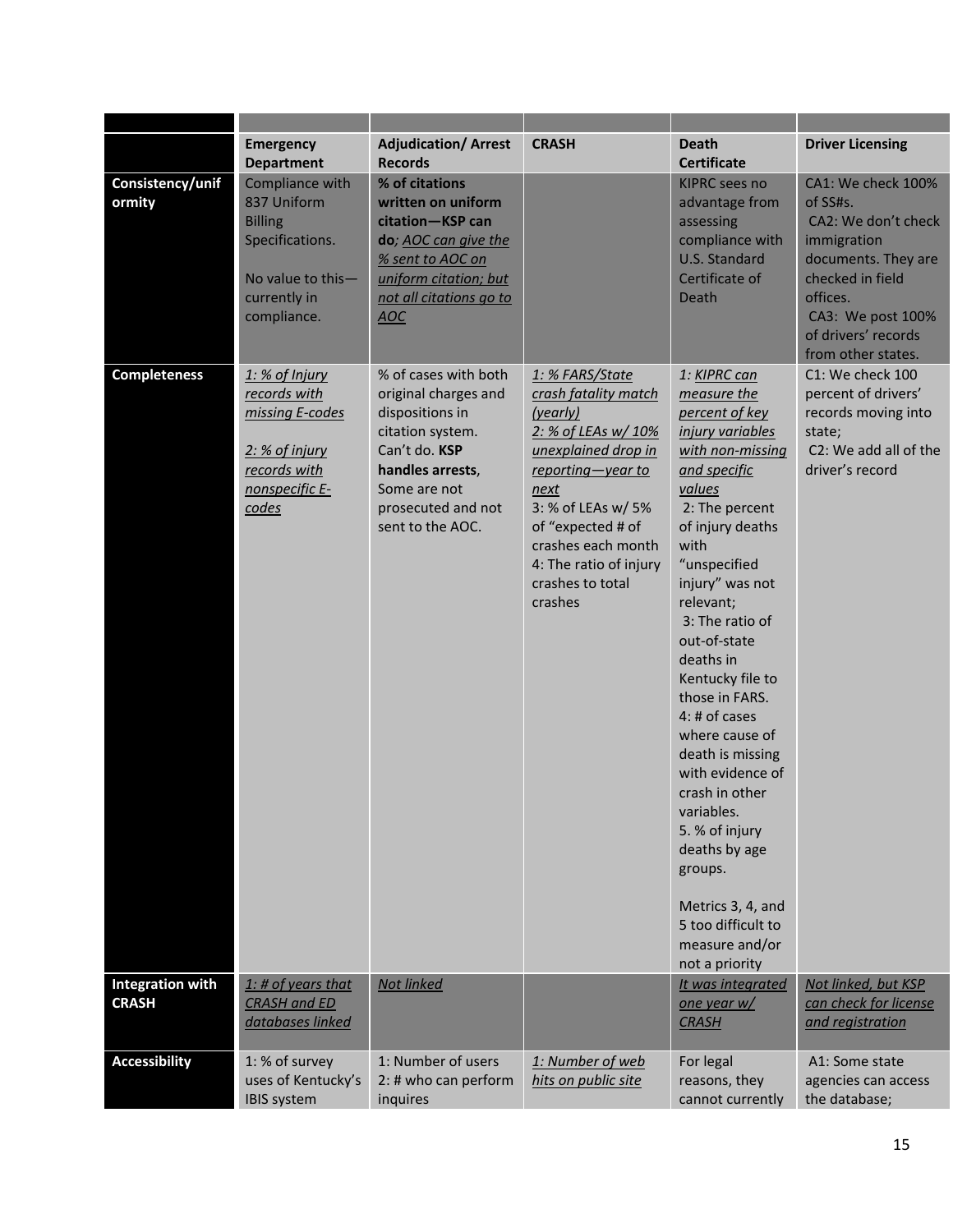|                       | unable to use ED<br>query module-<br>requires legal<br>permission | 3: # on distribution<br>lists,<br>4. # of web hits<br>Can't get precise<br>numbers but many<br>officials have some<br>access and all<br>requests are taken if<br>the data is in the<br>case file |              | provide the<br>percent of<br>surveyed users<br>of the IBIS<br>system who<br>could not obtain<br>the information<br>they were<br>seeking. | trucking companies<br>can purchase<br>records;<br>A2: No way to<br>measure # who can<br>do queries; 3: Most<br>requests are in-<br>house; other<br>cabinets can request<br>info:<br>4: The system is not<br>web-based and<br>requests for driver's<br>history vary. |
|-----------------------|-------------------------------------------------------------------|--------------------------------------------------------------------------------------------------------------------------------------------------------------------------------------------------|--------------|------------------------------------------------------------------------------------------------------------------------------------------|---------------------------------------------------------------------------------------------------------------------------------------------------------------------------------------------------------------------------------------------------------------------|
|                       | <b>Emergency</b>                                                  | <b>Adjudication/ Arrest</b>                                                                                                                                                                      | <b>Crash</b> | <b>Death</b>                                                                                                                             | <b>Driver</b>                                                                                                                                                                                                                                                       |
|                       | <b>Department</b>                                                 | <b>Records</b>                                                                                                                                                                                   |              | <b>Certificate</b>                                                                                                                       | <b>Licensing</b>                                                                                                                                                                                                                                                    |
| Recommended<br>Change |                                                                   | Require arrest and<br>citation records to be<br>entered on-line;<br>remove old codes                                                                                                             |              |                                                                                                                                          | They recommend no<br>change; duplicates<br>are seen as<br>unavoidable and not<br>a problem                                                                                                                                                                          |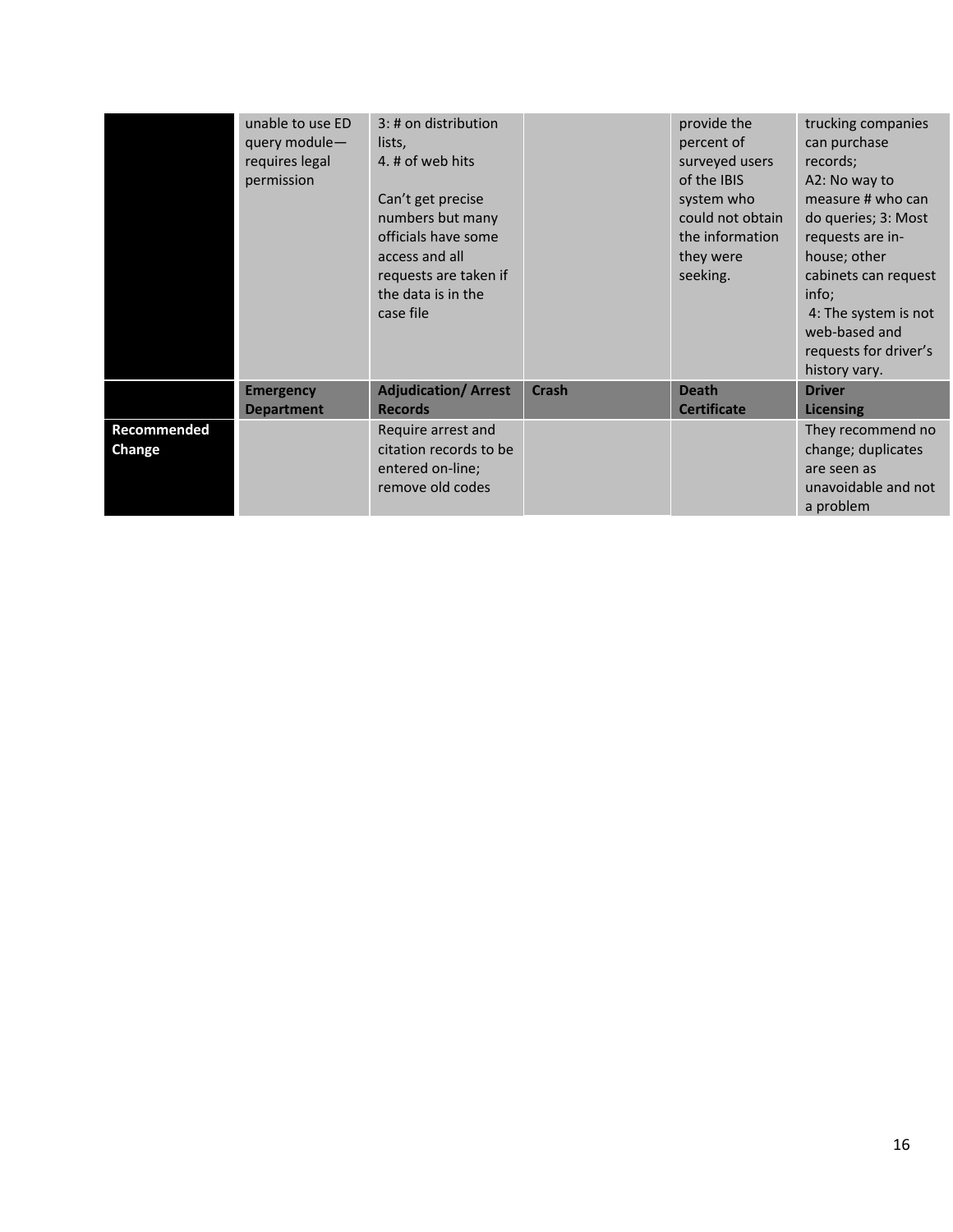**Table 3. Measurable (***italicized and underlined***) and Unmeasurable Metrics (All Others) for Second Five Traffic Record Systems and Performance Attribute as Indicated by Liaison** 

| <b>Traffic Records</b>                 | <b>EMS</b>                                                                                                                                                                                                                 | <b>Hospital In-</b>                                                                                                                                                                                                             | Roadway/Traffic                                                                                                                                                                                                                                                                                                           | <b>Trauma</b>                                                                                                                                                                                                                                  | <b>Vehicle</b>                                                                                                                                                                                                                                                                                                                                                                                                                                                                                       |
|----------------------------------------|----------------------------------------------------------------------------------------------------------------------------------------------------------------------------------------------------------------------------|---------------------------------------------------------------------------------------------------------------------------------------------------------------------------------------------------------------------------------|---------------------------------------------------------------------------------------------------------------------------------------------------------------------------------------------------------------------------------------------------------------------------------------------------------------------------|------------------------------------------------------------------------------------------------------------------------------------------------------------------------------------------------------------------------------------------------|------------------------------------------------------------------------------------------------------------------------------------------------------------------------------------------------------------------------------------------------------------------------------------------------------------------------------------------------------------------------------------------------------------------------------------------------------------------------------------------------------|
| <b>Database</b>                        |                                                                                                                                                                                                                            | patient                                                                                                                                                                                                                         |                                                                                                                                                                                                                                                                                                                           | <b>Registry</b>                                                                                                                                                                                                                                |                                                                                                                                                                                                                                                                                                                                                                                                                                                                                                      |
| Performance                            |                                                                                                                                                                                                                            |                                                                                                                                                                                                                                 |                                                                                                                                                                                                                                                                                                                           |                                                                                                                                                                                                                                                |                                                                                                                                                                                                                                                                                                                                                                                                                                                                                                      |
| <b>Attributes</b><br><b>Timeliness</b> | 1: We can do $%$<br>of records by<br>deadline; 2: Not<br>worth measuring<br>days between<br>deadline and<br>entry into<br>system                                                                                           | <b>KIPRC can</b><br>measure the<br>days elapsed<br>between the<br>end-of-quarter<br>deadline and the<br>delivery of the<br>closed inpatient<br>data set to OHP;<br>But it is a low<br>priority and of<br>trivial<br>importance. | T1: Not needed, do<br>traffic counts on<br>1/3rd of roads each<br>year; T2: It's KSP's<br>responsibility to<br>code location of<br>crashes; so they<br>can measure # of<br>days from crash to<br>coding. $\overline{13}$ # of<br>days from<br>construction<br>completion to file<br>update. We can do<br>for state roads. | 1: % of<br>designated<br>trauma centers<br>reporting data<br>to Clinical Data<br>Management for<br>a given quarter<br>within 90 days.<br><b>KPRIC can do</b><br>this.                                                                          | 1: County Clerks,<br>not MVL, post<br>title transactions<br>and MVL does<br>not need info. 2.<br>All are posted<br>within a day. 3.<br>Average time to<br>post by county<br>clerks will be<br>doable with<br>KAVIS. 4.<br>Average time to<br>process title<br>documents-<br>doable with<br><b>KAVIS but not</b><br>worth it. 5:<br>Completed titles<br>are produced in<br>5 days-no room<br>for<br>improvement. 6:<br>100% of<br>registrations and<br>title brands are<br>posted within 24<br>hours. |
| <b>Accuracy</b>                        | 1: We can do<br>Average # of<br>data elements<br>completed<br>correctly; 2:<br>Cannot do<br>agreement with<br><b>CRASH on</b><br>common<br>variables;<br>3:Agreement<br>with ED and<br>inpatient is too<br>labor intensive | <b>KIPRC can</b><br>measure both. 1:<br>agreement with<br><b>linked CRASH</b><br>records on<br>common<br>variables; 2:<br><b>Agreement with</b><br>linked EMS<br>records on<br>common<br>variables                              | A1: Percent of<br>errors found<br>during data audits<br>of critical data<br>elements-Eric<br>Green is doing this.<br>A2: % of crashes<br>locatable using<br>location coding<br>method. We can<br>do for state roads<br>but local roads do<br>not have timely<br>information.                                              | <b>KIPRIC can</b><br>measure these<br>metrics this year<br>as part of 405<br>grant. 1:<br>agreement with<br>linked CRASH<br>records on<br>common<br>variables and 2:<br>agreement with<br>linked hospital<br>records on<br>common<br>variables | 1: Percent of<br>duplicate records<br>for individuals-<br>not relevant. 2:<br>Percent errors in<br>audits. They only<br>audit money for<br>special license<br>plates-so no<br>benefit. 3. 100%<br>of VINS are<br>validated with<br><b>VIN checking</b><br>software now.                                                                                                                                                                                                                              |
| <b>Consistency/uniformity</b>          | <b>KEMIS/NEMIS</b>                                                                                                                                                                                                         | Compliance with                                                                                                                                                                                                                 | CU1: We can                                                                                                                                                                                                                                                                                                               | 1: Agreement                                                                                                                                                                                                                                   | The same forms                                                                                                                                                                                                                                                                                                                                                                                                                                                                                       |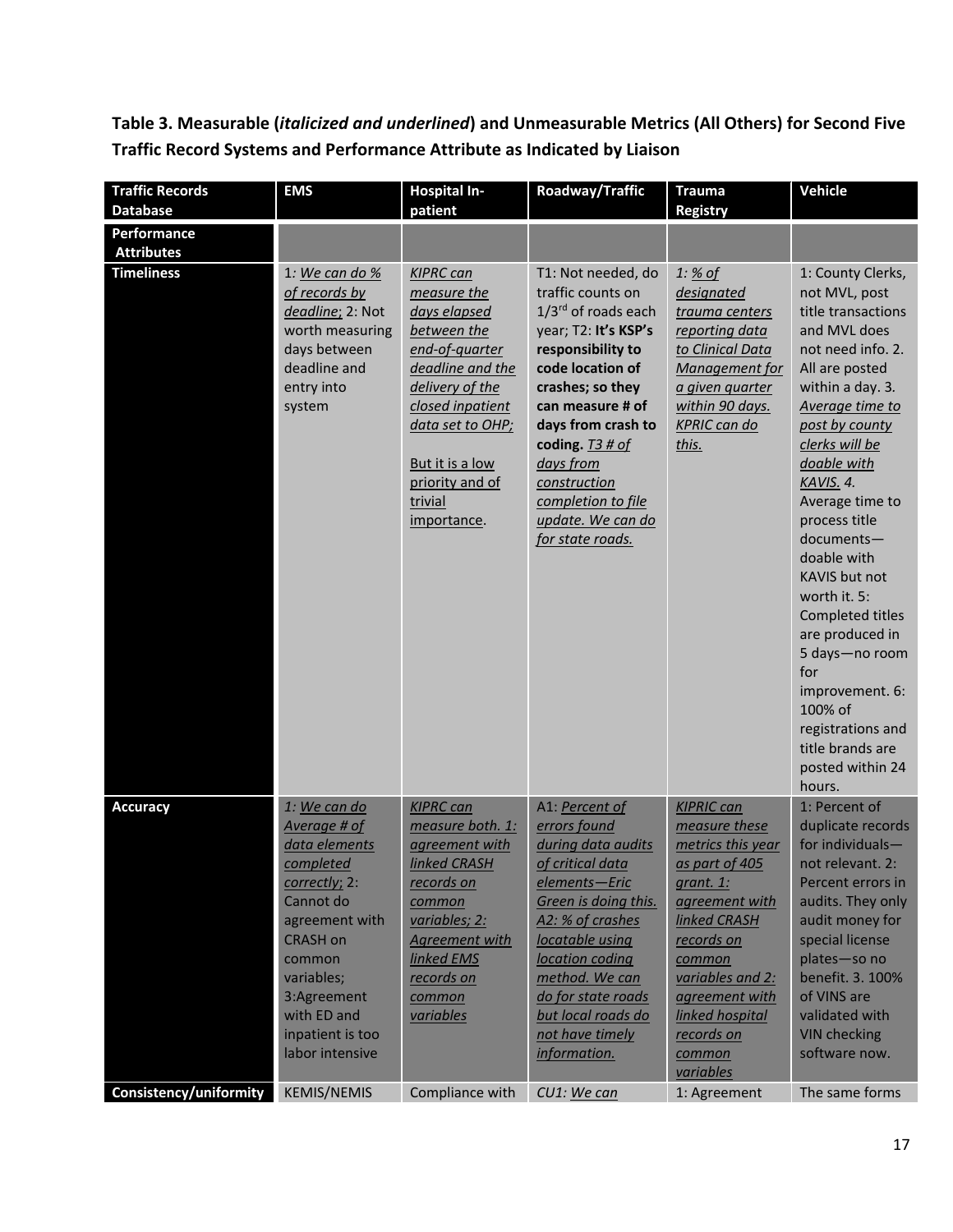|                      | match is 100%<br>now                                                                                                                                                                                                                                                | 837 uniform<br>billing<br>specifications.<br>KITRC sees no<br>value in doing<br>this, "it is unclear<br>how it would<br>benefit the<br>traffic records<br>system to assess<br>standards<br>compliance. | measure the # of<br><b>MMIRE</b> elements<br>that are missing.<br>$CU2:$ # of FDE<br>elements of<br><b>MMIRE</b> that are<br>missing. It is two<br>for AADT. Eric<br>Green is working<br>on adding these. | with the<br>national trauma<br>data standard.<br><b>KIPRC</b> indicates<br>little interest<br>with this<br>statement: "It is<br>unclear it would<br>benefit traffic<br>records system."                                                                                                                                                                                                                    | are used in all<br>counties.                                                                                                                                 |
|----------------------|---------------------------------------------------------------------------------------------------------------------------------------------------------------------------------------------------------------------------------------------------------------------|--------------------------------------------------------------------------------------------------------------------------------------------------------------------------------------------------------|-----------------------------------------------------------------------------------------------------------------------------------------------------------------------------------------------------------|------------------------------------------------------------------------------------------------------------------------------------------------------------------------------------------------------------------------------------------------------------------------------------------------------------------------------------------------------------------------------------------------------------|--------------------------------------------------------------------------------------------------------------------------------------------------------------|
|                      | <b>EMS</b>                                                                                                                                                                                                                                                          | <b>Hospital In-</b><br>patient                                                                                                                                                                         | Roadway/Traffic                                                                                                                                                                                           | <b>Trauma</b><br><b>Registry</b>                                                                                                                                                                                                                                                                                                                                                                           | <b>Vehicle</b>                                                                                                                                               |
| <b>Completeness</b>  | 1: We can do $%$<br>of Records w/<br>Incomplete data;<br>and can do 2: %<br>of services<br>reporting<br><b>KEMSIS</b> , which is<br>part of 405. 3:<br>We can't do % of<br><b>CRASH records</b><br>indicating EMS<br>transport that do<br>not link to EMS<br>record | <b>KIPRC can</b><br>measure both. 1:<br>the percent of<br>injury records<br>with missing E-<br>codes. 2. The<br>percent of injury<br>records with<br>nonspecific E-<br>codes.                          | C1: % of traffic<br>data based on<br>actual counts no<br>more than 3 years<br>old. We can get<br>this. C2: % of<br>public roadways<br>listed in the<br>inventory. Close to<br>100, so not worth<br>doing. | <b>KIPRC can</b><br>measure the<br>four metrics<br>with changed<br>wording in 2 and<br>4. 1: % of cases<br>with missing E-<br>code. 2: % of<br>cases with<br>nonspecific<br>motor vehicle E-<br>code. 3: % of<br>cases with<br>missing EMS<br>time variables.<br>4: Estimated # of<br>KY-resident<br>trauma patients<br>not in KTR due<br>to treatment at<br>hospitals not<br>designated<br>trauma centers | 100% of records<br>have complete<br>owner name and<br>address.                                                                                               |
| <b>Integration</b>   | Not linked to<br><b>CRASH</b>                                                                                                                                                                                                                                       | We can list the<br>years we were<br>linked with<br><b>CRASH</b>                                                                                                                                        | <b>KSP's Ed Harding</b><br>would know the #<br>of years linked to<br><b>CRASH</b>                                                                                                                         | <u>For first year as</u><br>part of 405<br>Grant, CRASH<br>and TR files are<br>linked.                                                                                                                                                                                                                                                                                                                     | <b>KAVIS database</b><br>will check<br>against NMVTIS<br>and VIN Assist                                                                                      |
| <b>Accessibility</b> | No metric<br>proposed                                                                                                                                                                                                                                               | % of survey users<br>of IBIS system<br>who indicate an<br>inability to<br>obtain<br>information<br>through the<br>query for ED<br>module. This<br>requires legal                                       | A1: Number of<br>users. Can't do<br>until available, as<br>highway data is<br>not on Datamart<br>website. A2 We<br>can count the<br>number of users<br>(webhits) able to<br>perform                       | No metric<br>proposed                                                                                                                                                                                                                                                                                                                                                                                      | 1: We can<br>document the<br>number of times<br>the database is<br>used. 2: We<br>could determine<br>the number of<br>users able to<br>perform<br>inquiries. |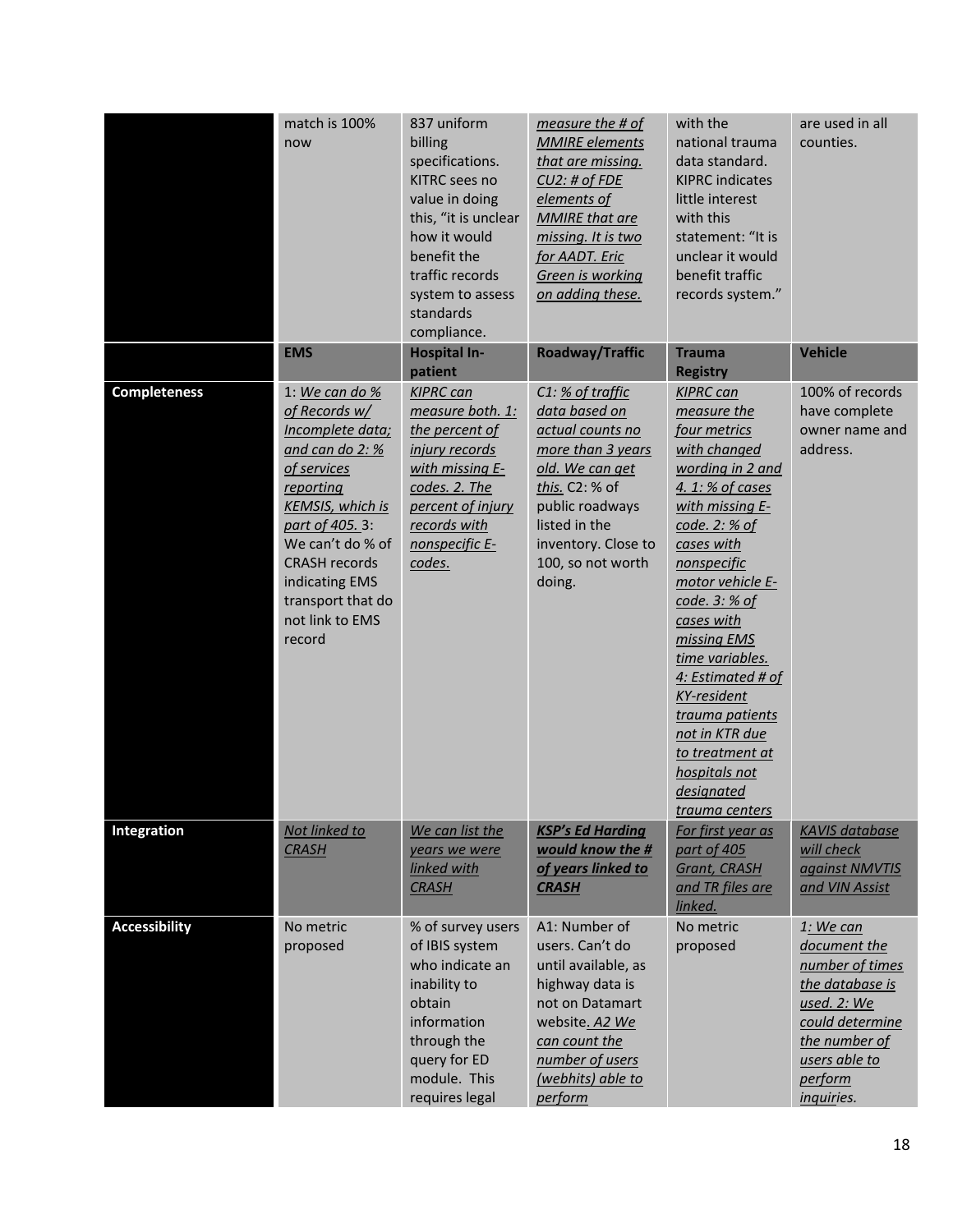|                           | permission; so<br>can't do<br>currently.                                         | independent<br>inquires. A3 we<br>can find the # of<br>individuals or<br><i><u>organizations for</u></i><br>reports; A4: We<br>can count the # of<br>web hits,<br>downloads of<br>service requests for<br><u>any period.</u> |  |
|---------------------------|----------------------------------------------------------------------------------|------------------------------------------------------------------------------------------------------------------------------------------------------------------------------------------------------------------------------|--|
| <b>Recommended Change</b> | Correcting<br>problems with E-<br>Codes is deemed<br>vital to KIPRC's<br>mission | Two<br>improvements in<br>data: AADT info for<br>local roads and<br>immediate<br>updates for<br>changes in local<br>road systems                                                                                             |  |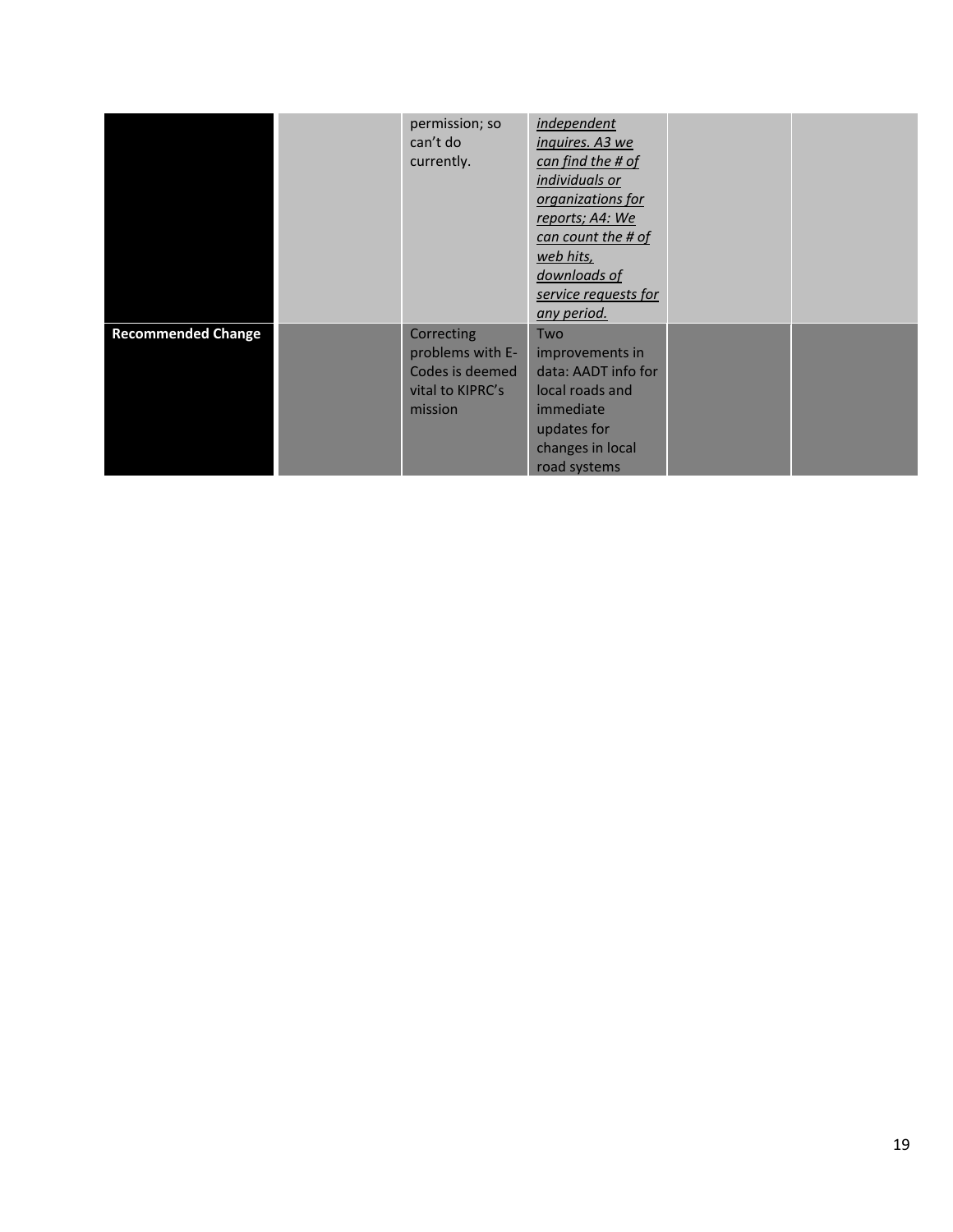# **Chapter 3: Metrics Data Tables with Quantitative and Other Responses**

In June 2104, we requested data for the 51 metrics associated with each database. The liaisons responded to our requests in July and August. This chapter reports the results of the first request for data. The findings are presented in a series of tables. Whenever the liaison was not able to report information, the metric is listed but no data is present.

#### DRIVER LICENSING DATABASE

As discussed in the previous chapter, the liaison saw no need to track any of the suggested metrics, and he was not asked to send any data.

#### CRASH DATABASE

Table 4 contains data from the CRASH records system provided by the Kentucky State Police. KSP stated that it can only provide yearly data because "the reports take considerable time to generate and thus involve expending maintenance hours contracted with their software vendor."

In all, there are three timeliness metrics but data were provided for only one of them—the number of days to enter data, which is broken down by E-reports and paper reports. E-reports are entered in 4.8 days and paper reports in 6.22 days. Currently there are no reporting backlogs, however no data were provided on the average number of days it takes for receipt for data entry following a crash event.

KSP reports that 95.4% of crashes are locatable using the current roadway location method and only 0.6 percent of reports are returned to local agencies for correction. Eighty-one of the E-reports required a user entry over-ride. Each year the FARS/state fatality crash match is 100 percent after the March reconciliation. The percent of law enforcement agencies (LEAs) with more than a 10% unexplained drop in notifications was unavailable and not useful, due to LEA accident notification having too many variables. With respect to accessibility, there were 1,400 daily queries on the public site with 230 accident reports purchased each day.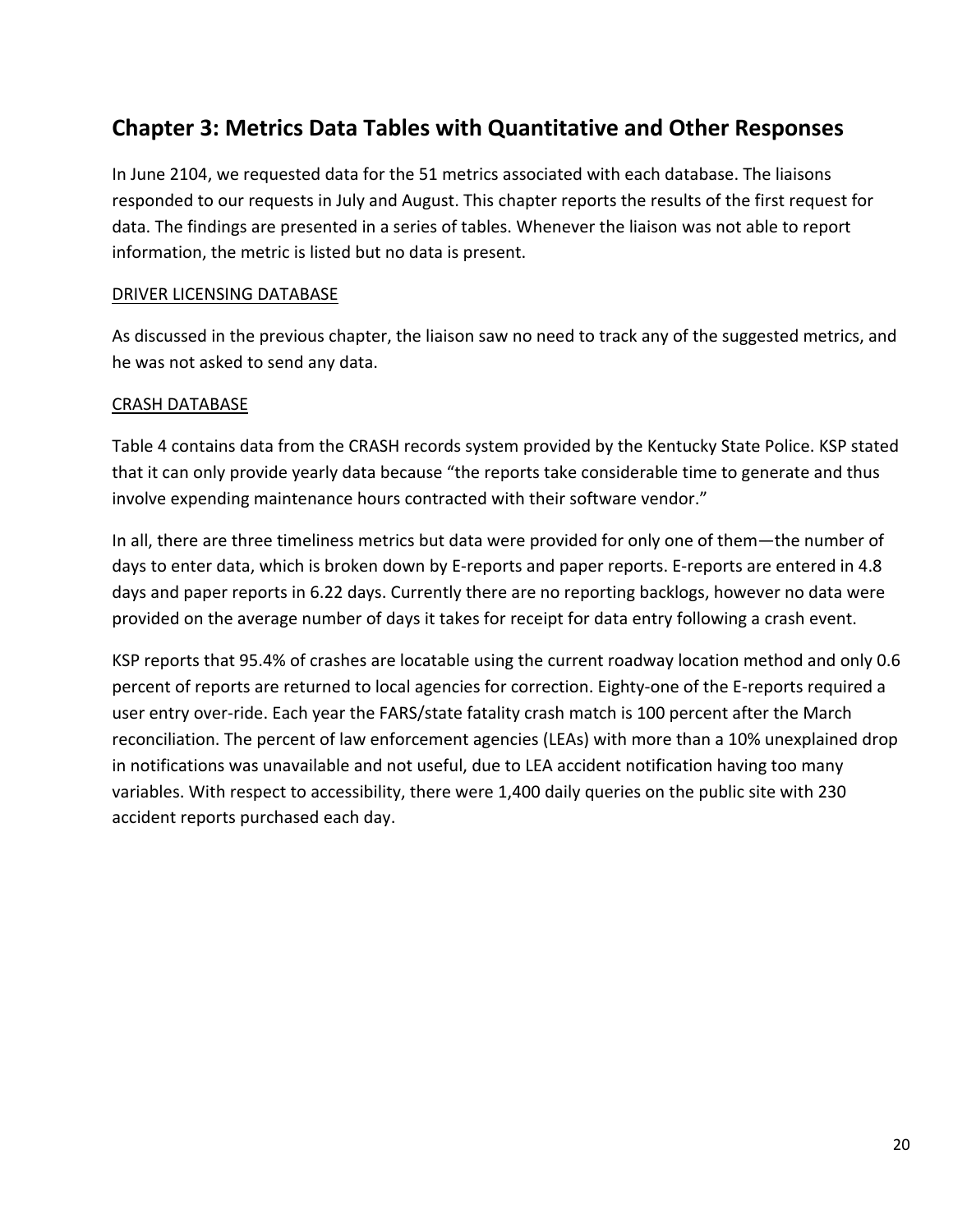| <b>Type</b>            | <b>Metric</b>                                                     | <b>First Report-July 2014</b>                                                      |
|------------------------|-------------------------------------------------------------------|------------------------------------------------------------------------------------|
| <b>Timeliness 1</b>    | # of days from crash event to receipt for<br>data entry           | No data provided                                                                   |
| <b>Timeliness 2</b>    | Average # of days to enter data                                   | E-reports 4.8 days<br>Paper reports 6.22 days                                      |
| <b>Timeliness 3</b>    | Average # of days to enter backlogged<br>reports                  | There is no backlog                                                                |
| <b>Accuracy 1</b>      | % of crashes locatable w/ roadway location<br>method              | 95.4%                                                                              |
| <b>Accuracy 2</b>      | % of crash reports sent back to local<br>agencies for correction  | .56%                                                                               |
| <b>Accuracy 3</b>      | # of E-reports w/ user entry override                             | 81                                                                                 |
| <b>Completeness 1</b>  | % of FARS/State Crash Fatality Match-<br>yearly                   | 100% after yearly reconciliation in<br>March each year                             |
| <b>Completeness 2</b>  | % of LEAs with more than 10% unexplained<br>drop in notifications | Not available or useful, as LEA<br>accident notification has too many<br>variables |
| <b>Accessibility 1</b> | Number of queries on public site daily                            | 1,400                                                                              |
| <b>Accessibility 2</b> | Number of accident reports purchased                              | 230                                                                                |

**Table 4. Crash Metrics in the Form of Numerical Data and Other Responses\*** 

 KSP states that it can only provide yearly data because of the significant amount of time they take to generate, which involves expending maintenance hours contracted with their software vendor.

#### AJUDICATION/ARREST DATABASE

The Administrative Office of the Courts sent data on one metric—the percent of cases submitted on the uniform E-citations (81.2 percent in the first quarter of 2014 and 80.5 percent in the second quarter). The remaining cases were reported manually (18.8 percent in the first quarter of 2014 and 19.5 percent in the second quarter). The liaison said that manual citations often have additional citations added to them because the manual forms have room for only five citations per case.

# **Table 5. Adjudication/Arrest Metric for Traffic Cases in the Form of Numerical Data and Other Responses**

| <b>Type</b>              | Metric                     | First Report-January- Second Report-April-<br><b>March 2014</b> | <b>June 2014</b>       |
|--------------------------|----------------------------|-----------------------------------------------------------------|------------------------|
| <b>Uniformity Metric</b> | % of cases on a on Uniform | 81.81% E-citation                                               | 80.48% E-citation      |
|                          | E-Citation                 | 18.19% Manual citation                                          | 19.52% Manual citation |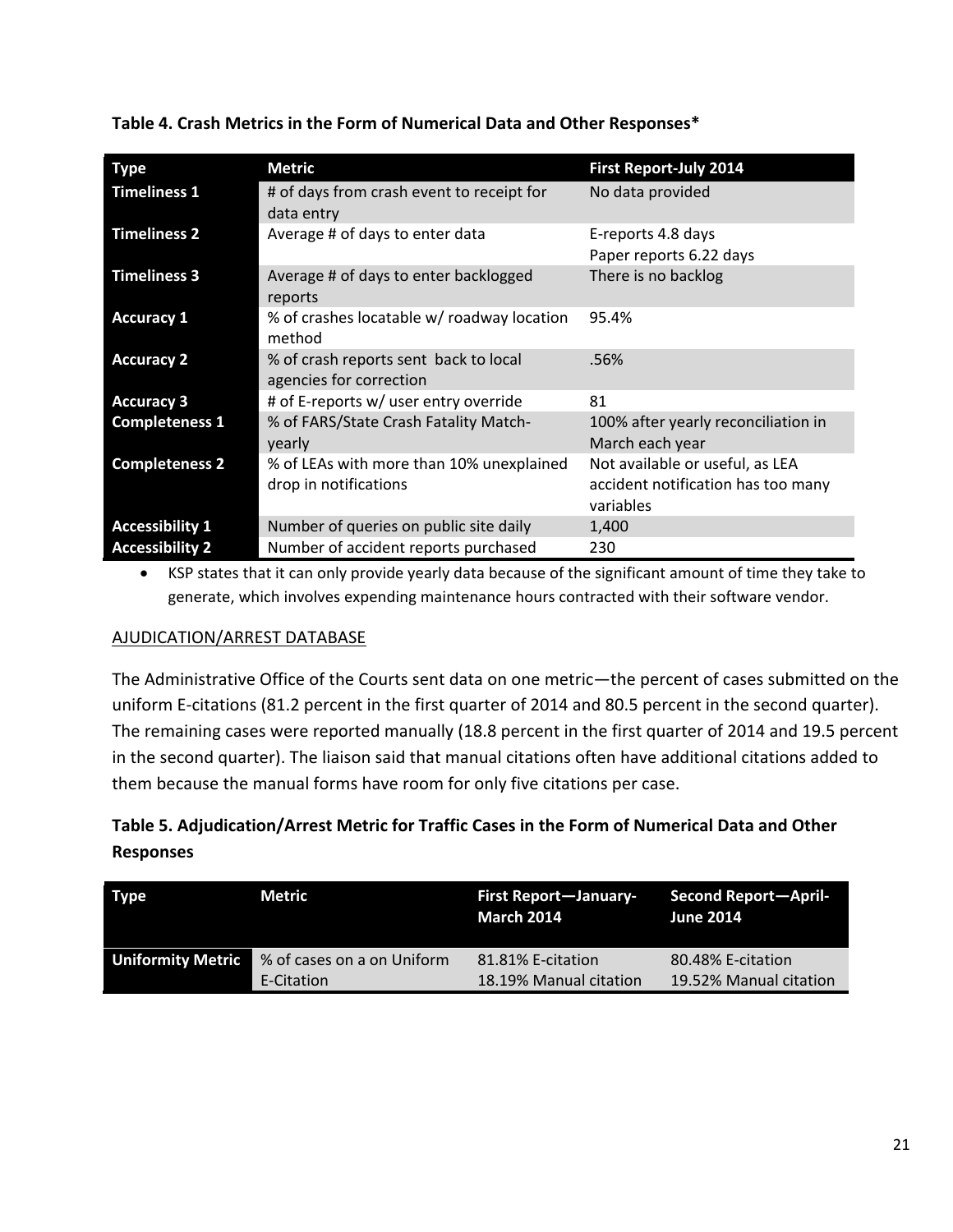#### VEHICLE REGISTRATION DATABASE

The liaison for Vehicle Registration could not provide data at this time in response to our request because the Kentucky Automated Vehicle Information System (KAVIS) was not yet operational. When it is operational, KAVIS will be used to check against the National Motor Vehicle Title Information System (NMVTIS) and Vehicle Information Number Assist (VINA). .

The liaison did not specify the number of individuals and agencies that could access their database but did mention that numerous agencies currently use the automated vehicle information system (AVIS) and plan to use KAVIS in the future—including Revenue, state, county and city law enforcement agencies, county clerks' staff members, PVAs, Vehicle Regulation, and Health and Family Services. The number of agencies and individuals is in the hundreds. The number of times the database is used will be available on KAVIS.

| Type                 | Metric                                                   | <b>July 2014 Response</b>                                                                                                                                                                                 |
|----------------------|----------------------------------------------------------|-----------------------------------------------------------------------------------------------------------------------------------------------------------------------------------------------------------|
| <b>Timeliness</b>    | Average time to post by<br>county clerks                 | KAVIS is not in operation                                                                                                                                                                                 |
| Integration          | KAVIS will check against<br><b>NMVTIS and VIN Assist</b> | With KAVIS in operation, it will check against VINA<br>and NMVTIS, but not VIN                                                                                                                            |
| <b>Accessibility</b> | # of times database is<br>used                           | When KAVIS is fully implemented                                                                                                                                                                           |
| <b>Accessibility</b> | # of users able to<br>perform inquiries                  | A number of agencies use AVIS and will use KAVIS-<br>among them Revenue, state county and city law<br>enforcement agencies, county clerks' staff, PVAs,<br>Vehicle Regulation, Health and Family services |

#### **Table 6: Vehicle Registration Metrics in the Form of Numerical Data and Other Responses**

#### ROADWAY/TRAFFIC DATABASE

The liaison with responsibility for the roadway/traffic information database in the Kentucky Transportation Cabinet provided data for eight of their nine metrics. These data show that it takes one to two weeks after the completion of a state highway project until the file on the highway's characteristics is updated. However, for local roads it can be one to three years, because local offices are often slow in submitting reports. He stated that KTC will establish the number of errors found during audits of critical elements. Regarding the other accuracy metric—the percent of crashes on state roads that are locatable using the location coding method—it was rated at 100 percent, although it was dependent on the update cycle of KY-OPS.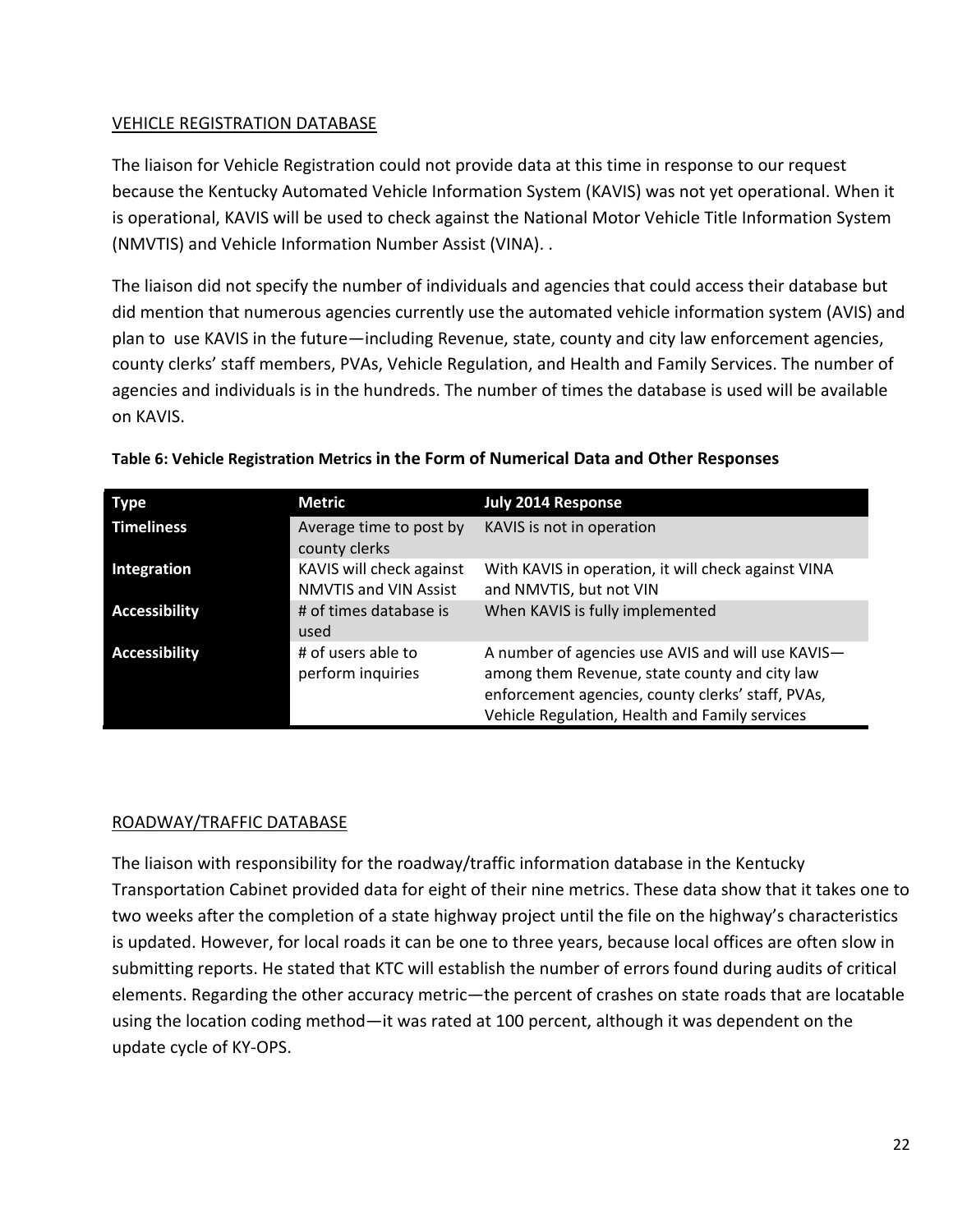Of the two consistency/uniformity metrics, 48 percent of the Model Inventory Roadway Elements (MIRE) are missing, while the 5 percent of Fundamental Data Elements (FDE) are missing . Concerning data completeness, a full 98 percent of the traffic data are based on actual traffic counts less than than three years old.

There are three accessibility metrics. 100 percent of users are able to perform independent information inquires, and the public can access all databases within KYTC. However, no quantitative data were provided on the number of users or web hits. The office of information technology does not provide this necessary function.

| <b>Type</b>                         | <b>Metric</b>                                                              | <b>First Report-July 2014</b>                                                                                                              | <b>Second Report</b> |
|-------------------------------------|----------------------------------------------------------------------------|--------------------------------------------------------------------------------------------------------------------------------------------|----------------------|
| <b>Timeliness 1</b>                 | For state roads, # of days<br>from completion to file<br>update            | State Roads 1-2 weeks<br><b>Local Roads 1-3 YEARS</b>                                                                                      |                      |
| <b>Accuracy 1</b>                   | % errors during audits of<br>critical elements                             | KTC to provide                                                                                                                             |                      |
| <b>Accuracy 2</b>                   | For state roads, % of crashes<br>locatable using location<br>coding method | 100% (dependent upon the<br>update cycle of KY-OPS)                                                                                        |                      |
| Consistency/<br><b>Uniformity 1</b> | # of MMIRE elements that<br>are missing                                    | 48%                                                                                                                                        |                      |
| Consistency/<br><b>Uniformity 2</b> | # of FDE elements of MMIRE<br>that are missing                             | 5%                                                                                                                                         |                      |
| <b>Completeness 1</b>               | % of traffic data based on<br>actual counts no more than<br>3 years old    | 98%                                                                                                                                        |                      |
| <b>Accessibility 1</b>              | # of users (web hits) able to<br>perform independent<br>inquiries          | 100%                                                                                                                                       |                      |
| <b>Accessibility 2</b>              | # of individuals or<br>organizations for reports                           | All databases within KYTC,<br>Public access to web<br>reports, KSP updated in<br>their system                                              |                      |
| <b>Accessibility 3</b>              | # of web hits, downloads of<br>service requests for any<br>period          | Office of Information<br>Technology (OIT) does not<br>provide this function for our<br>webpages but all public<br>information is available |                      |

| Table 7: Roadway/traffic Metrics in the Form of Numerical Data and Other Responses |
|------------------------------------------------------------------------------------|
|------------------------------------------------------------------------------------|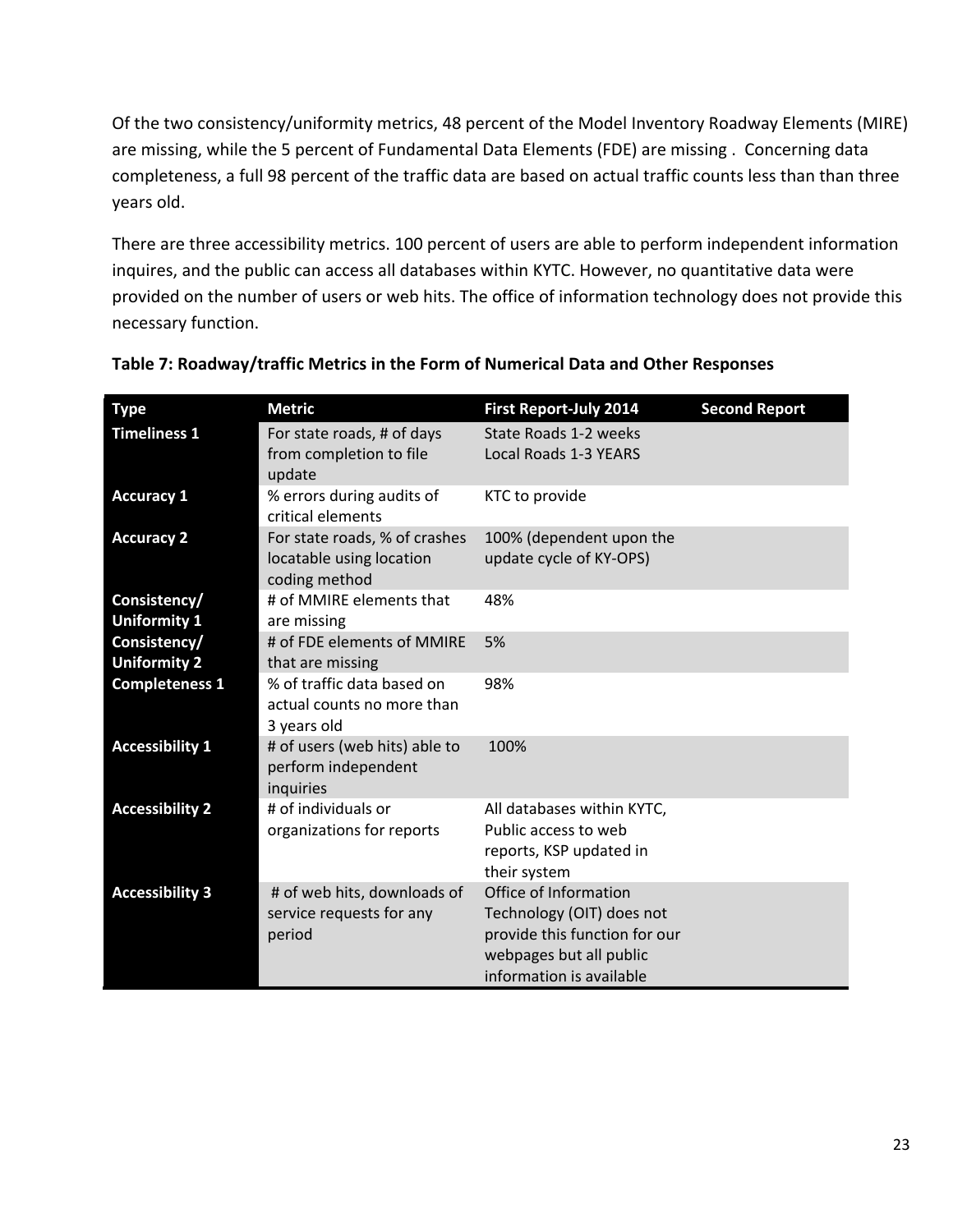### EMERGENCY MEDICAL SERVICES

Emergency Medical Services (EMS) keeps the records on emergency ambulance runs (calls) to hospitals and clinics. It reported that it received data regarding calls for services by the deadline for 99.89 percent of calls. For the accuracy metric, it reported that only 1.76% of data elements were not completed correctly; this amounted to 1990 errors in the 113,344 data elements. EMS stated that the data were not available for one of the completeness metrics—the percent of submitted records with incomplete data. For the other completeness metric—the number and percent of services reporting KEMSIS—34 of 223 or 15.2% used KEMSIS.

| Type                  | <b>Metric</b>                                                   | <b>First Report-July 2014</b>                   |
|-----------------------|-----------------------------------------------------------------|-------------------------------------------------|
| <b>Timeliness 1</b>   | Percent of records (calls)<br>received by reporting<br>deadline | 99.89% (8,087/8,096)                            |
| <b>Accuracy 1</b>     | Average number of data<br>elements NOT completed<br>correctly   | 1,990 errors/113,344<br>data elements = $1.76%$ |
| <b>Completeness 1</b> | % of submitted records<br>with incomplete data                  | Not available                                   |
| <b>Completeness 2</b> | The # and % of services<br>reporting KEMSIS                     | 34 of 223 or 15.2%                              |

#### **Table 8: EMS Metrics in the Form of Numerical Data and Other Responses**

#### DEATH CERTIFICATE DATABASE

`

KIPRC sent data on death certificate metrics. For the timeliness metrics, it provided data for those who died in Kentucky and who died out-of-state for 2010–2013. The numbers reveal significant progress for the two timeliness metrics. In 2010, 75 percent of in-state traffic deaths were registered within 90 days; by 2013, this figure rose to 98 percent. The numbers for out-of-state deaths registered within 90 days improved from 10 percent to 47 percent between 2010 and 2011, but no reports have been submitted for either 2012 or 2013.

The other timeliness metric also reveals progress. The average number of days from date of death to registration for in-state deaths fell from 59 days in 2010 to 31 days in 2013. For out-of-state deaths the average number of days dropped from 230 to 149 over the same time frame. Currently, data are not available for two of the accuracy metrics due to a lack of funding. And while measuring the two accuracy metrics listed in Table 9 would provide more accurate information on fatalities arising from crashes, there is insufficient funding to do so.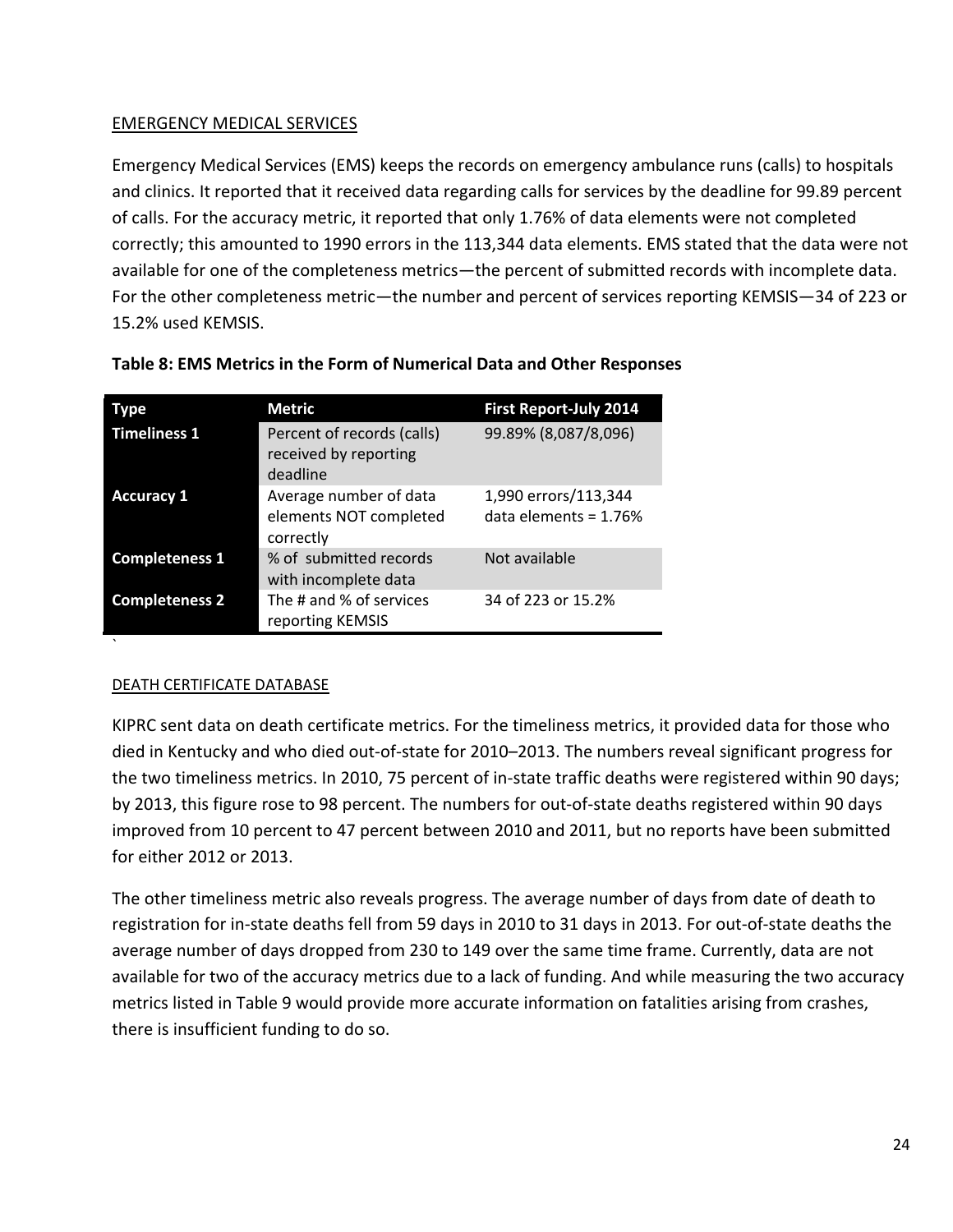| <b>Type</b>           | <b>Metric</b>                                                                             |                                                                                  |                                                                                                |
|-----------------------|-------------------------------------------------------------------------------------------|----------------------------------------------------------------------------------|------------------------------------------------------------------------------------------------|
| <b>Timeliness 1</b>   | % of traffic deaths<br>registered within 90 days-<br>the rest registered after 90<br>days | Died in Kentucky<br>2010 75%<br>2011 98%<br>2012 97%<br>2013 98%                 | Out-of-state (KY resident)<br>2010 10%<br>2011 47%<br>2012 0%<br>2013 0%                       |
| <b>Timeliness 2</b>   | Average # of days from date<br>of death to registration                                   | Died in Kentucky<br>2010 59 days<br>2011 34 days<br>2012 33 days<br>2013 31 days | Out-of-state (KY resident)<br>2010 230 days<br>2011 109 days<br>2012 185 days<br>2013 149 days |
| <b>Accuracy 1</b>     | Agreement with linked<br>CRASH records on common<br>variables                             | Can't do at this<br>time due to lack of<br>funding for<br>personnel.             |                                                                                                |
| <b>Accuracy 2</b>     | Agreement with linked<br>hospital inpatient records<br>on common variables                | Can't do at this<br>time due to lack of<br>funding for<br>personnel.             |                                                                                                |
| <b>Completeness 1</b> | % of key injury variables<br>with missing values                                          | See attached table                                                               |                                                                                                |
| Integration           | Year Death Cert, and CRASH<br>linked                                                      |                                                                                  |                                                                                                |

**Table 9: Death Certificate Metrics in the Form of Numerical Data and Other Responses** 

Substantial progress has been made on the completeness metric—the percent of key injury variables with missing values—although missing values remain on a number of death certificates. One reason for missing values is that funeral directors supply much of the information on death certificates; in some cases they may not possess all the needed information. Funeral directors gather information and report it to the coroner, who then sends it and additional information to the death records repository. In 2010 the state adopted the Electronic Death Registration (EDR) reporting system, which the coroner uses to enter data. This accounts for the substantial decline in missing data beginning in 2011. A last point mentioned by the liaison— a space exists on the death certificates for the county of injury; but the funeral directors do not use it for some unknown reason.

Table 10 contains data for missing values on 10 injury-related variables. For most of these, the number of missing values has declined. However, all certificates lack information on the county in which the crash occurred. And there has been no improvement in recording information on the occupation and industry of work-related injuries. For the others the improvement in data has been impressive; for example, the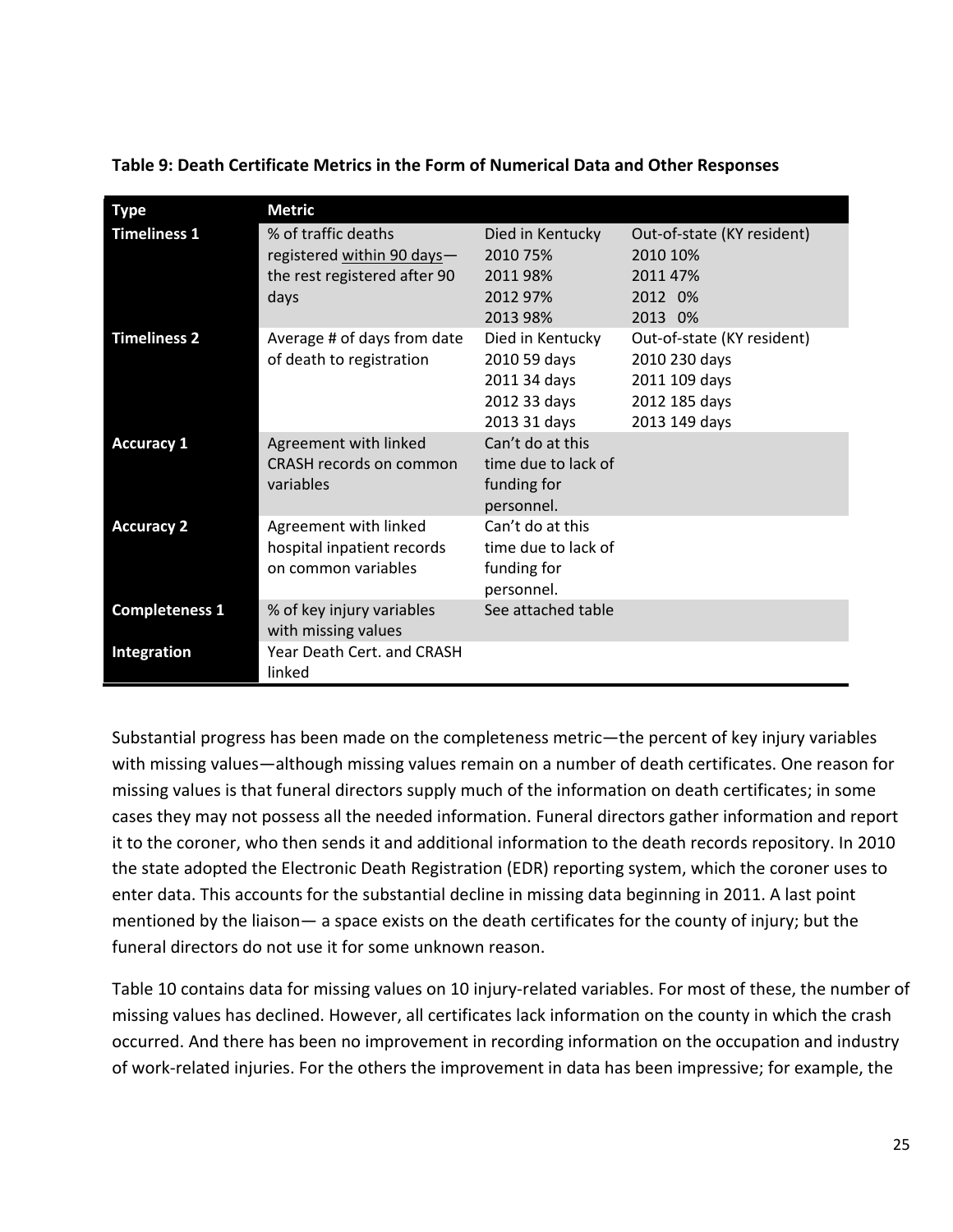percentage of death certificates lacking values for injury description dropped from 43.9 percent to 0.9 percent over three years.

| Year                      | 2010        | 2011        | 2012        | 2013 |
|---------------------------|-------------|-------------|-------------|------|
| Variable                  |             |             |             |      |
| <b>Injury Date</b>        | 10.6        | 3.1         | 1.9         | 0.9  |
| <b>Injury hour</b>        | 16.5        | 8.1         | 9.7         | 11.5 |
| Injury State (e.g.,       | 44.8        | 6.9         | 6           | 7.5  |
| Ohio)                     |             |             |             |      |
| <b>Injury Location</b>    | 100*        | 100         | 100         | 100  |
| (county)                  |             |             |             |      |
| <b>Injury Place</b>       | 42          | 21,5        | 12.9        | 16.3 |
| (Home, Street             |             |             |             |      |
| Highway/farm,             |             |             |             |      |
| etc.                      |             |             |             |      |
| <b>Injury Description</b> | 43.9        | 6.1         | 3.1         | 0.9  |
| <b>Work related?</b>      | 44.4        | 6.6         | $2^{\circ}$ | 2.6  |
| <b>Occupation (If</b>     | $\mathbf 0$ | $\mathbf 0$ | 5.6         | 14.3 |
| work-related)             |             |             |             |      |
| <b>Industry (If work-</b> | $\mathbf 0$ | $\mathbf 0$ | 5.6         | 14.3 |
| related)                  |             |             |             |      |
| Person type               | 45.9        | 7.4         | 4.9         | 4.2  |
| (driver,                  |             |             |             |      |
| passenger,                |             |             |             |      |
| pedestrian)               |             |             |             |      |

| Table 10: Percent of Motor Vehicle Deaths with Missing Values on Injury-Related variables |
|-------------------------------------------------------------------------------------------|
|-------------------------------------------------------------------------------------------|

 The liaison provided another table that illustrates a problem with timely data reporting. Many Kentucky residents die in traffic accidents in adjacent states, some of which fail to report the deaths in a timely manner. As table 11 shows, Ohio suffers from reporting delays of three years, while West Virginia has a two-year backlog. Ohio tends to bundle reports over several years, which are then sent to Kentucky. A number of Kentucky residents died in Ohio in 2011, 2012, and 2013. Similarly, West Virginia has yet to report traffic deaths for 2012 and 2013.

| Table 11: Number of In-transfer Records Received from Selected Border States (Motor Vehicle Traffic |  |
|-----------------------------------------------------------------------------------------------------|--|
| Deaths)                                                                                             |  |

|                         | 2008 | 2009 | 2010 | 2011 | 2012 | 2013 |
|-------------------------|------|------|------|------|------|------|
| Ohio                    | 20   | 18   | 16   |      |      |      |
| <b>Tennessee</b>        | 17   | a    | 41   |      | 32   | 35   |
| West<br><b>Virginia</b> | 12   |      | 15   | 13   |      |      |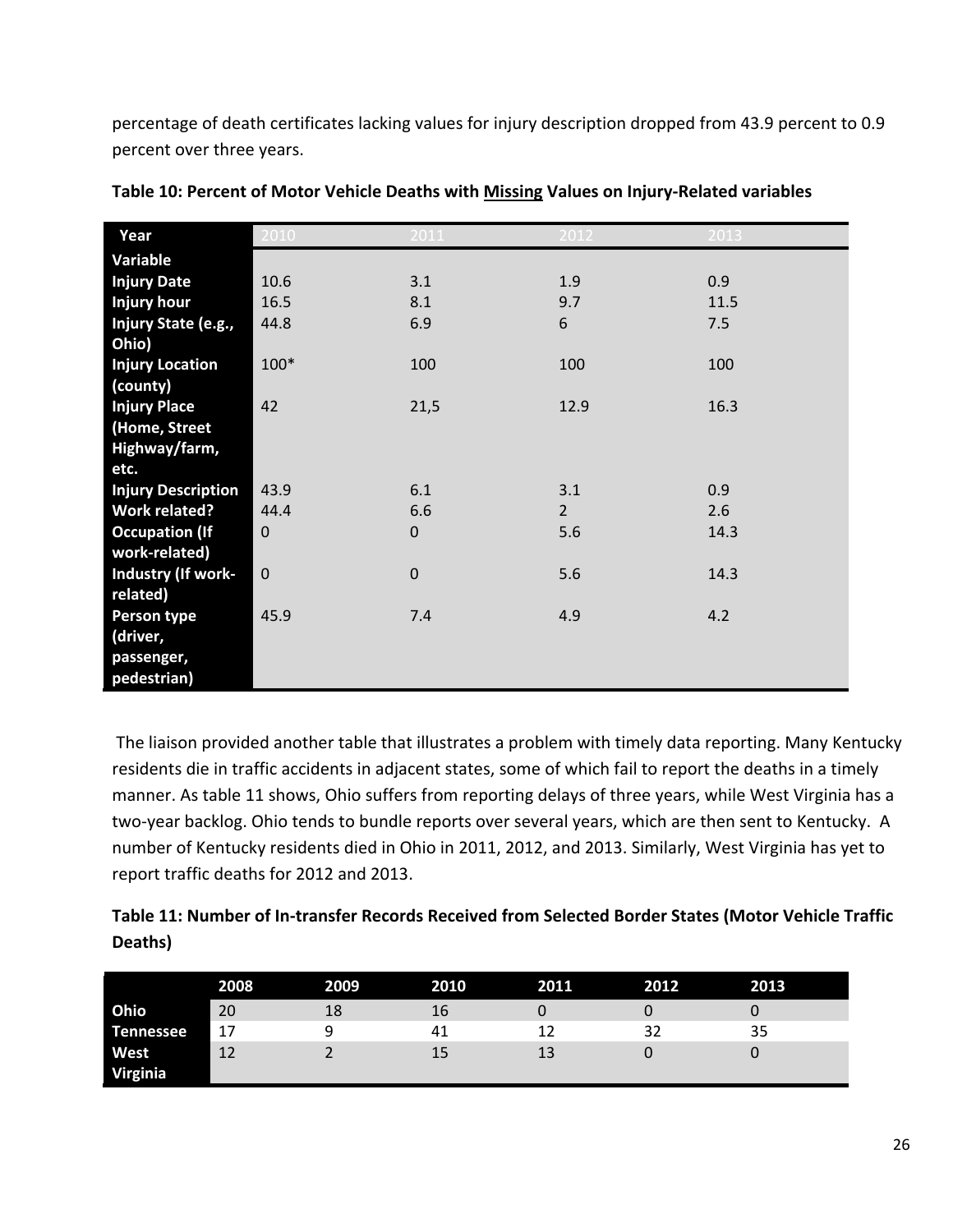#### EMERGENCY DEPARTMENT DATABASE

The emergency and inpatient departments at hospitals send data on patients injured in traffic crashes to the Office of Health Policy. This office in turn sends it on to KIPRC. The data are broken down according to hospital department— inpatient and emergency. Table 12 contains the emergency department data, while Table 13 includes hospital inpatient data. We first discuss the emergency department data. However, the timeliness metric is identical—with the average number of days between the end-ofquarter deadline and reporting of closed data to the Office of Health Policy (OHP) being 76 days. Accuracy metrics for both emergency and inpatient data are unavailable because of insufficient funding.

With respect to the completeness metrics for the emergency departments, Table 12 shows that the percentage of injury records with missing E-codes has varied little between 2010, when it was 16.1 percent, and 2013 when it was 14.1 percent. But the percentage of injury records with a nonspecific Ecode appears less stable. It was 5.2 percent in 2010 and 9.6 percent in 2013.

Emergency department data were linked with CRASH data in 2008, 2009, 2010.

| <b>Type</b>           | <b>Metric</b>                                                                               | <b>First Report-July 2014</b>       |
|-----------------------|---------------------------------------------------------------------------------------------|-------------------------------------|
| <b>Timeliness 1</b>   | # of days between the end-<br>of-quarter deadline and<br>reporting of closed data to<br>OHP | 76 days inpatient and<br>outpatient |
| <b>Accuracy 1</b>     | Agreement with linked<br>CRASH on external cause of<br>injury                               | Need funding                        |
| <b>Completeness 1</b> | % of injury records with                                                                    | <b>ED</b>                           |
|                       | missing E-codes                                                                             | 2010<br>16.1%                       |
|                       |                                                                                             | 2011<br>13.9%                       |
|                       |                                                                                             | 2012 13.5%                          |
|                       |                                                                                             | 2013 14.1%                          |
| <b>Completeness 2</b> | % of injury records with a                                                                  | ED.                                 |
|                       | nonspecific E-code                                                                          | 2010 5.2%                           |
|                       |                                                                                             | 2011 6.4%                           |
|                       |                                                                                             | 2012 6.8%                           |
|                       |                                                                                             | 2013 9.6%                           |
| Integration           | <b>Years linked with CRASH</b>                                                              | 2008, 2009, 2010, 2011,<br>2012     |

**Table 12: Emergency Department Injury Metrics in the Form of Numerical Data and Other Responses**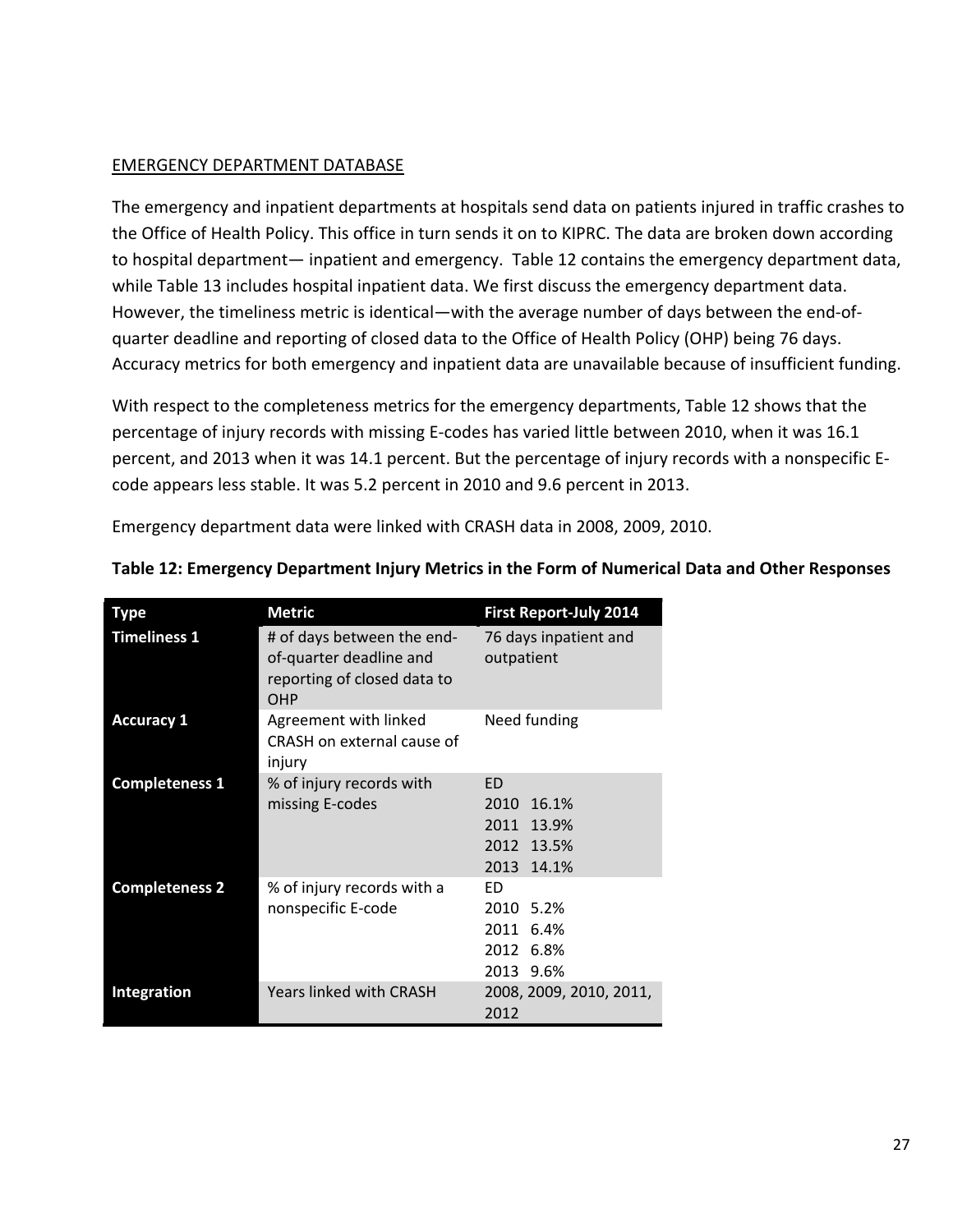#### **HOSPITAL INPATENT DATABASE**

Hospitals report data to the Kentucky Hospital Association, which then sends records to the Office of Health Policy. In turn, it sends them on to KIPRC.

Table 13 includes the percentage of injury records with a missing E-code. This varied little between 2010, when it was 15.7 percent, and 2013 when it fell to 12.3 percent—a modest improvement. The percentage of injury records with a nonspecific E-code was also very stable—1.9 percent in 2010 and 1.8 in 2013. CRASH was linked with Hospital Inpatient database in 2011 and 2012.

For the timeliness metric, an average of 76 days elapsed between the end-of-quarter deadline and the delivery of closed inpatient data. However, this metric is considered a low priority by the liaison because it provides information of trivial importance.

The liaison stated that the accuracy metrics are important. There are two that KIPRC can measure given adequate funding: 1) agreement with linked CRASH records on common variables; and 2) agreement with linked EMS records on common variables.

| Type                  | <b>Metric</b>                                                                               | <b>First Report-July 2014</b>                                           |
|-----------------------|---------------------------------------------------------------------------------------------|-------------------------------------------------------------------------|
| <b>Timeliness 1</b>   | # of days between the end-<br>of-quarter deadline and<br>reporting of closed data to<br>OHP | 76 days inpatient and<br>outpatient                                     |
| <b>Accuracy 1</b>     | Agreement with linked<br>CRASH on external cause of<br>injury                               | Need funding                                                            |
| <b>Accuracy 2</b>     | Agreement with linked EMS<br>records on common<br>variables                                 | Need funding                                                            |
| <b>Completeness 1</b> | % of injury records with<br>missing E-codes                                                 | Inpatient<br>2010 15.7%<br>2011<br>17.4%<br>2012 10.4%<br>2013<br>12.3% |
| <b>Completeness 2</b> | % of injury records with a<br>nonspecific E-code                                            | Inpatient<br>2010 1.9%<br>2011<br>1.8%<br>2012 1.9%<br>2013 1.8%        |
| <b>Integration</b>    | <b>Years linked with CRASH</b><br>database                                                  | 2011, 2012                                                              |

| Table 13: Hospital Inpatient Metrics in the Form of Numerical Data and Other Responses |  |
|----------------------------------------------------------------------------------------|--|
|----------------------------------------------------------------------------------------|--|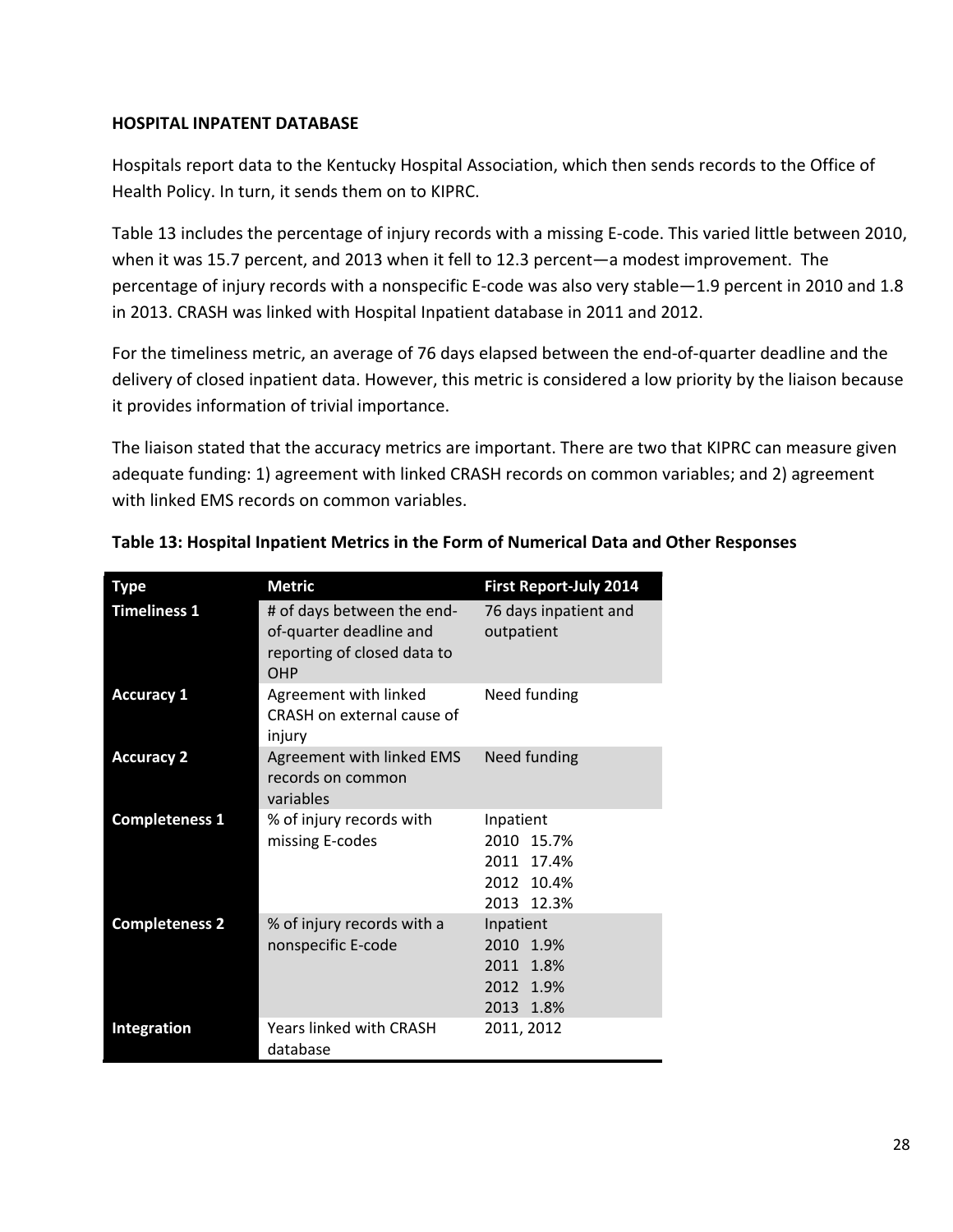#### **TRAUMA REGISTRY DATABASE**

Approximately, 21 percent of the trauma centers submitted their data late to Clinical Data Management. The accuracy and three of the four completeness metrics are reported as annual percentages.

On the accuracy metric, the concordance between the trauma and CRASH data was 91.6 percent in 2012 for 1) person category and 2) person type.

For the first completeness metric in 2013, there were only 49 trauma records (.48%) with missing Ecodes. For the second completeness metric, in 2013, 1.7% of E-codes for the occupant position were listed as "unspecified" and .34% as "other specified," for a total of 2.04% with missing E-codes. The third completeness metric is missing significantly more data—50% of cases have no information on the EMS time to the scene and hospital. The fourth completeness metric also indicates a problem—an estimated 8,000 Kentucky residents were not included in the trauma registry because they received treatment at a hospital or clinic not a designated trauma center. The trauma registry database and CRASH were linked in 2012.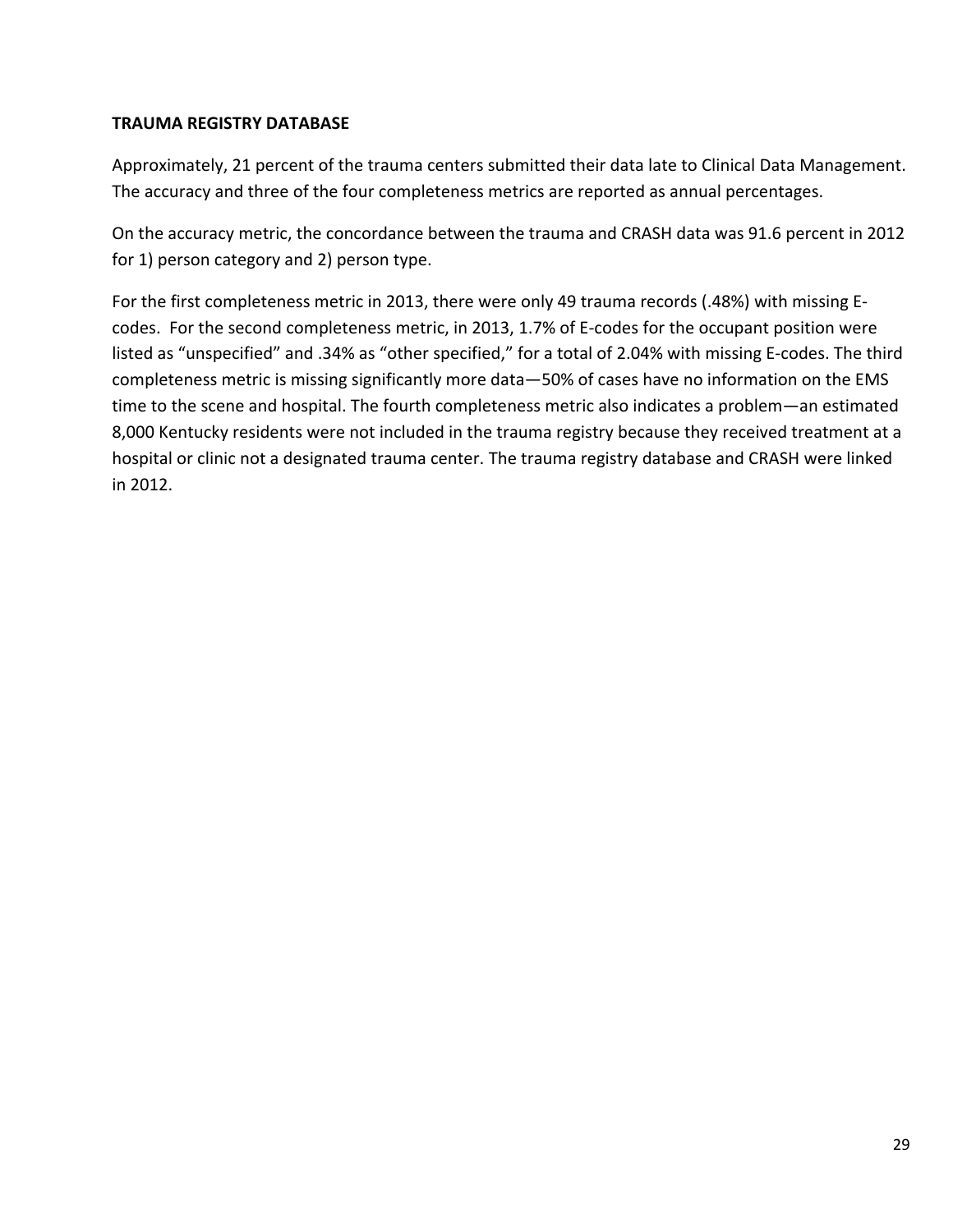**Table 14: Trauma Registry (TR) Metrics in the Form of Numerical Data and Other Responses** 

| <b>Type</b>           | <b>Metric</b>                                                                                                   | <b>First Report</b>                                                                                                                                                                                                                                                     |
|-----------------------|-----------------------------------------------------------------------------------------------------------------|-------------------------------------------------------------------------------------------------------------------------------------------------------------------------------------------------------------------------------------------------------------------------|
| <b>Timeliness 1</b>   | % of trauma centers<br>reporting data to Clinical<br>Data Management within 90<br>days after end of quarter     | 79% on time, 21%<br>late-As of Jul 11, 2014<br>there were 5 out of 24<br>trauma centers that<br>were late with first<br>quarter data submission                                                                                                                         |
| <b>Accuracy 1</b>     | Agreement with linked<br><b>CRASH records on common</b><br>variables                                            | 91.6%-Analyzing only<br>high probability<br>matches (records linked<br>with matched<br>probability above 95%)<br>in linked 2012 CRASH-<br>TR we found a<br>concordance of 91.6%<br>between the listed<br>injured person<br>category (TR) and the<br>person type (CRASH) |
| <b>Completeness 1</b> | % of cases with missing E-<br>code                                                                              | 0.48%-The most<br>recent completed year<br>of TR data is 2013;<br>there were only 49<br>records with missing E-<br>codes; 0.48% of all TR<br>records                                                                                                                    |
| <b>Completeness 2</b> | % of cases with nonspecific<br>motor vehicle E-codes for<br>occupant position                                   | 2.04%-In 2013 there<br>were 1.7% of the<br>motor-vehicle traffic<br>collision (MVTC) records<br>with injured person role<br>in the collision listed as<br>"unspecified" and<br>0.34% listed as "other<br>specified"                                                     |
| <b>Completeness 3</b> | % of cases with missing EMS<br>time variables (time to<br>scene, hospital)                                      | 50% of the records that<br>should have been<br>supplied with EMS time<br>information                                                                                                                                                                                    |
| <b>Completeness 4</b> | Estimated # of Kentucky<br>residents not in KTR due to<br>treatment at hospital not<br>designated trauma center | About 8,000                                                                                                                                                                                                                                                             |
| Integration           | Years linked with CRASH                                                                                         | 2012                                                                                                                                                                                                                                                                    |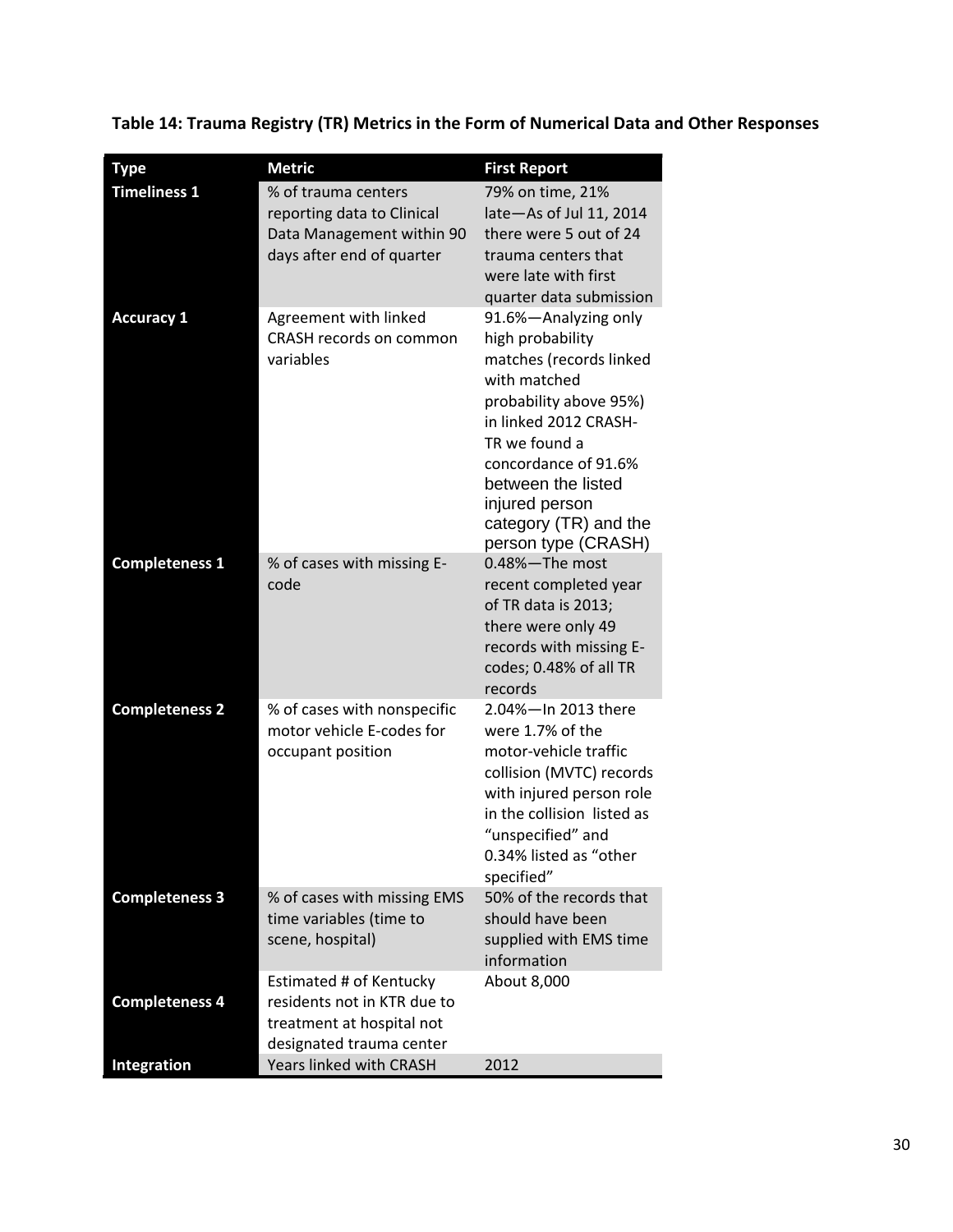# **Chapter 4: Integrating Elements of MMUCC into the CRASH Database**

Police officers enter data into the CRASH database. This database is stored in the Kentucky Open Portal Solutions (KYOPS) system. The Model Minimum Uniform Crash Criteria (MMUCC) is a set of recommended data fields and elements. It provides a minimal set of data fields and elements for reporting on motor vehicle crashes—a field is a variable that describes a specific factor of a crash, such as the weather conditions when the crash occurred. The elements are the set of possible values (e.g., rain, sun, sleet and hail, etc.).

The National Highway Traffic Safety Administration (NHTSA) and Governors Highway Safety Association (GHSA) developed the MMUCC in collaboration with safety experts from the public and private sectors. Currently, it is a voluntary guideline, the intent of which is to help states determine what crash data to collect.

At this time, state data systems frequently use different terminology and formatting practices for the data fields and elements that they record in their motor vehicle crash reports, which are also referred to as police accident reports (PARs). NHTSA and GHSA have encouraged states to adopt of many of the data fields and elements of MMUCC into their PARs. This will increase the standardization of data across states and facilitate data comparisons and sharing. Standardization will improve research by safety experts and contribute to a safer transportation system.

KTC conducted several facilitated meetings to assess how much of Kentucky's crash database was MMUCC compliant. These meetings also helped gauge what level of effort would be necessary to achieve 100% MMUCC compliance. The meetings were designed to be multi-disciplinary—gaining insight and knowledge from the participation of researchers, police officers, software developers, and safety engineers. The meetings catalyzed the production of design documents that will be used to update the Collision Reporting and Analysis (CRASH) reporting system. This effort sought to improve the consistency/uniformity attribute of the CRASH database used by the KSP. KTC initially compared the 4th Edition of the MMUCC to a list of all of the crash fields in Kentucky's CRASH database. A spreadsheet used by Michigan's traffic records coordinating committee (TRCC) guided this review. The following is a summary of the MMUCC items:

- 3 Categories (collision, vehicle, person)
- 77 Fields
- 682 Elements

As an example, field C9.1 in the MMUCC represents the value of front-to-rear damage from a crash/collision impact. Each element in this field was compared to the elements in the same field in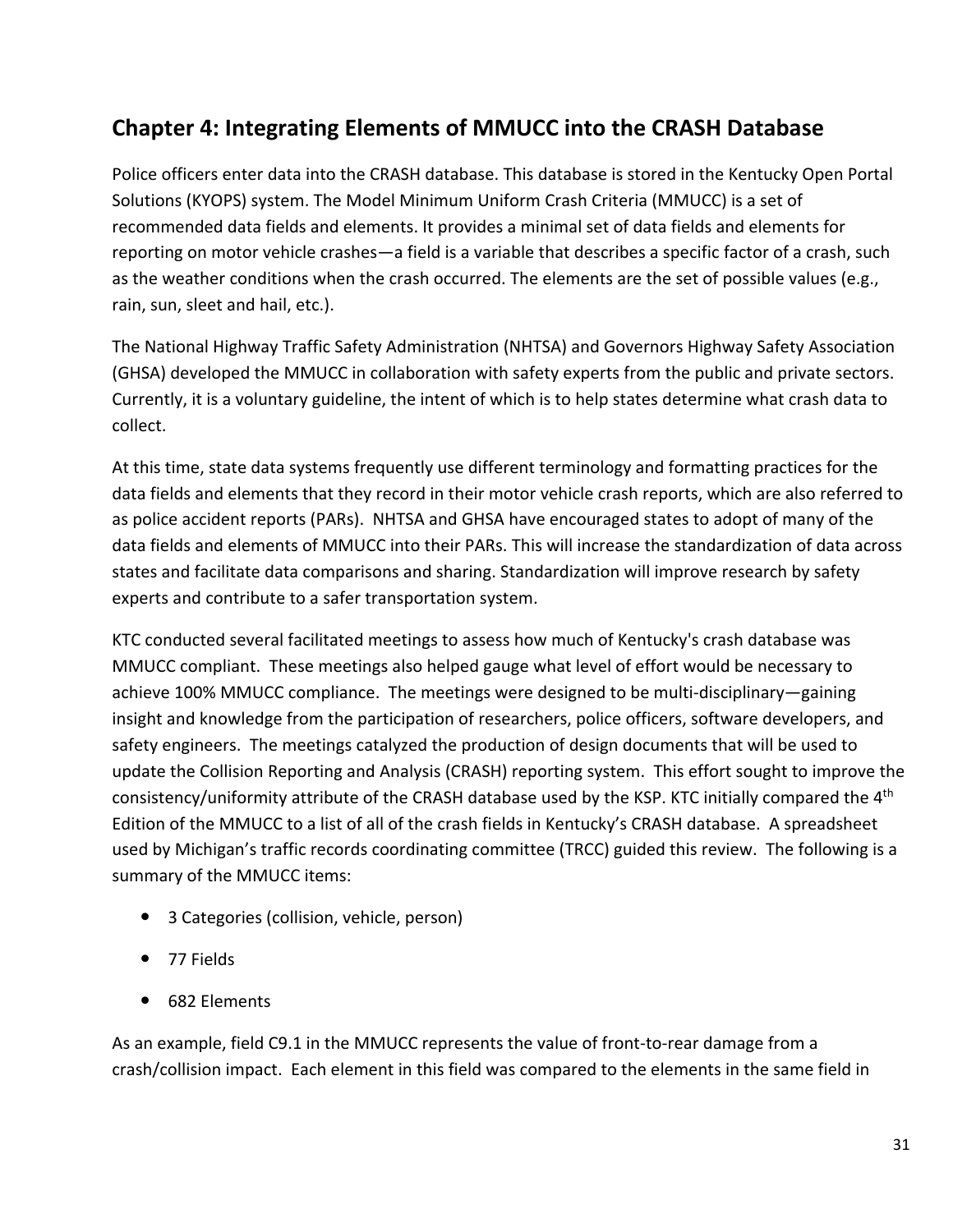KSP's CRASH database. Although some were identical, others were not. The latter were flagged for further review after this initial analysis..

A multi-disciplinary team was assembled, comprised of researchers, police representatives, cabinet officials, and the software developers. The team assessed each element in the MMUCC spreadsheet to determine whether or not the CRASH database contained it. Meetings were structured to ensure an efficient process to avoid getting bogged down in tangential details. Individual elements were discussed for a set amount of time. Elements that needed additional follow up were noted. Additionally, eight categories were created to assess the compliance of each element with the MMUCC. *That is, those at the meeting answered this question with respect to each element: do we need to add the particular MMUCC element to the current database?* The following answers were possible:

- 1. No, we have the element
- 2. No, it is in another location (noted where)
- 3. No, but rename it (what should it be called?)
- 4. No, we have something similar (what is it?)
- 5. No, not going to add it (why not?)
- 6. Yes, let's add it (requiring a new field and a big effort)
- 7. Yes, let's add it (requiring a new element and a small effort)
- 8. Yes, this will be added in a future effort

Meeting participants were asked to consider the context and protocols for data collection at the crash scene. The value of data was assessed in light of the amount of time and effort required of police to collect specific elements. Participants also considered how or when a police officer could misuse an element (e.g. use a particular element as a catch all) or how a researcher might misinterpret an element.

The following table summarizes the MMUCC assessment by assessment category:

#### **Table 15: Assessment of MMUCC Compliance by Assessment Category**

|    | <b>Assessment Category</b>                        | <b>Number of MMUCC Elements</b> |
|----|---------------------------------------------------|---------------------------------|
| 1. | No, we have the element                           | 422                             |
| 2. | No, it is in another location                     | 38                              |
| 3. | No, but rename it                                 | $\overline{5}$                  |
| 4. | No, we have something similar                     | 5                               |
| 5. | No, not going to add it                           | 75                              |
| 6. | Yes, let's add it as a new field (big effort)     | 13                              |
| 7. | Yes, let's add it as a new element (small effort) | 58                              |
| 8. | Yes, this will be added in in a future effort     | 66                              |
|    | <b>Grand Total</b>                                | 682                             |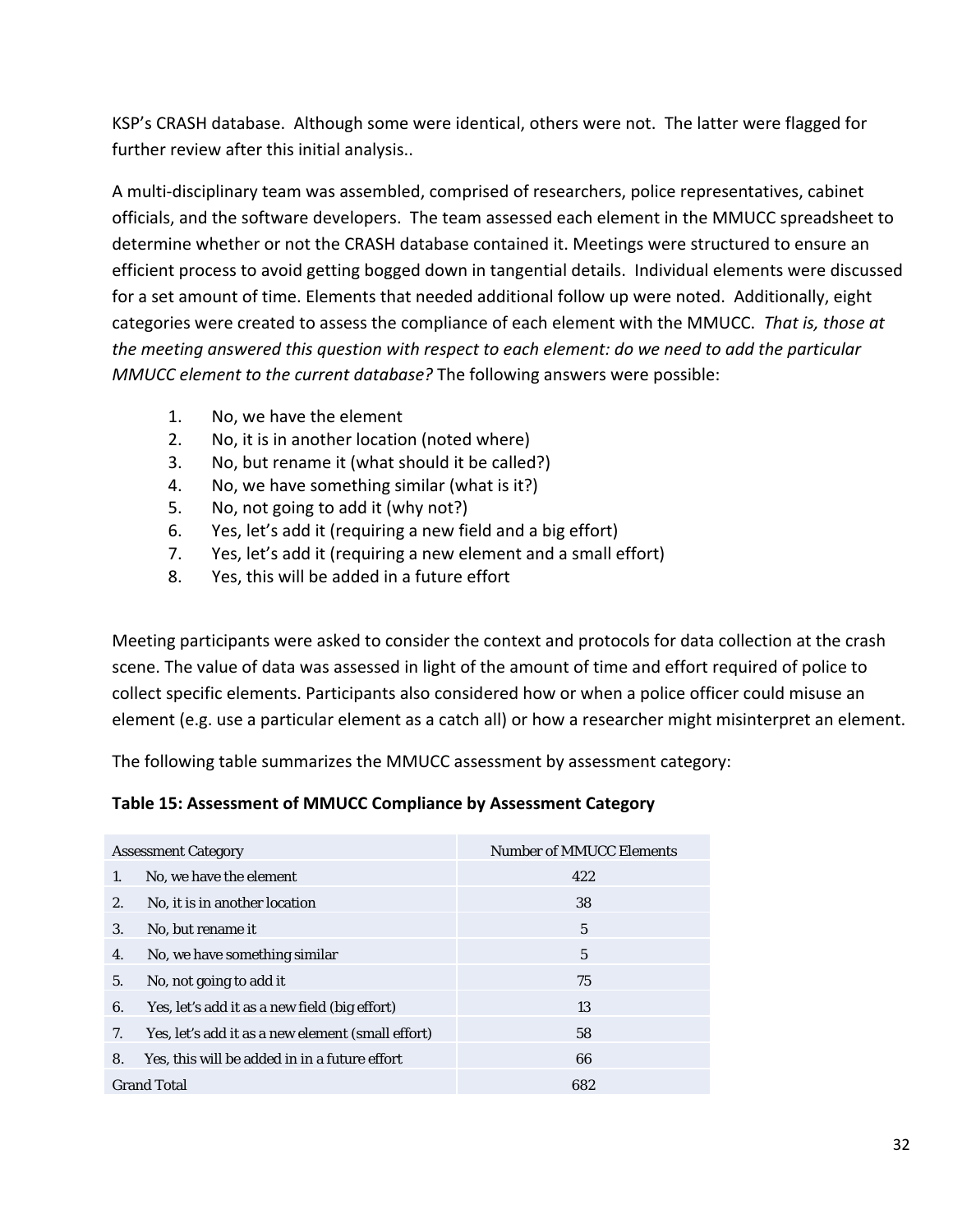The research team calculated the baseline MMUCC compliant percentage by considering all of the elements in the categories that do not require significantly altering the CRASH database (i.e., the elements in Categories 1 through 4). This sum of elements (470) was divided by the total number of elements (682); this yielded a baseline MMUCC compliance of 68.9 percent. Table 15 summarizes the baseline MMUCC compliance percentage. It also includes the expected compliance percentage once the software update is completed. This was computed by adding in the 137 elements from Categories 6 through 8 to the baseline and dividing the resulting total by 682. This produced an expected compliance estimate of 89.0 percent after rewriting the fields and elements. At this time the software update is ongoing.

#### **Table 16: Baseline Compliance with MMUCC and Projected Compliance after Rewrite**

| Compliance Type Count |               | Percentage |
|-----------------------|---------------|------------|
| <b>Baseline</b>       | 470/682 68.9% |            |
| After Re-write        | 607/682 89.0% |            |

#### **A Possible Change to Improve the CRASH database**

Sixty-three of the 77 fields included an element labeled 'unknown'. There was a substantial discussion related to this element's possible misuse and ambiguity, as many, perhaps all, of the instances when law enforcement officers check this element alternative ways exist to capture this information such as 'other' or through narratives. Thus, removing the element 'unknown' may significantly improve the data in CRASH.

If 'unknown' were removed and that removal is considered MMUCC compliant, then the percentage of MMUCC compliant elements increases (shown in Table 17). The total number of elements would decline from 682 to 619, the baseline counts of compliant elements from 470 to 453, and the after re-write counts of all elements from 607 to 583. The baseline compliance rises to 73.2 percent and the after rewrite to 94.2 percent.

#### **Table 17: After Removing the Element 'Unknown' from 63 Fields, the Baseline Compliance and Projected Compliance after Rewrite**

| Compliance            |               |            |
|-----------------------|---------------|------------|
| <b>Type</b>           | Count         | Percentage |
| <b>Baseline</b>       | 453/619 73.2% |            |
| <b>After Re-write</b> | 583/619 94.2% |            |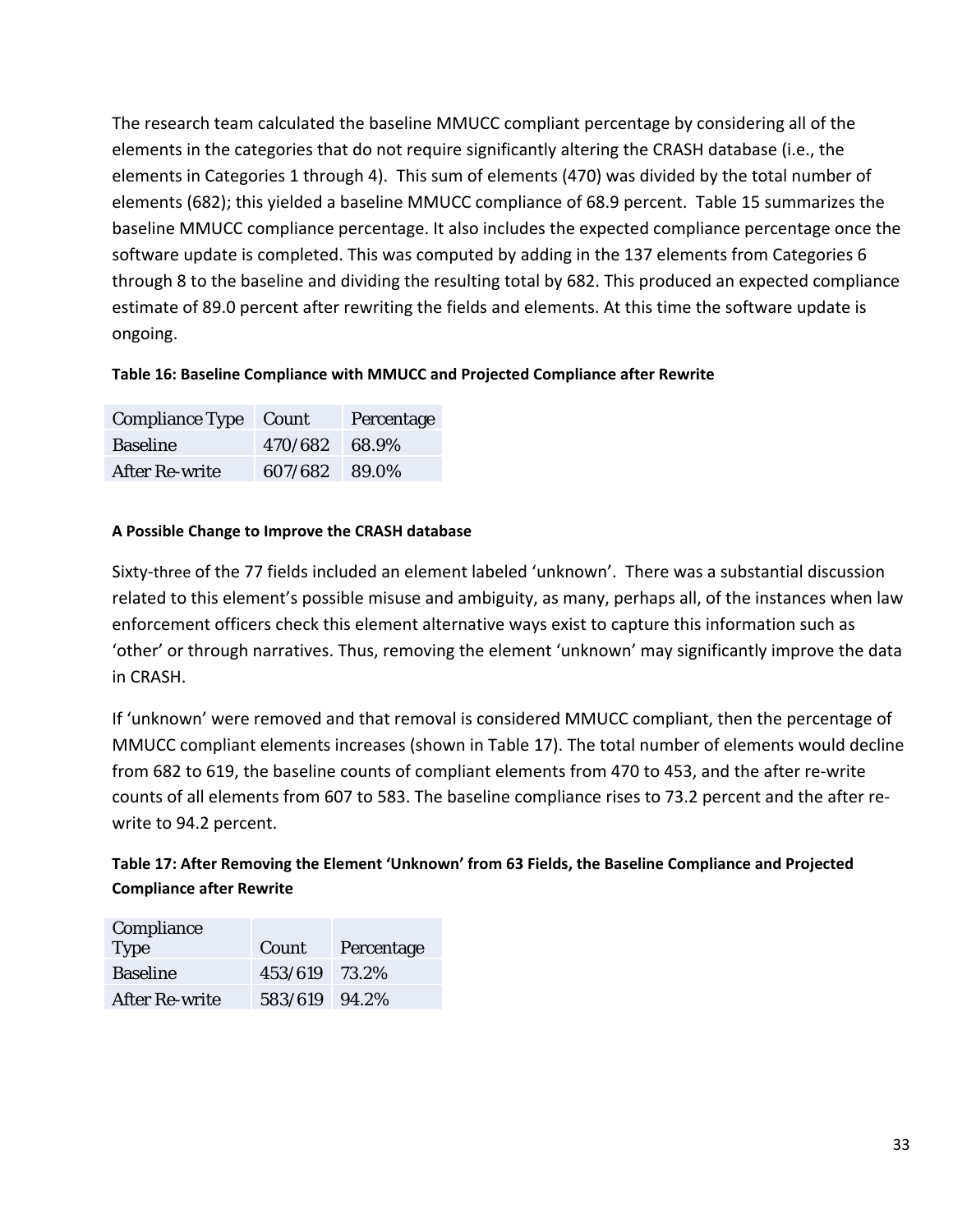#### **Comment on the Process**

The success of the MMUCC assessment hinged on several factors. Kentucky's Traffic Records Assessment Committee (KTRAC) meetings were very well-attended and focused on improving the quality of crash-related data. KTC was also able to devote more than just volunteer time during the assessment of the crash database, as it was a funded initiative in the Traffic Records Assessment project. Most of these efforts were previously unfunded and voluntary. Additionally, KYOPS was in the process of an update. This let the assessment team to provide design documents to the development team. Lastly, there has been a cooperative relationship between KYTC, KTC, and KSP. This allowed for meaningful discussions that considered the ideas and needs or all users of crash-related data.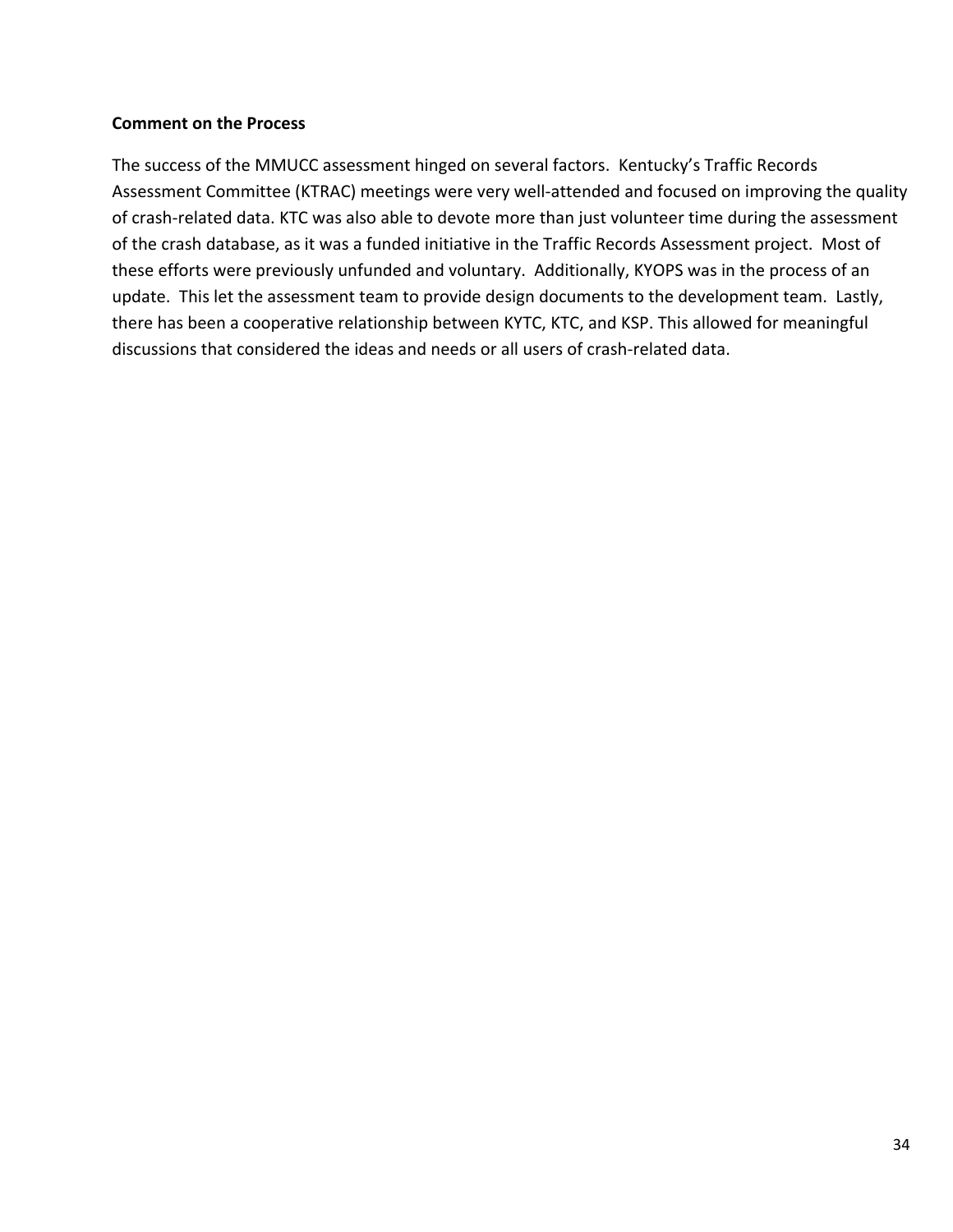# **Chapter 5: Conclusions and Implications for Going Forward**

The research conducted thus far has yielded the following eight conclusions. These findings are tentative, and more data collection, as well as interviews with liaisons will be initiated to firm these up and further explore the best strategies to improve the traffic records data system.

1. The liaisons saw no merit or insufficient merit (given the effort involved) in gathering information for more than half of the proposed metrics. Interviews with the liaisons reduced the number of metrics from 117 to 51. Moreover, the liaisons would need new funding to measure many of these 51.

2. The liaisons at KIPRC and EMS voiced less satisfaction with their current databases than liaisons at the Kentucky Transportation Cabinet. That is, the latter expressed less interest in improvements to their databases. In all there are ten datasets containing data related to highway safety. Only the Cabinet officials responsible for roadway and traffic data sought more data and more timely data, specifically data describing recent alterations in local road systems.

3. All the liaisons, especially those at KYTC, said they cannot provide the precise number of people who have access to legally appropriate information from their respective databases; but all thought that access is open and unproblematic for the public. Given their beliefs and NHTSA's model performance measures for accessibility that call for surveys of data users, it is advisable to explore further, with the liaisons, some acceptable ways to collect quantitative survey data on accessibility.

4. The liaisons at KIPRC identified several issues with the quality of their data. They documented problems with missing E-codes, incomplete data on death certificates, and non-specific E-Codes. They expressed a desire to improve their data but will require a new funding source to do so.

5. Officials with the Administrative Office of the Courts, who control the database for adjudication/arrest records, recommend standardizing the citation codes by removing old codes and discontinuing the use of paper citations. Doing so would facilitate analysis of their database by researchers.

6. Currently, no liaison can provide data on agreement with linked variables between the database they are responsible for and CRASH, or for any other database. The liaisons contended that KTC or KSP can generate this type of data for the metrics; however in some cases it may be too costly to generate it without tapping into new funding sources.

7. The trauma registry data suggests several areas in need of reform, especially information on ambulance time to the crash scene and time to the hospital. The data would be more complete with the incorporation of information from the 8,000 residents in Kentucky who were treated at a hospital not designated as a trauma center. Perhaps, the concordance between the CRASH database and the trauma registry database can be improved.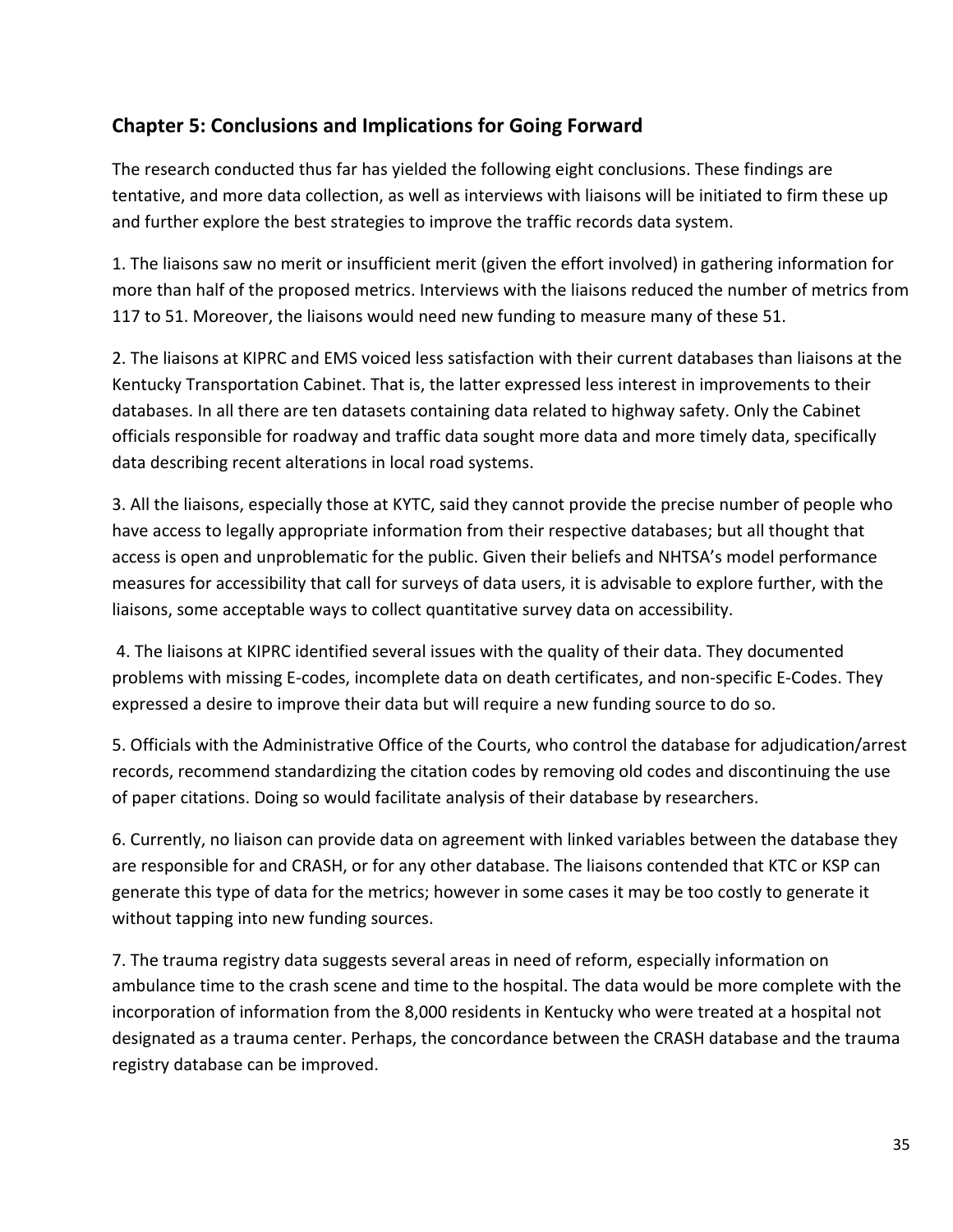8. The review of the CRASH database for compliance with MMUCC found that 470 out of 682 elements are currently MMUCC compliant. There were 75 elements that the review committee did not want to add, and 137 elements that could be added to the crash database to render it more MMUCC compliant. Once this is accomplished, CRASH will be 89 percent compliant with the elements in MMUCC.

Summing up, this ongoing research has produced a living document that can be updated throughout the year. Clearly, the continuation of this research will improve the monitoring of the quality of Kentucky's traffic records. It will also facilitate future efforts to maximize the quality of traffic safety data and analysis—a goal that was laid out by the USDOT Traffic Records Coordinating Committee. This will let researchers more readily identify problems with the current traffic records system. Using this information, it will be possible to justify requests for NHTSA funding for programs to improve traffic records databases.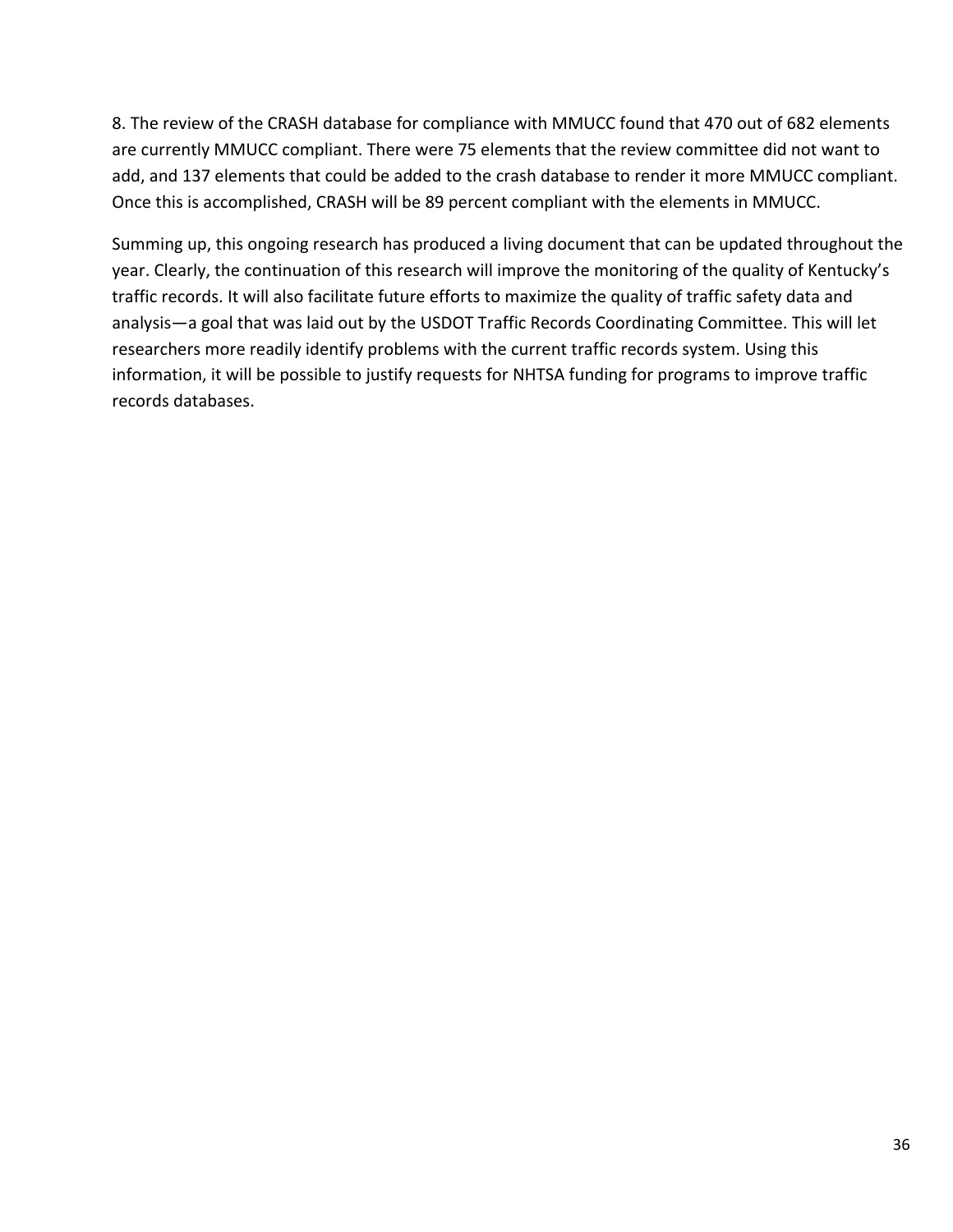# **References**

**Toole et al, 2013. Assessment Program for Kentucky Traffic Records. Kentucky Transportation Center. Research Report K9-13-04** 

**U.S Department of Transportation, National Highway Traffic Safety Administration. 2011. Model Performance Traffic Records Systems. DOT HS 811 411** 

**U.S Department of Transportation, National Highway Traffic Safety Administration. 2012. Traffic Records Program Assessment Advisory. DOT HS 811 644** 

**U.S. Code, Title 23, Chapter 4, Section 405 National Priority Safety Programs. Accessed July 10, 2014 from www.fhwa.dot.gov/map21/docs/title23usc/pdf**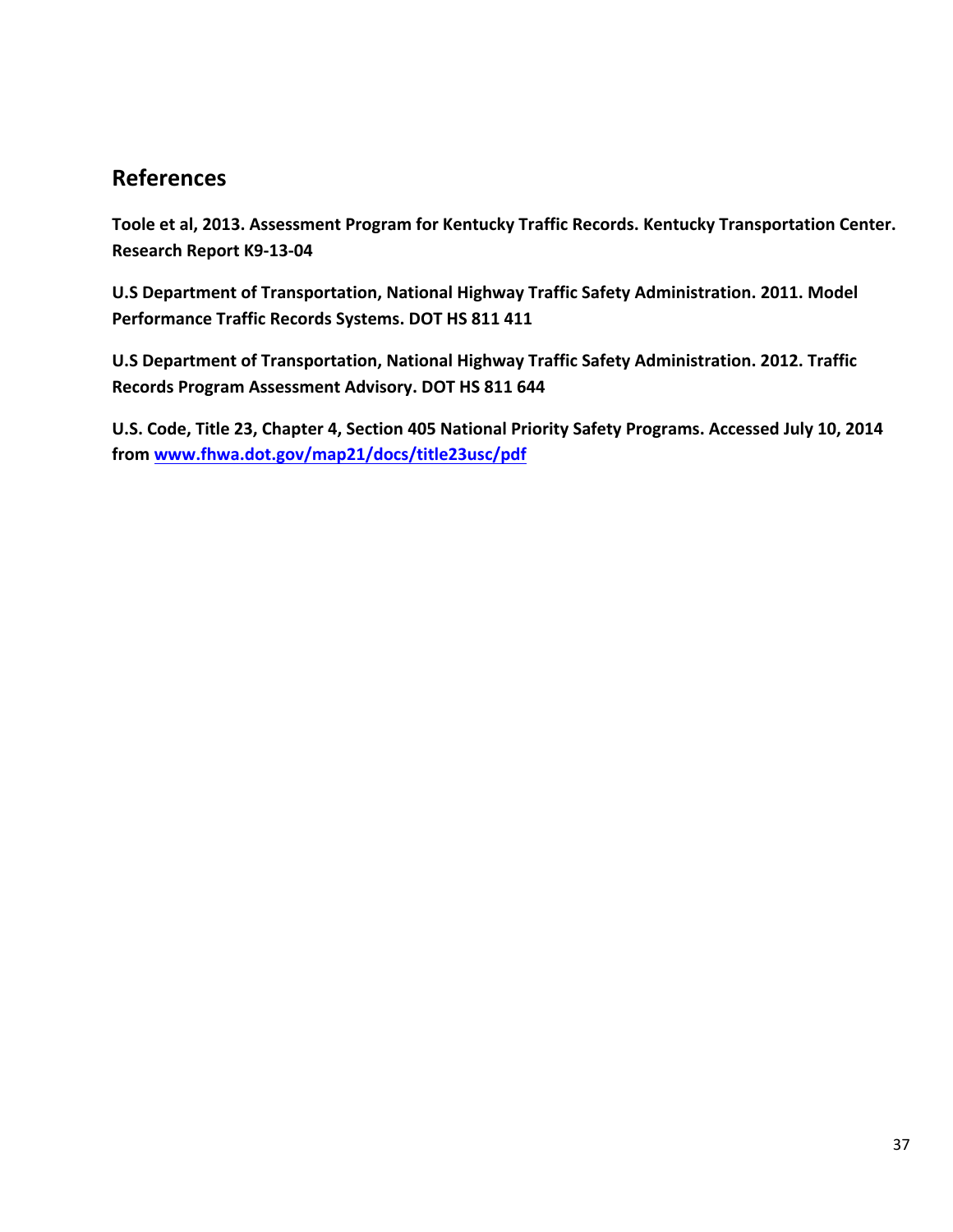# **APPENDIX A: Metrics Proposed during Phase 1 for Traffic Records Databases**

#### **EMS METRICS**

**Timeliness Metric 1.** % percent of records received by reporting deadline **Timeliness Metric 2.** Average # of days between reporting deadline and entry into system **Accuracy Metric 1.** Average # of data elements completed correctly on submitted records **Accuracy Metric 2.** Agreement with CRASH record on common variables **Accuracy Metric 3.** Agreement with ED and inpatient records on common variables **Consistency/Uniformity Metric 1.** % of NEMSIS Required data elements collected KEMSIS **Completeness Metric 1.** % of submitted records with incomplete data **Completeness Metric 2.** Number and percent of services reporting KEMSIS **Completeness Metric 3.** % OF CRASH records indicating EMS transport that do not Link to EMS record **Integration Metric 1.** # of years for which the CRASH and KEMSIS databases have been linked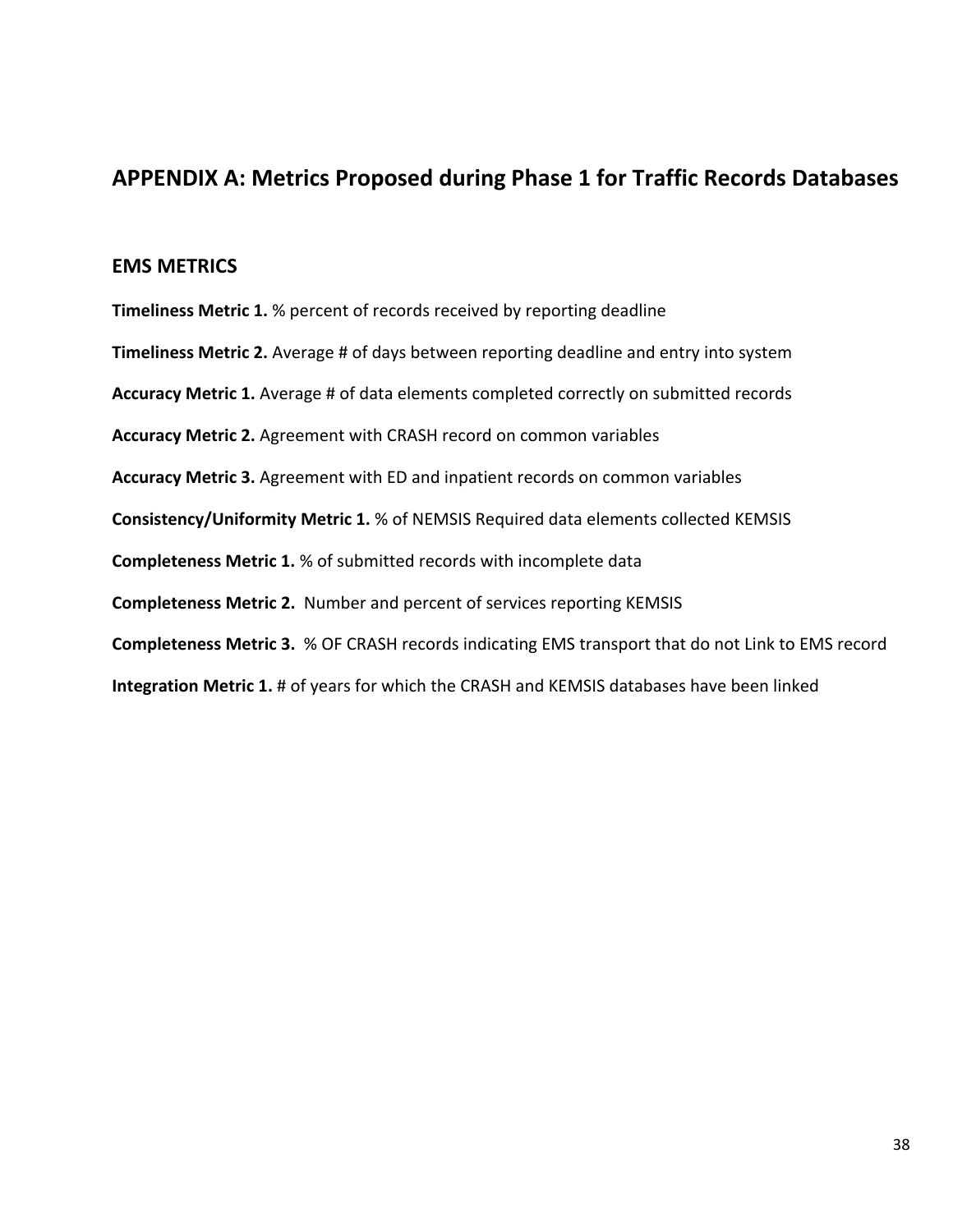# **EMERGENCY DEPARTMENT (ED)**

**Timeliness Metric 1.** # of days elapsed between the end-of-quarter deadline and reporting of the closed data set to OHP

**Accuracy Metric 1.** Agreement with linked crash on common variables

**Consistency/Uniformity Metric 1.** Compliance with 837 Uniform Billing **Specifications** 

**Completeness Metric 1.** % of Injury Records with missing E-code

**Completeness Metric 2.** % of injury records with nonspecific E-codes (without sufficient information to determine mechanism or manner of injury

**Integration metric 1.** % of survey users of Kentucky's IBIS system who indicate inability to obtain information thru ED query module

**Accessibility Metric 1.** # of years for which the CRASH and ED databases have been linked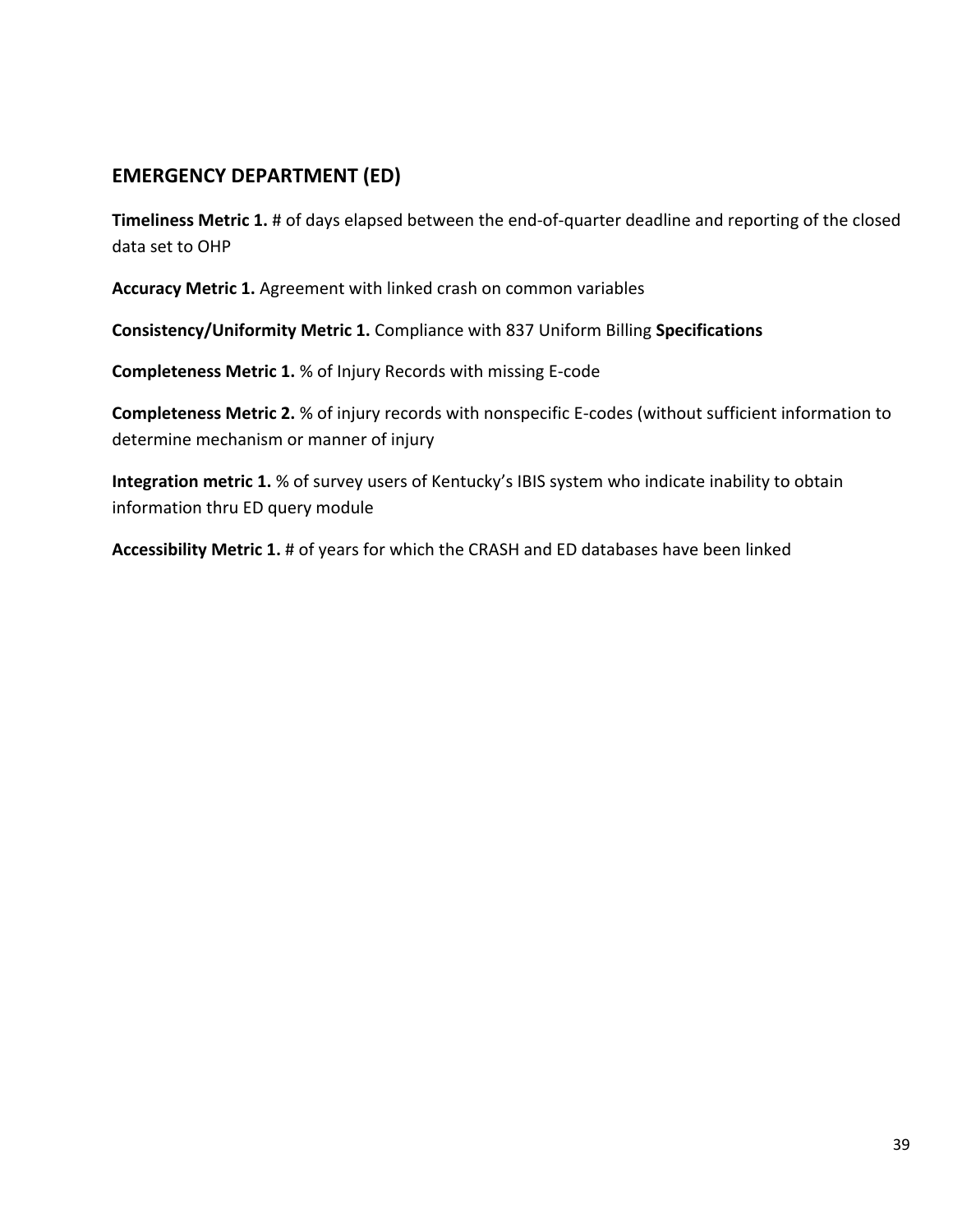### **HOSPITAL INPATIENT METRICS**

**Timeliness Metric 1.** Number of days elapsed between the end-of-quarter deadline and delivery of the closed inpatient data set to OHP

**Accuracy Metric 1.** Agreement with linked CRASH record on common variables

**Accuracy Metric 2.** Agreement with Linked EMS record on Common Variables

**Consistency/Uniformity Metric 1.** Compliance with 837 Uniform Billing Specification

**Completeness Metric 1.** % of Injury records with Missing E-Code

**Completeness Metric 2.** % of Injury Records with nonspecific E-codes (i.e., E-codes without sufficient information to determine mechanism or manner of injury)

**Integration Metric 1.** % of surveyed users of Kentucky's IBIS system who indicate inability to obtain information thru injury inpatient query module

**Accessibility Metric 1.** Number of years for which the inpatient and CRASH databases have been linked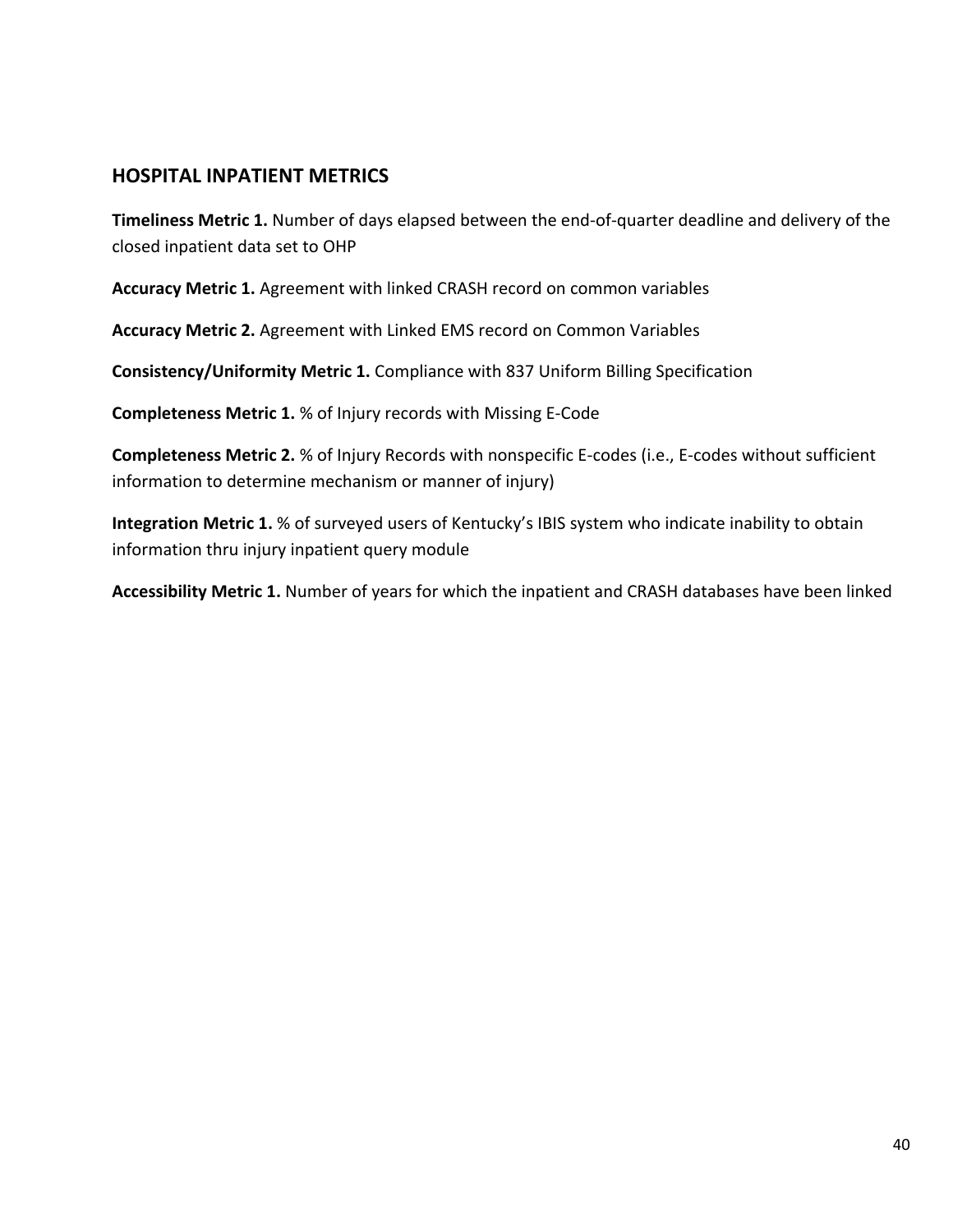### **TRAUMA REGISTRY METRICS**

**Timeliness Metric 1.** % of designated trauma centers reporting data to CDM for a given quarter within 90 days after end of quarter (CDM will confirm data receipt to KIPRC.)

**Accuracy metric 1.** Agreement with linked CRASH records on common variables

**Accuracy Metric 2.** Agreement with linked EMS record on common variables

**Consistency/uniformity Metric 1.** Agreement with linked EMS record on common variables

**Completeness Metric 1.** % of cases with missing E-code

**Completeness Metric 2.** % of cases with nonspecific E-codes (codes without sufficient information to determine mechanism of manner of injury)

**Completeness metric 3.** % of cases with missing EMS time variables (time to scene, hospital, etc.)

**Completeness Metric 4.** Estimated # of Kentucky-resident trauma patients not in the KTR due to being treated at a designated trauma center outside Kentucky

**Accessibility Metric 5.** # of years for which CRASH and trauma registry databases have been linked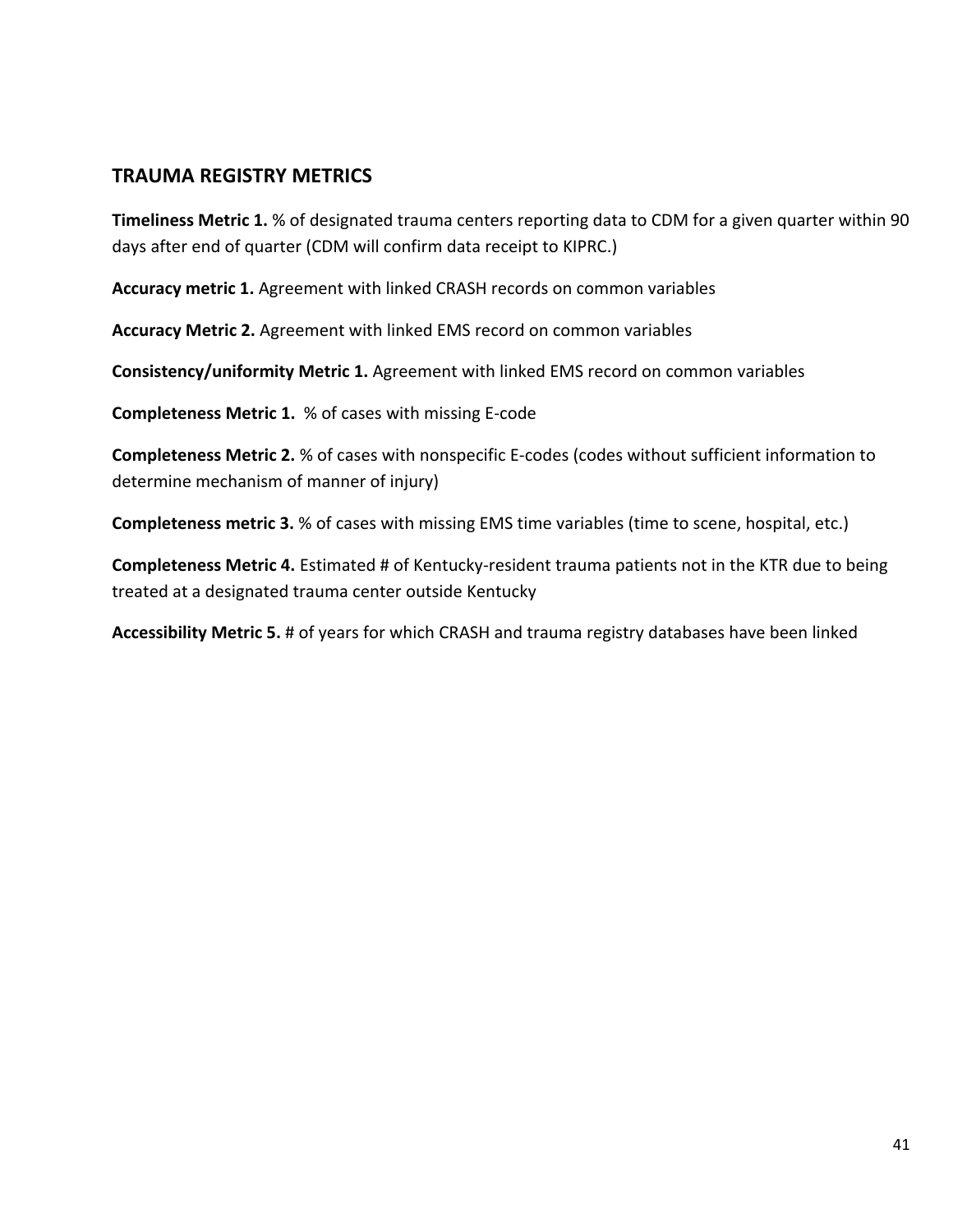### **DEATH CERTIFICATE METRICS**

**Timeliness Metric 1.** % of certificates for motor vehicle traffic deaths registered within 90 days of death

**Timeliness metric 2.** Average # of days from death until registration for motor vehicle traffic deaths

**Accuracy Metric 1.** Agreement with linked CRASH record on common variables

**Accuracy Metric 2.** Agreement with linked hospital inpatient record on common variables

**Consistency/Uniformity 1.** Compliance with National Center for Health Statistics' U.S. Standard Certificate of Death (2003 version)

**Completeness Metric 1.** Missing in-state deaths: # of Kentucky resident deaths reported in CRASH for which no Kentucky death certificate exists (requires linkage with CRASH)

**Completeness Metric 2.** For Missing in-state deaths. # of cases where the underlying cause of death is missing but evidence of a motor vehicle crash exists in other variables

**Completeness Metric 3.** For Missing Out-of-state deaths: Ratio of # of out-of-state deaths for Kentucky residents reported in Kentucky death file to the number reported in FARS

**Completeness Metric4.** For completeness of injury variables, % of key injury variables with non-missing and specific value

**Completeness metric 5.** For Unspecified Injury--% of injury deaths with underlying cause of "unspecified injury," by age group

**Integration Metric 1.** % of surveyed users of Kentucky's IBIS who indicate that they were unable to obtain the information they were seeking thru the injury mortality module

**Accessibility 1.** Number of years for which CRASH and death certificate databases have been linked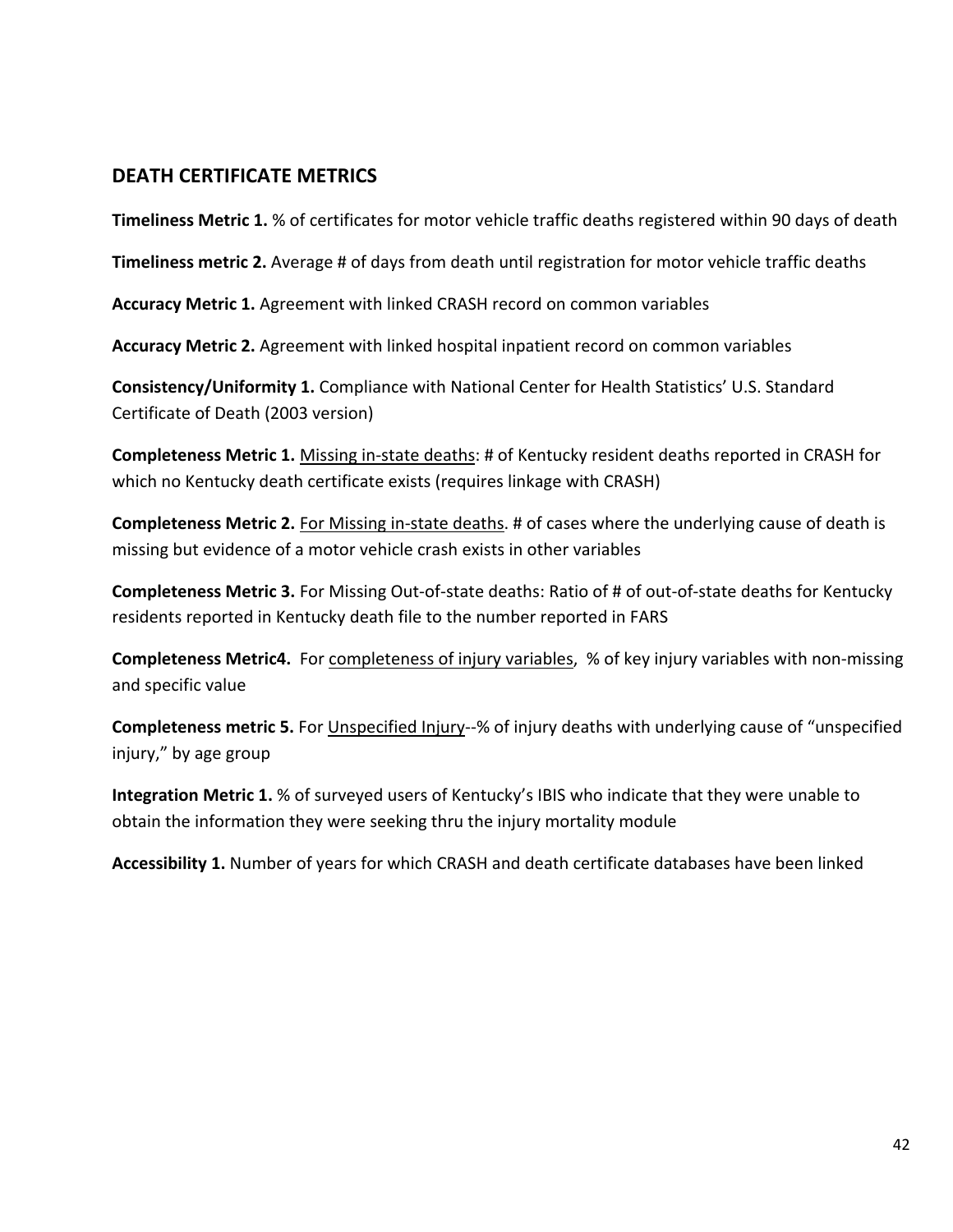# **CITATION/ADJUDICATION METRICS**

**Timeliness Metric 1.** The average time for citations to be sent from law enforcement agencies (LEAs) to courts

**Timeliness Metric 2.** The average time for convictions to be sent to DMV.

**Accuracy Metric 1.** Percent of errors found during data audits of critical data elements

**Accuracy Metric 2.** Percent of violations narratives that match the proper state statute

**Consistency/Uniformity Metric1.** Percent of traffic citations statewide written on a single uniform citation

**Completeness Metric 1.** Percent of cases with both original charges and and dispositions in citation tracking system

**Integration Metric 1.** There is no integration between CRASH and citation/adjudication databases. They are not linked.

**Accessibility Metric 1.** Number of users (by database or item or records)

**Accessibility Metric 2.** Number of users able to perform independent inquires

**Accessibility Metric 3.** Number of individuals or organizations on distribution list for standardized reports, number of web hits, downloads, or service requests.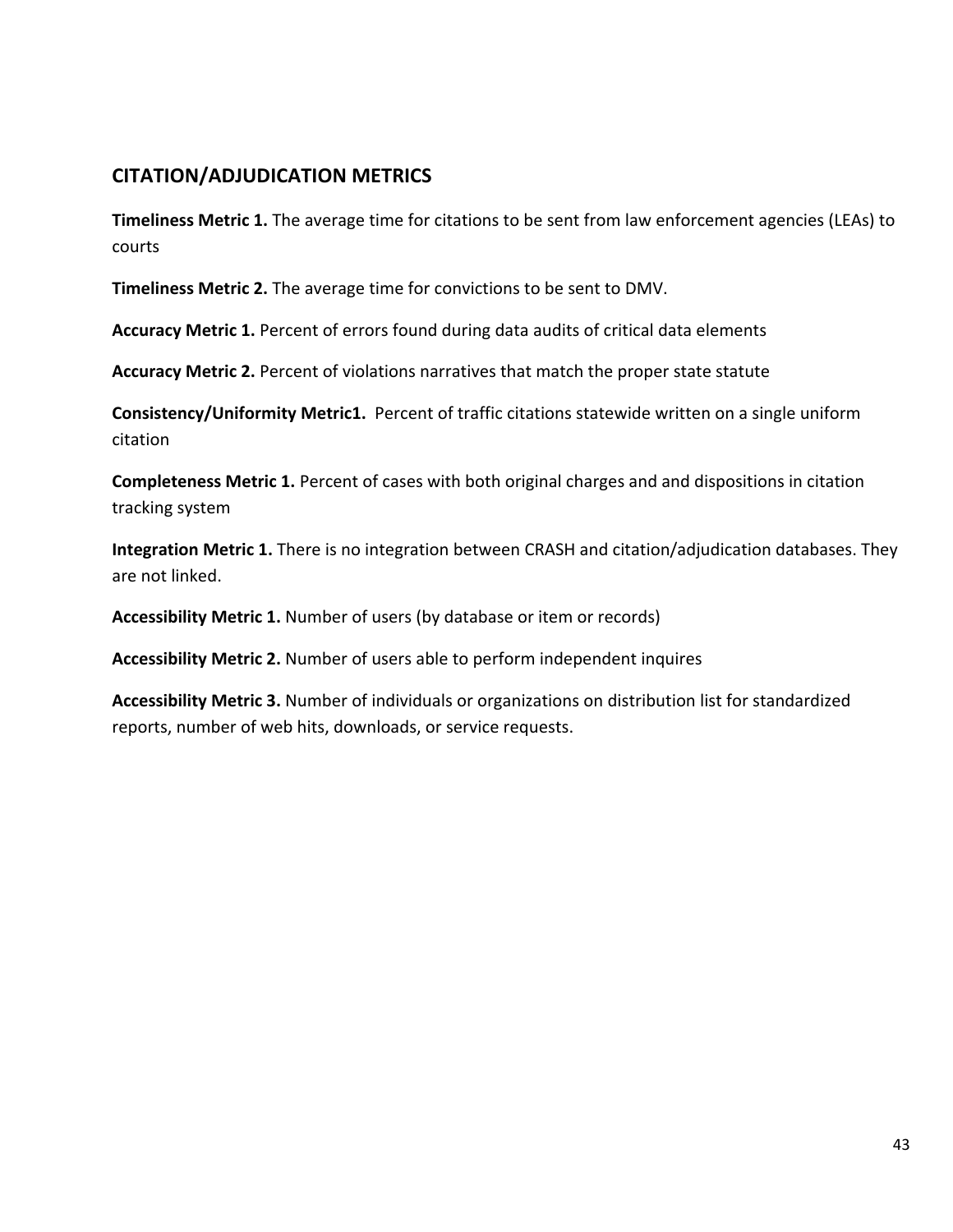#### **VEHICLE METRICS**

**Timeliness metric 1.** The average time for DMV to post title transactions

**Timeliness Metric 2.** The Percent of title transactions posted within a day of receipt

**Timeliness Metric 3.** Average time to post registrations (by county clerks

**Timeliness Metric 4.** The average time to process title documents

**Timeliness Metric 5.** The Average Time to produce completed titles

**Timeliness Metric 6.** The percent of registrations and title brands posted within 24 hours

**Accuracy Metric 1.** Percent of duplicate records for individuals

**Accuracy Metric 2.** Percent of errors found during data audits of critical data elements

**Accuracy Metric 3.** The percent of VINs successfully validated with VIN checking software

**Consistency/Uniformity 1.** The same forms are used in all counties

**Completeness Metric 2.** Percent of records with complete owner name and address

**Is it 99%** 

**Integration Metric1.** New database KVIS will check against NMVTIS and VIN assist

**Accessibility Metric 1.** Number of users (by database or item or records)

**Accessibility Metric 2.** Number of users able to perform independent inquires

**Accessibility Metric 3.** Number of individuals or organizations on distribution list for standardized reports, number of web hits, downloads, or service requests.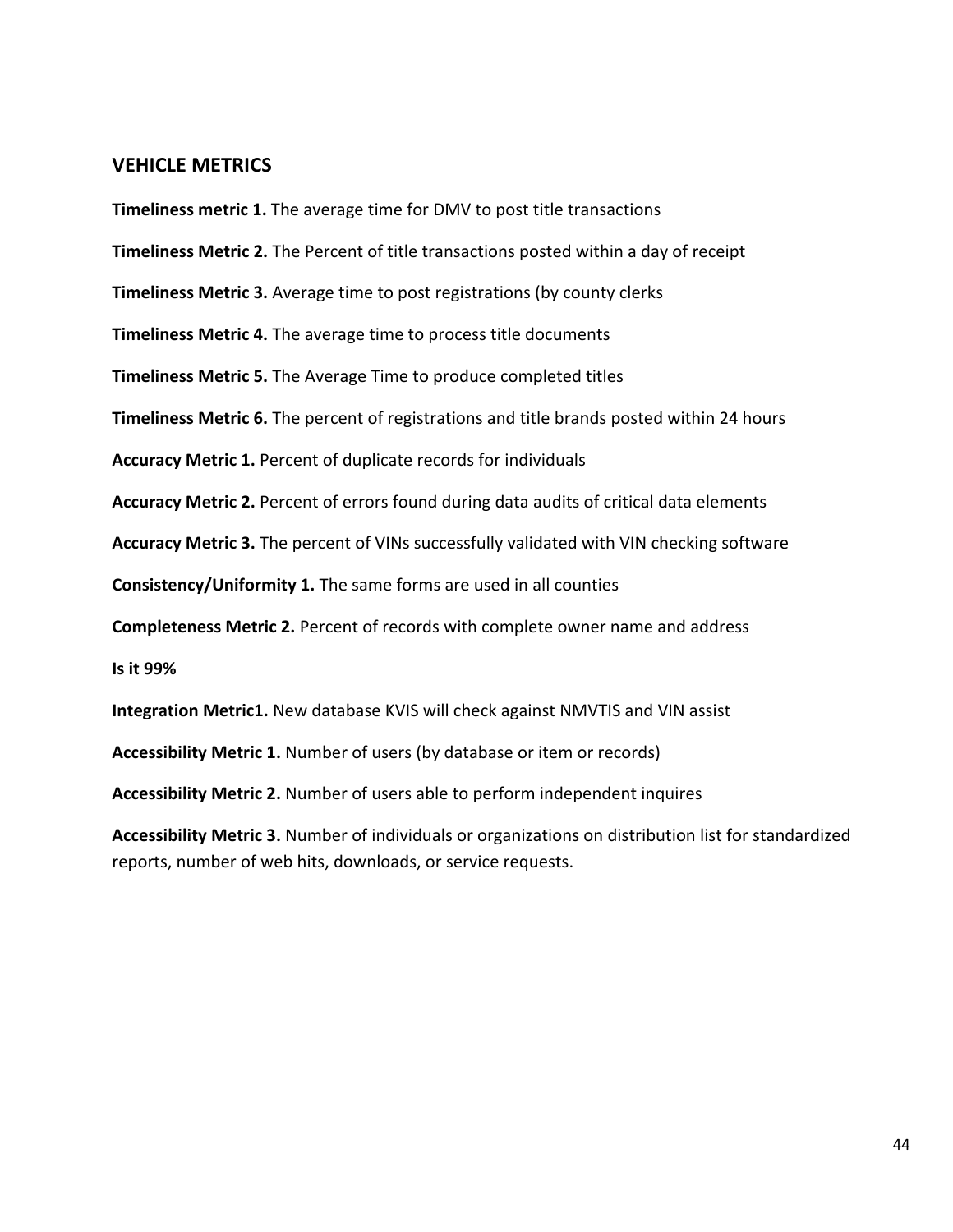### **ROADWAY/TRAFFIC METRICS**

**Timeliness metric 1.** Percent of traffic counts conducted each year

**Timeliness metric 2.** The number of days from crash event to location coding of crashes

**Timeliness Metric 3.** Number of days from construction completion to roadway file update

**Accuracy Metric 1.** Percent of errors found during data audits of critical data elements

**Accuracy Metric 2.** Percent of crashes locatable using roadway location coding method

**Consistency/Uniformity Metric 1.** The Percent of All Elements of MIRE that are Missing (as of December 2013 Kentucky had 105 of 202; so 48% were missing)

**Consistency/Uniformity Metric 2.** Percent of FDE elements of MIRE missing (as of December 2013 two FDE elements were missing—AADT and AADT for every intersecting road.)

**Completeness Metric 1.** Percent of traffic data based on actual counts no more than 3 years old (currently, is it 95%)

**Completeness Metric 2.** Percent of public roadways listed in the inventory (between 99 and 100%)

**Integration Metric 1.** Number of years for which CRASH and roadway data have been linked(CRASH data is linked with roadway data)

**Accessibility Metric 1.** Number of users (by database or item or records)

**Accessibility Metric 2.** Number of users able to perform independent inquires

**Accessibility Metric 3.** Number of individuals or organizations on distribution list for standardized reports

**Accessibility Metric 4.** Number of web hits, downloads, or service requests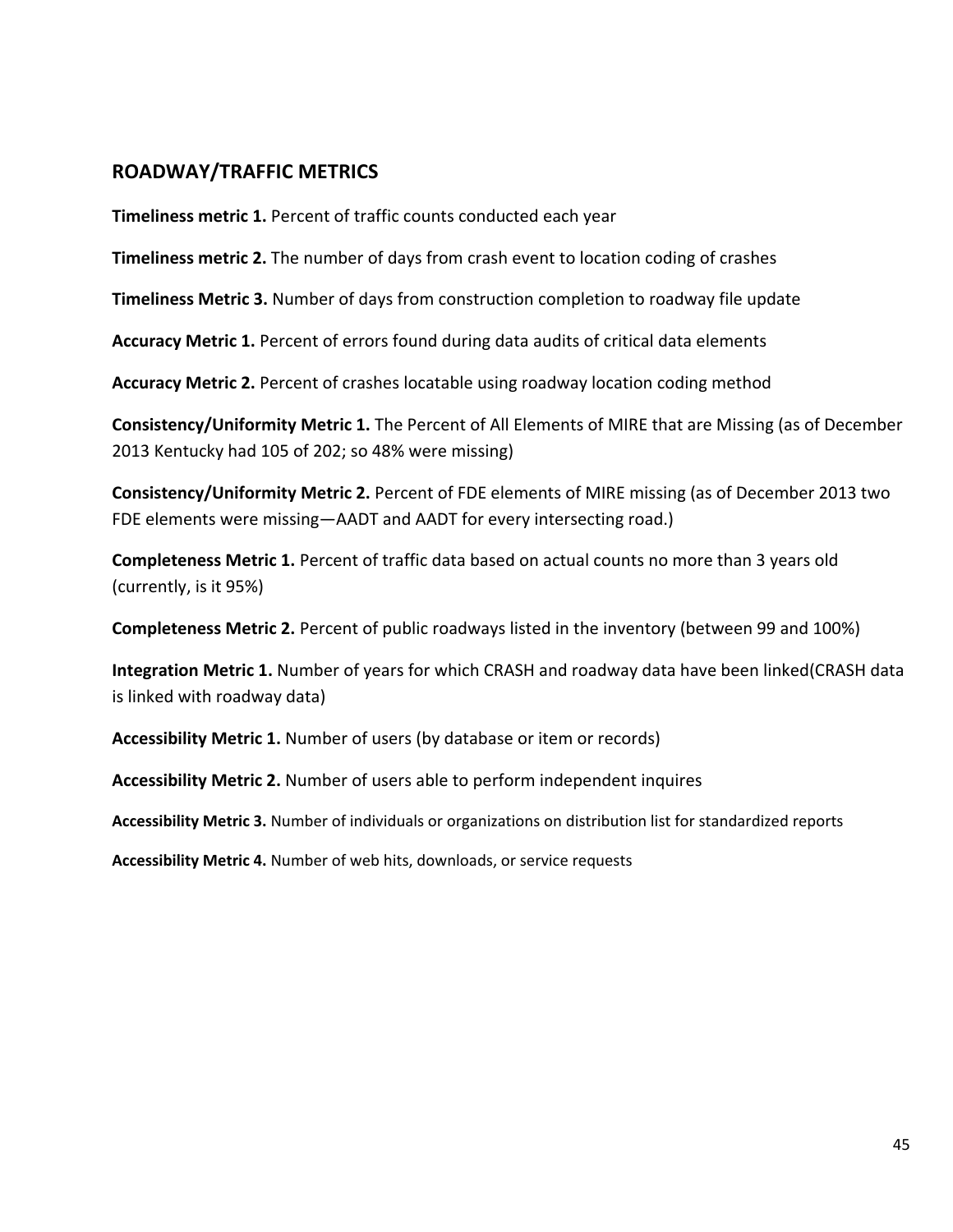#### **DRIVER LICENSING METRICS**

**Timeliness Metric 1.** The average time to post driver licenses

**Timeliness Metric 2.** Average time to post convictions after receipt

**Timeliness Metric 3.** Average time to forward dispositions from the court to the DMV

**Accuracy Metric 1.** The percent of duplicate records for individuals

**Accuracy Metric 2.** The percent of "errors" found during data audits of critical data elements

**Consistency/Uniformity 1.** The Percent of social security numbers (SSN) verified online

**Consistency/Uniformity Metric 2.** The percent of immigration documents verified online

**Consistency/Uniformity Metric 3.** The percent of violations reported from other states added to the driver history

**Completeness Metric 1.** Percent of drivers' records checked for drivers moving into the state

**Completeness Metric 2.** Percent of drivers' records transferred from prior state

**Integration Metric 3.** Number of years for which CRASH and Driver License databases have been linked

**Accessibility Metric1.** Number of users (by database or item or records)

**Accessibility Metric 2.** Number of users able to perform independent quires

**Accessibility Metric 3.** Number of individuals or organizations on distribution list for standardized reports.

**Accessibility Metric 4.** Number of web hits, downloads, or service requests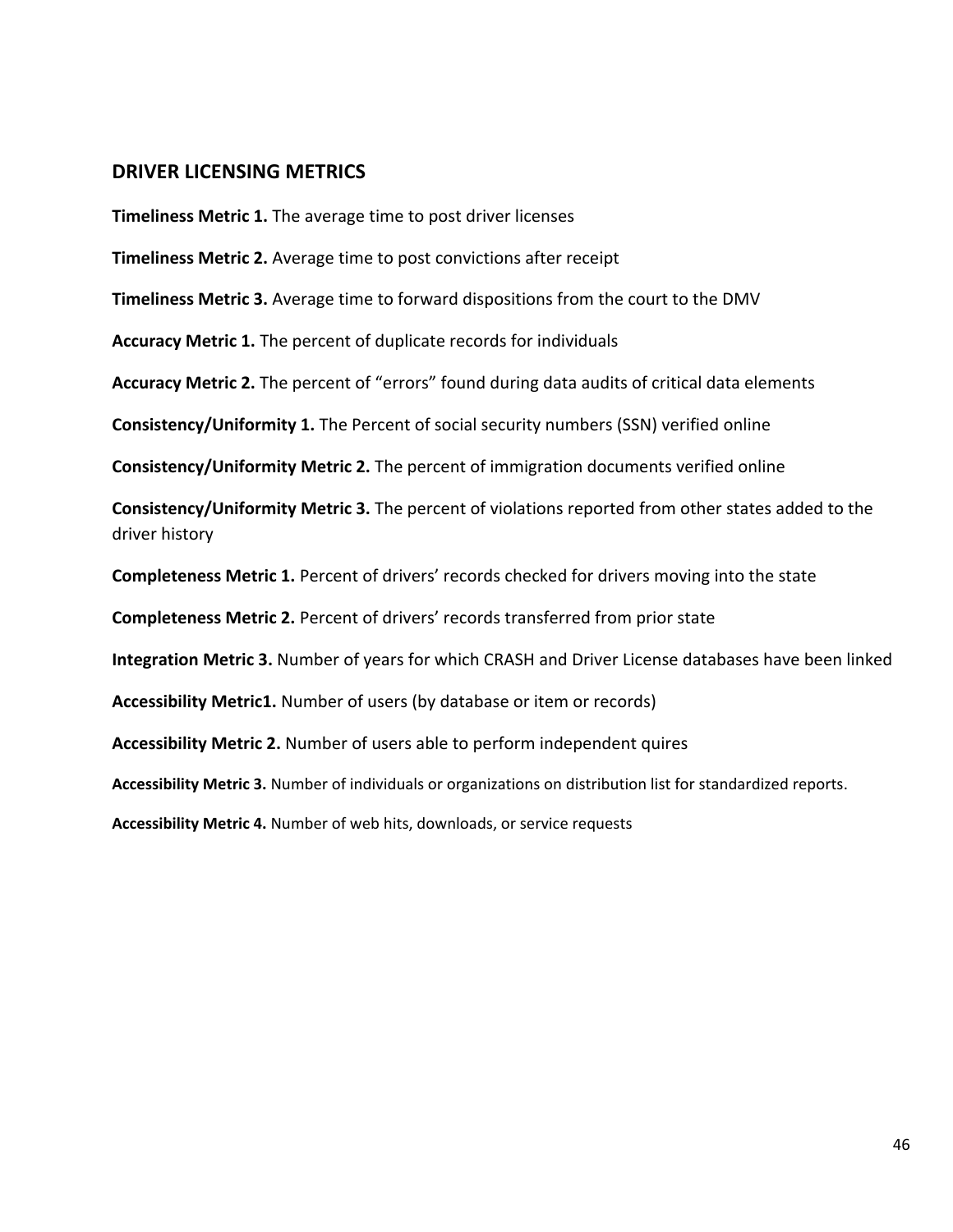#### **CRASH METRICS**

**Timeliness Metric 1.** The number of days from crash event to receipt for data entry on statewide database

**Timeliness Metric 2.** Average number of days to enter data into the system

**Timeliness Metric 3.** The average number of days of backlogged crash reports to be entered.

**Timeliness Metric 4.** The percent of reports entered into the system within 30 days of the crash

**Timeliness Metric 5**. The percent of reports aged more than 60 days

**Accuracy Metric 1.** The percent of crashes locatable using roadway location coding method

**Accuracy Metric 2.** The percent of VINs that are valid (e.g., match to vehicle records that are validated with VIN checking software

**Accuracy Metric 3.** The percent of interstate motor carriers matched in MCMIS

**Accuracy Metric 4.** The percent of crash reports returned to local agencies for correction

**Accuracy Metric 5.** The percent of reports with 1 or more uncorrected "fatal" errors

**Accuracy Metric 6.** The percent of reports with 2 or more uncorrected "serious, non-fatal errors"

**Accuracy Metric 7.** The percent of crash reports with 5 or more uncorrected "minor" errors

**Completeness Metric 1.** Percent of FARS/State crash fatality match

**Completeness Metric 2.** The percent of LEAs with more than 10 percent unexplained drop in reporting one year to the next

**Completeness Metric 3.** The percent of LEAs with 5 percent of "expected" number of crashes each month

**Completeness Metric 4.** The ratio of injury crashes to total crashes

**Accessibility Metric 1.** The number of web hits on their public site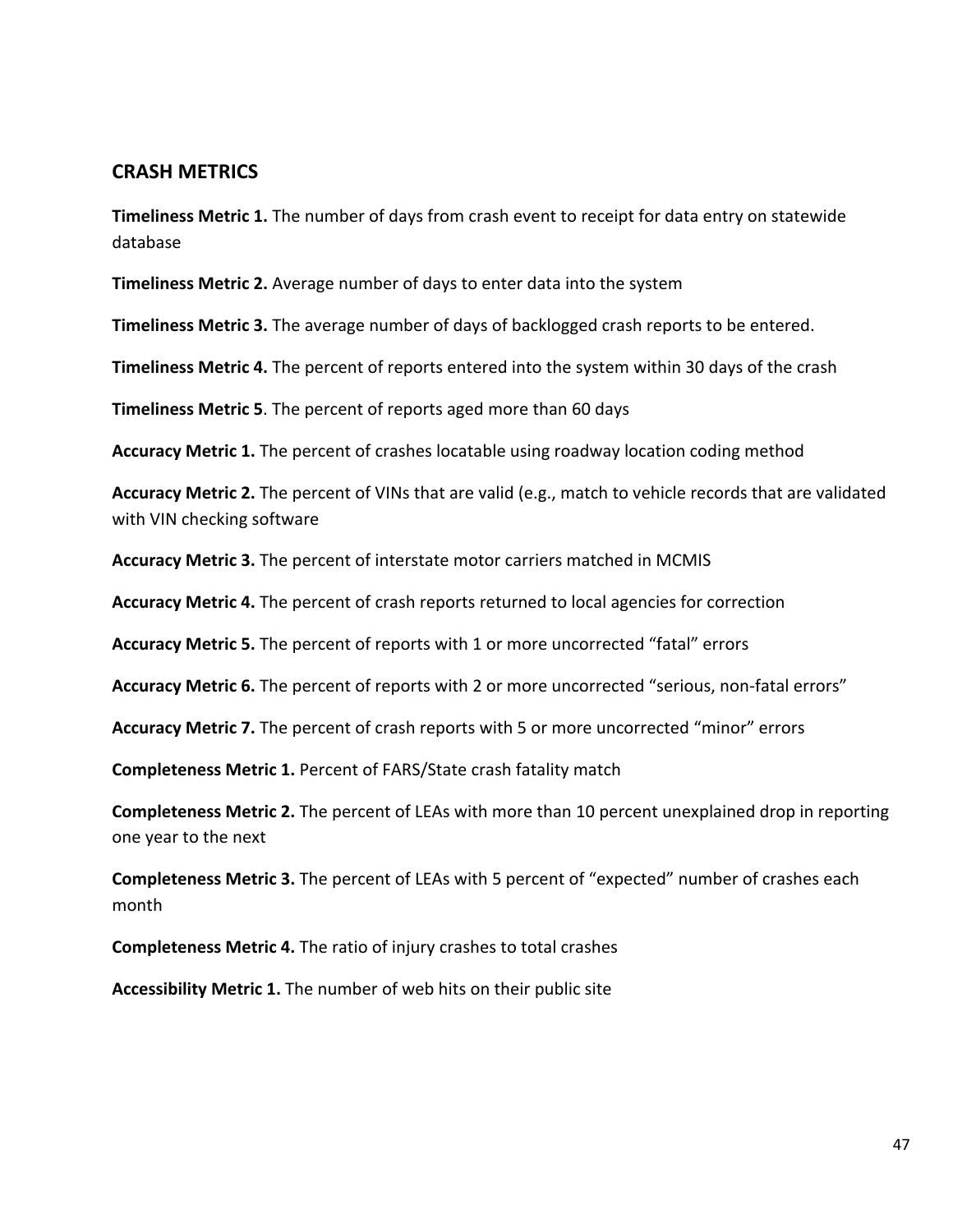# **APPENDIX B: NOTES from INTERVIEWS with LIAISONS and OTHER OFFICIALS**

### **Hospital Inpatient Metrics—Mike Singleton**

The hospitals report to the Kentucky Hospital Association, which then sends records to the Office of Health Policy, which in turn sends them to the Kentucky Injury Prevention Research Center. So the latter has the records.

The timeliness metric—the number of days elapsed between the end-of-quarter deadline and the delivery of closed inpatient data set to OHP can be done. However, it is a low priority and provides information of trivial importance.

The accuracy metrics are more important. There are two, which KIPRC can measure: (1) agreement with linked CRASH records on common variables; and (2) Agreement with linked EMS records on common variables. The first step in evaluating the extent of agreement is to identify the common variables in the data sets. The second step is to measure the level of agreement on the common variables. It would be useful to quantify the number of discharges of Kentucky residents who were injured in-state but were transported to out-of-state trauma centers. However, this may not be possible.

There is one consistency/uniformity metric—compliance with 837 Uniform Billing Specification. This was deemed of low priority and would call for a large effort with little return.

There are two completeness metrics, both of which are important and can be accomplished by KIPRC. They are: (1) the percent of injury records with missing E-codes; and (2) the percent of injury records with nonspecific Ecodes (i.e., E-codes without sufficient information to determine the mechanism or manner of injury.) This information is vital to KIPRC's mission and needs to be improved.

The accessibility metric—the percent of surveyed users of Kentucky's IBIS system who indicate an inability to obtain information through the injury inpatient query module—can't be done at this time due to the necessity of obtaining legal permission; but it may be possible to do an annual survey after permission is granted. A list of likely users is obtainable.

The integration metric is the number of years for which the inpatient and CRASH databases have been linked. We can identify the years in which they have been linked. But it is probable not worth the effort beyond listing the years.

### **Death Certificate Metrics—Mike Singleton**

There are two timeliness metrics, both of which are worth computing and KIPRC can do: (1) the percent of traffic deaths registered within 90 days of death and (2) the average number of days from death until registration for motor vehicle traffic deaths. It would useful to obtain information on the time it takes to report out-of-state deaths of Kentuckians killed in crashes.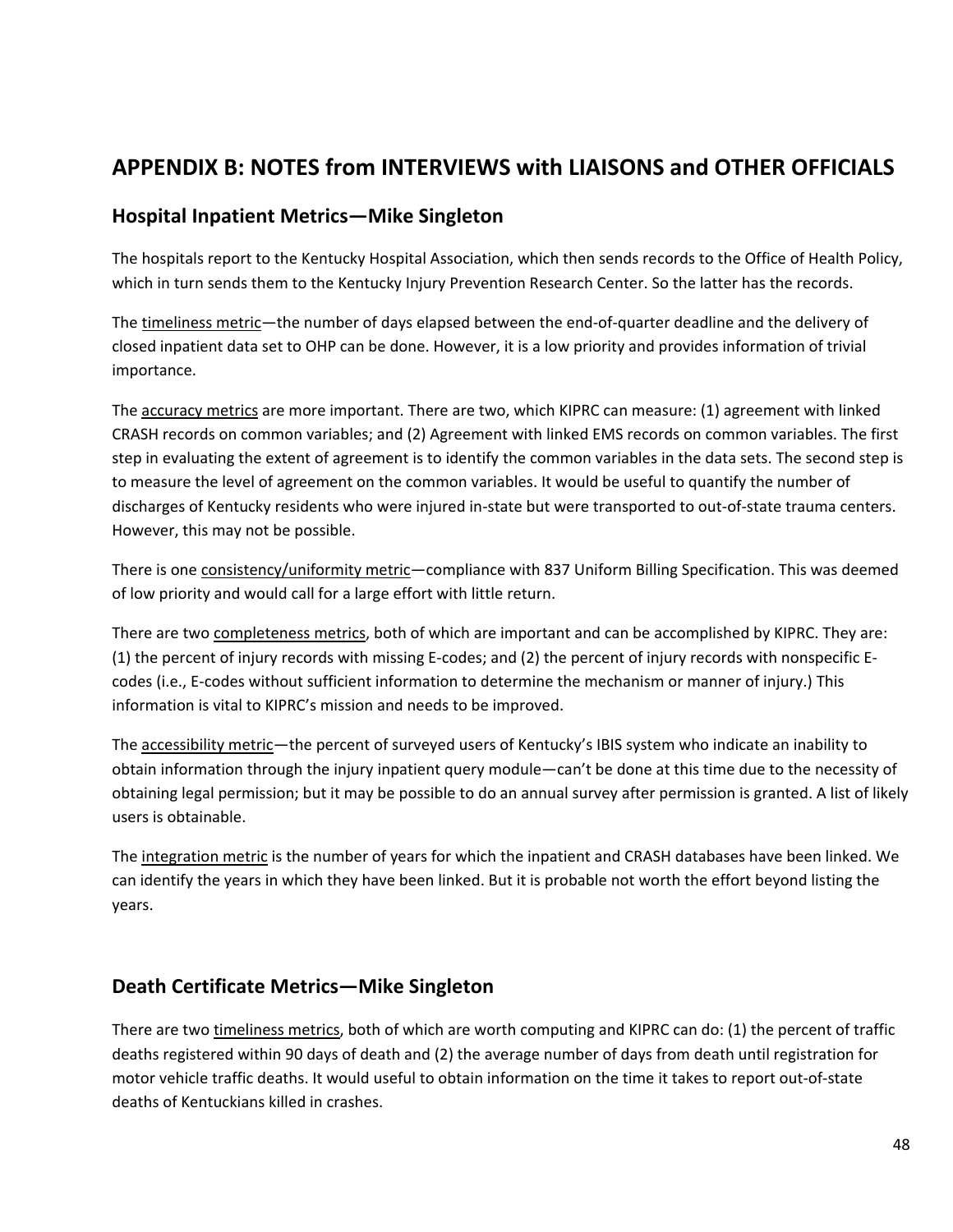There are two accuracy metrics, which KIPRC can measure and are worth the effort of obtaining: (1) Agreement with linked CRASH records on common variables; and (2) Agreement with linked hospital inpatient records on common variables. The first step in evaluating the extent of agreement is to identify the common variables in the data sets. The second step is to measure the level of agreement on the common variables. This would produce more accurate information on fatalities arising from crashes.

The consistency/uniformity metric is: compliance with the National Center for Health Statistics' U. S. Standard Certificate of Death (2003 version). This is not possible, as the cooperation of the data owner is needed and the data owner is not interested.

Of the three completeness metrics only one was considered to be useful and worth the effort: the percent of key injury variables with non-missing and specific values. This will require identifying the key injury variables and then quantifying percent that are complete and adequately specific. One of the completeness metrics was not relevant to traffic deaths—for unspecified injury, the percent of injury deaths with an underlying cause of "unspecified injury," by age group. The last completeness metric was seen as difficult to measure and not a priority—for missing out-of-state deaths, the ratio of number of out-of-state deaths for Kentucky residents reported in Kentucky death file to the number reported in FARS.

The accessibility metric is the percent of surveyed users of Kentucky's IBIS system who indicate that they were unable to obtain the information they were seeking through the injury mortality module. It can't be done at this time due to the necessity of obtaining legal permission; but it may be possible to do an annual survey after permission is granted. We have a list of likely users.

The integration metric is the number of years for which the death certificate and CRASH databases have been linked. We can identify the one year that they were linked.

# **Emergency Department Injury Visits Metrics—Mike Singleton and Svetla Slavova**

There is one timeliness metric: The number of days elapsed between the end-of-quarter deadline and reporting of the closed data set to OHP. The latter maintains compliance; but sends data on to KIPRC, which can compile the data. This is useful information that does not entail too much effort for KIPRC.

The Accuracy Metric is: Agreement with linked CRASH on external cause of injury. This involves information on driver and passenger, crash type, vehicle type and more. This information is of interest to KIPRC; but not of much use to emergency departments, as reimbursement is not tied to E-code on the claim. It is possible to estimate the level of agreement, which would document problems with accuracy when data is conflicting or missing.

There is one consistency/uniformity metric: compliance with 837 uniform billing specifications. This is required by statute. The emergency department is currently completely compliant with 837.

There are two completeness metrics: (1) the percent of injury records with missing E-codes and; (2) the percent of injury records with a nonspecific E-code (i.e., without sufficient information to determine the mechanism or manner of injury.) . Both completeness metrics will require identifying the key injury variables and then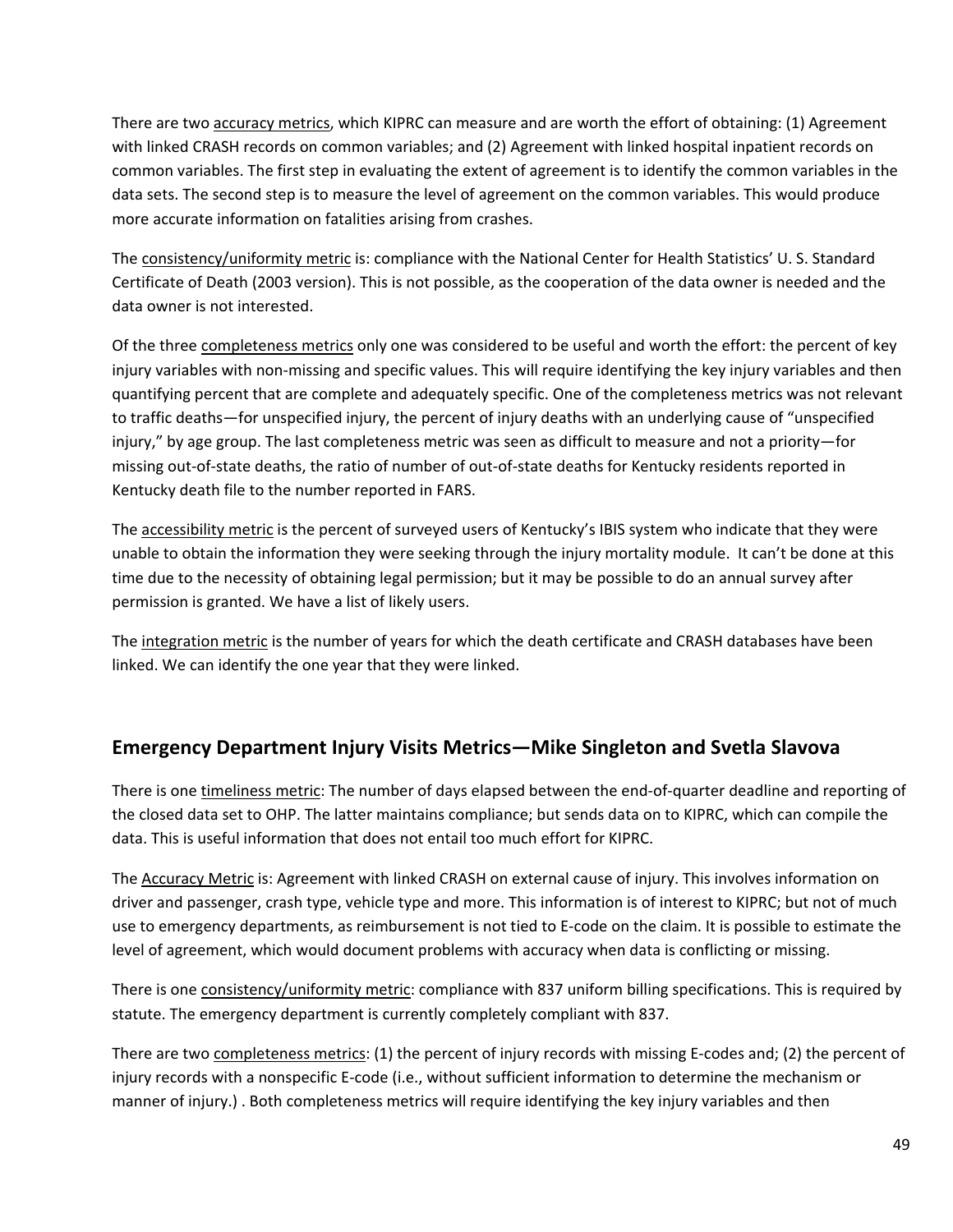quantifying the percent that are incomplete and/or inadequately specific. At this time approximately 85 percent of injury-related visits are supplemented with an E-code, which suggests inadequacies with 15 percent. So completeness is a problem. KIPRC can do this and it could produce a large benefit for KIPRC.

The accessibility metric is the percent of survey users of Kentucky's IBIS system who indicate an inability to obtain information through the ED query module. It would be beneficial to know this, but there are legal issues and permission will be needed; upon receiving permission, it may be possible to do an annual survey. We have a list of likely users.

The integration metric is the number of years for which the CRASH and ED databases have been linked. We know they were linked in 2008, 2009, and 2010.

# **Trauma Registry Metrics—Mike Singleton and Svetla Slavova**

The timeliness metric is the percent of designated trauma centers reporting data to Clinical Data Management for a given quarter within 90 days after the end of the quarter. The CDM's responsibility is to maintain the Kentucky Trauma Registry. It supplies trauma data to KIPRC. This is a useful metric and quarterly updates are possible, depending on 405 funding. The benefit would outweigh the effort and KIPRC can compute this.

*Please pay close attention to the notes below on the accuracy metrics. It may not be accurate and we may not need the metric calling for agreement with the CRASH records.* 

There are two accuracy metrics, which KIPRC may or may not want to measure: (1) agreement with linked CRASH records on common variables; and (2) Agreement with linked hospital records on common variables. The trauma system is the only system with severity of injury information. It would also have drug/alcohol information. However, the EMS is required to submit an extract of critical elements of run upon leaving hospital and full compliance is expected in the future. On some variables we could compare with police report for accuracy. The first step in evaluating the extent of agreement is to identify the common variables in the data sets. The second step is to measure the level of agreement on the common variables. KIPRC can do this with or without 405 funding *(is that true?).* EMS records should be linked to hospital or trauma data, not crash data, so there may be little benefit to linking with CRASH data. (*Does this mean it is best to just use the second measure of accuracy?)* 

The consistency/uniformity metric is agreement with the national trauma data standard. *(Do we have a way to measure this?)* 

There are four proposed completeness metrics. *Do we need all four?* 

- 1. Percent of cases with missing E-code
- 2. Percent of cases with nonspecific E-codes (i.e., codes without sufficient information to determine mechanism or manner of injury)

*We were able to measure the first two for other data sets. Can we do it for these?*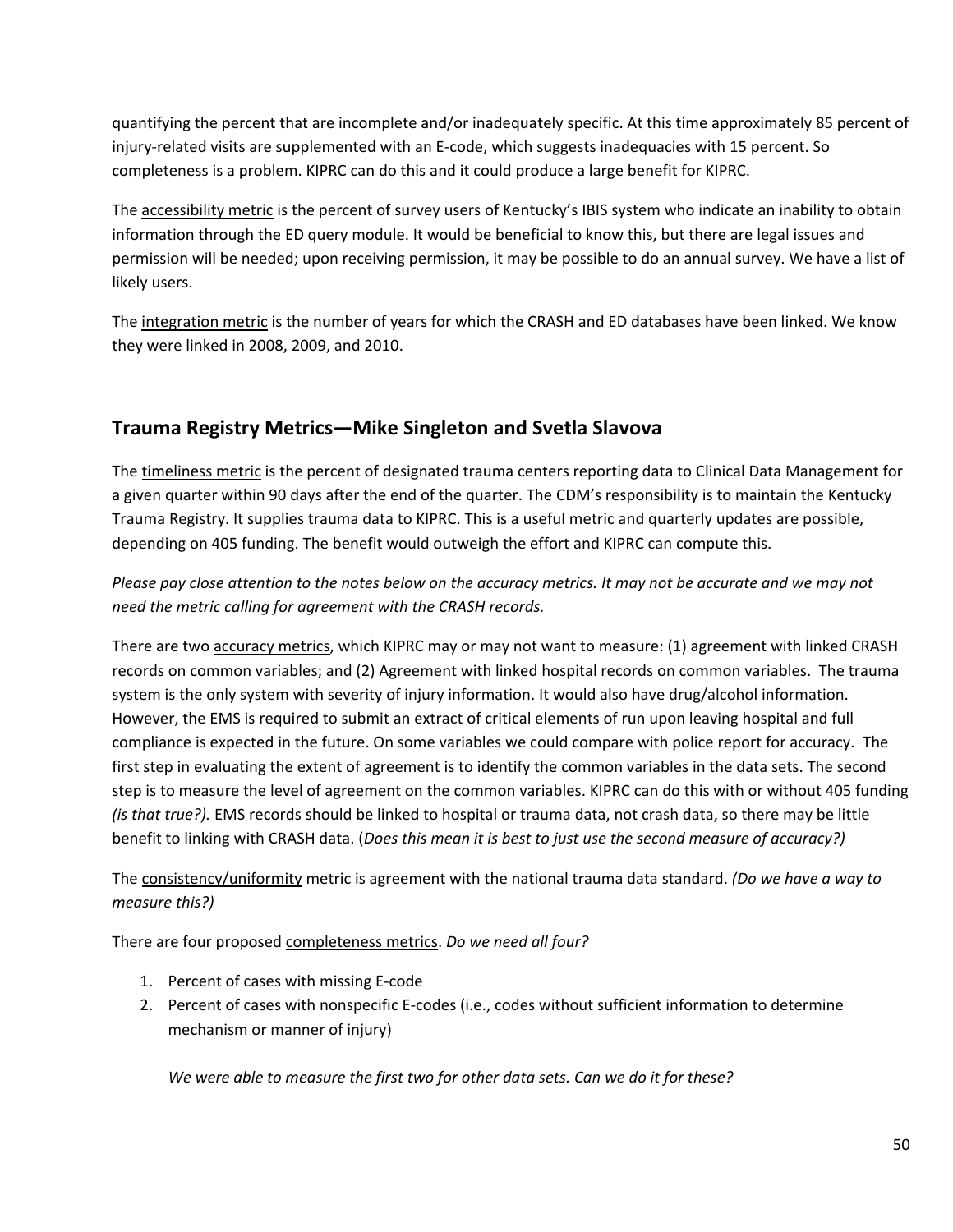- *3.* Percent of cases with missing EMS time variables (time to scene, time to hospital, etc.)
- *4.* Estimated number of Kentucky-resident trauma patients not in the KTR due to being treated at a designated trauma center outside Kentucky

The *integration metric* is the number of years for which CRASH and trauma registry databases have been linked. *In what years have they been linked or do we not want to link with another database?* 

# **Summary of the Discussion with Paul Phillips on the EMS Metrics**

Timeliness Metric-Percent of records received by reporting deadline. The deadline is the 15<sup>th</sup> of the month following the month of the EMS run. This can be done at this time.

Timeliness Metric—Average number of days between reporting deadline and entry into system. This can be done but the benefit is out-weighed by the effort involved.

Accuracy Metric—Average number of data elements completed correctly on submitted records. The current regulations require this and it can and will be done.

Accuracy Metric—Agreement with CRASH record on common variables. This can't be done at this time, even though it might be worthwhile. The data can be sent to the KIPRC; but they would have to do the work of linking.

Accuracy Metric—Agreement with ED and inpatient records on common variables. This would be worthwhile but is not possible at this time, as it is too labor intensive.

Consistency/Uniformity Metric—Percent of NEMIS required data elements collected by KEMIS. This is mandatory and is being done at this time. So, the answer is 100 percent. All the EMS service providers are doing this.

Completeness Metric—Percent of submitted records with incomplete data. We can do this. And can provide the data by April 30<sup>th</sup>.

Completeness Metric—the number and percent of services reporting KEMIS. This is being measured in accordance with a 405 grant.

Completeness Metric—Number and percent of CRASH records indicating EMS transport that do not link to EMS record. This can't be done at this time. But KIPRC might be able to do it.

Accessibility Metric--Number of years for which the CRASH and KEMIS have been linked. They are not linked; so the answer is no years at this time.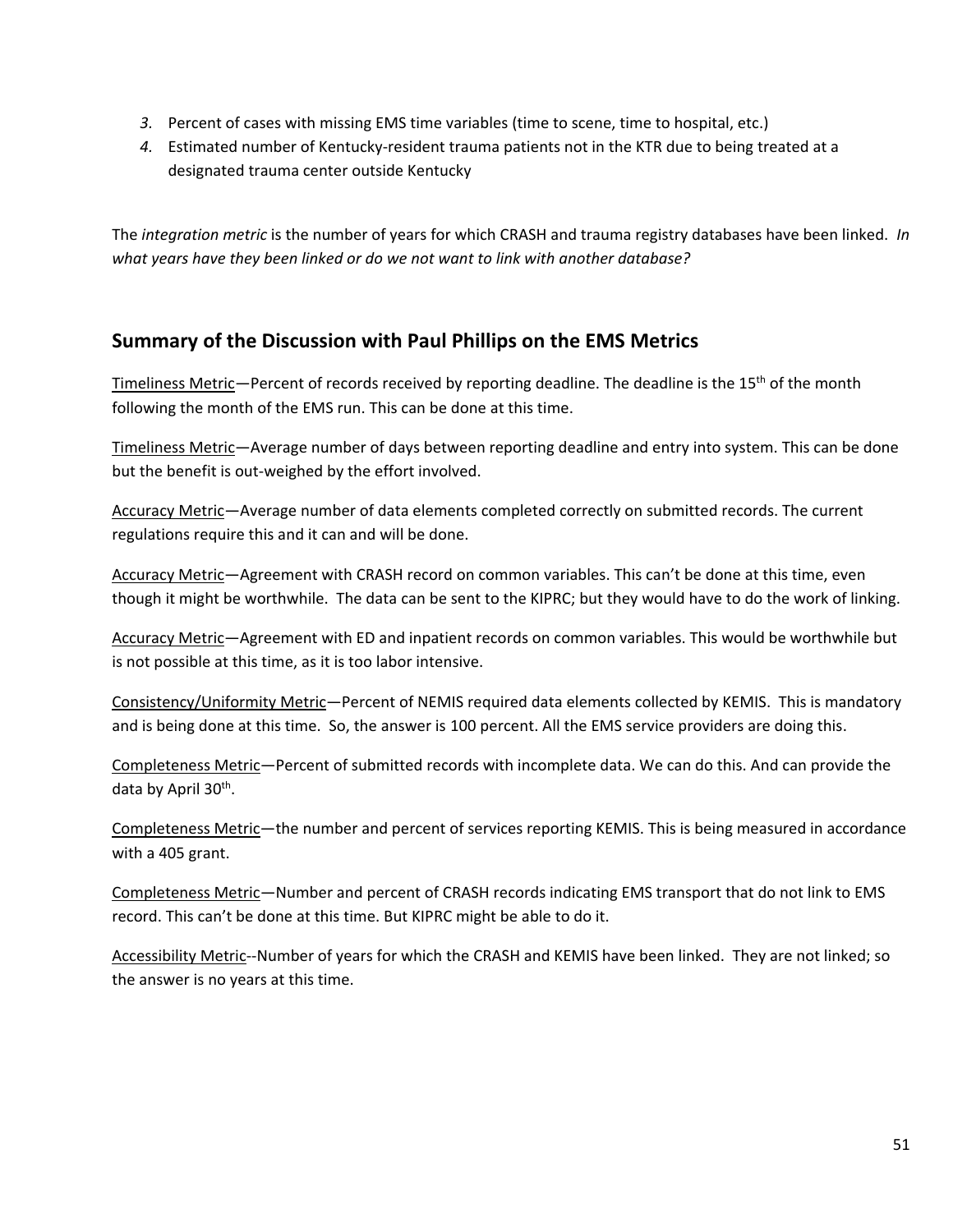# **Adjudication Metrics--Summary of Discussion with Jason Cloyd—March 17, 2014**

# **Additional comments by Kat Erin Delaney**

#### **Background**

The Kentucky Administrative Office of the Courts (AOC) keeps arrest records, which are sent to them from each county; E-citations are automatically sent to them; but paper citations and arrests are sent only if they are to be prosecuted. So some paper citations and arrests are not sent. Case files have the name, date of birth, and social security number of each person arrested. But, "These identifiers are only present when the clerk has them available to them and they are entered into the database. Just because a social or date of birth is entered does not mean it is correct. Transposition errors do occur."

Each file has a case number; but this is not the same as the citation number. So most files have both a case and citation number.

The citations for those ticketed (but not arrested) are maintained by the Kentucky State Police (KSP) and entered into KYOPS. The information on citations is in the state repository.

Citation number is automatically entered into the case file when it is an e-citation. Paper citation numbers may or may not appear in the case file.

Those arrested or given a citation get a case number, but it is not the same number that AOC will use. AOC can match by name, date of birth, and social security number.

Another problem arises from the fact that some traffic citations and arrests are entered on-line and some manually. Requiring all traffic citations and arrests to be entered on-line would make it easier to eliminate obsolete codes and track dispositions. It would make it possible to match narratives to the proper statute or measure the percent that do not match.

Timeliness Metric 1: The Average time for citations to be sent from law enforcement agencies to Kentucky Administration of the Courts. This cannot be done by AOC as the Kentucky State Police have the information on citations. Time from traffic violations to entry into KYCourts/CourtNet can vary. If the violation happens on a weekend or holiday it may take several days for the case to be entered into the KYCourts/CourtNet database.

Timeliness Metric 2: The average time for convictions to be sent to the DMV. This is done each night.

Accuracy Metric 1: Percent of errors found during data audits of critical data elements. AOC tried to do this but could not. It may be possible but first it would be necessary for KSP and AOC to identify critical elements and discuss ending the use of obsolete codes and wrong codes for offenses. We have code number for each type of violation but officers will use old codes or wrong codes. Training of officers will be needed.

Accuracy Metric 2: Percent of violations narratives that match the proper state statute. This can be done by elimination of use of old codes and wrong codes. At this time, we can't do this because…..old codes cannot be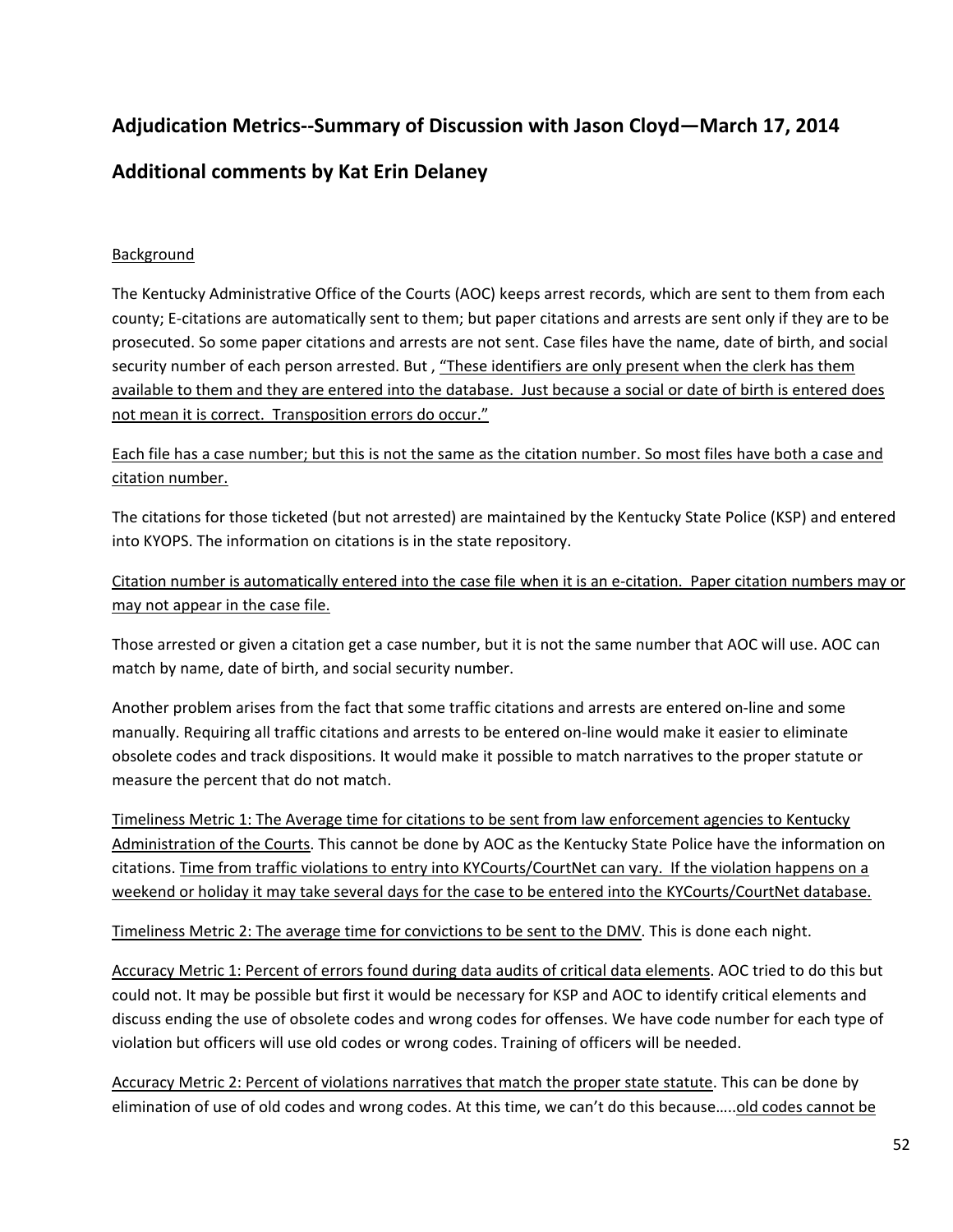removed from the system since they are still used in older cases. When old codes are used in newer cases that should actually be new codes this is sometimes corrected by amending offenses within the case. There are instances in which a code is made obsolete but never replaced with anything, thus making the old obsolete code necessary.

Consistency/Uniformity Metric: Percent of traffic citations statewide written on a single uniform citation. KSP can do this, but AOC cannot, as it does not keep records of citations.

*.* 

Completeness Metric: Percent of cases with both original charges and dispositions in citation tracking system. This can't be compiled as AOC does not keep a record of the original charge but only the disposition and the original charge may be amended. KSP would have the original. In order to do this, the following changes would need to be made….

*Query: Can you currently do it for those arrested; but not for those given just a traffic citation?* Anything arrest related is handled through KSP or local LEOs. Arrest information is not handled by the courts.

Integration Metric—there is no integration between CRASH and adjudication databases. They are not linked. This is true.

Accessibility Metric 1: Number of users (by database or item or records). Any circuit court clerk or the court staff can access the database. Perhaps 1000-2000 people can access it.

Accessibility 2: Number of users able to perform independent inquires. Some people have limited access that prevents violation of privacy concerns. Kat Delaney can estimate this number. Clerks have the ability to run queries that have been build into the database, such as number of cases in each court or case type. Within Research and Statistics only three individuals have the ability to run a specified query on all aspects of the database. This ability is also available to certain members of Technology Services (uncertain of how many, most likely no more than 6).

Accessibility 3: Number of individuals or organizations on distribution list for standardized reports, number of web hits, downloads, or service requests.

Again, Kat can estimate, but these estimates should separate out requests about adjudications from background checks for employment.

Standardized reports are referred to as Historical reports and are available on the webpage. There is no counter on this page so I cannot estimate the number of hits it has. TS or Public Information may or may not have access to this. I know that many of the judges and clerks as well as DPA and Justice references this information and our unit gets maybe a dozen inquiries a year directly asking about those reports. On average the Research & Statistics Unit will handle 200-400 ad hoc requests in a given year. When legislative session is in session we tend to get more requests for data.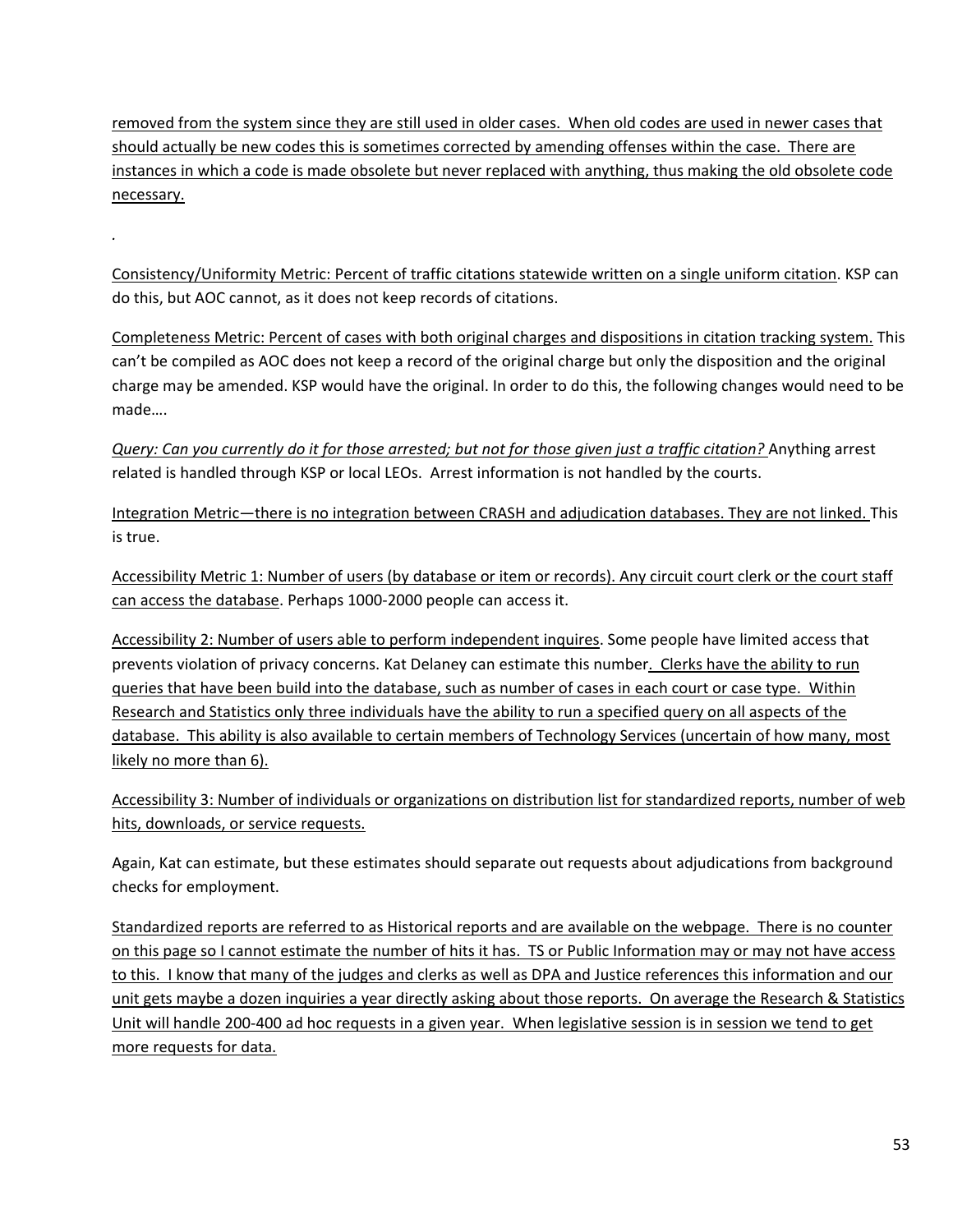Background check requests we received in CY2013 was 906,485, and the records unit processed 990,932 in CY2013.

In a telephone interview, Kat Erin Delaney said that the AOC takes all requests for data, so long as it's information 0they possess. They do not have the exact number of requests but it would be in the thousands.

She thinks they could provide data on the number of e-citation and paper reports, they receive; but the paper reports are an underestimate as many are not sent to the AOC.

To improve the system, she recommends eliminating paper citations and arrests and requiring the use of new codes.

# **Driver Licensing System Interview with Kevin Edelen**

#### **Timeliness metric 1—The average time to post driver licenses**

They are posted on line, so they are posted immediately with no delay. There is no way to improve the process that is worth the effort.

#### **Timeliness metric 2—Average time to post convictions after receipt**

They are posted the same day that we receive them from the courts. Again, there is no delay.

#### **Timeliness Metric 3—Average time to forward dispositions from the court to the DMV**

We post them immediately and send them to the DMV immediately. There is no need to improve the process.

#### **Accuracy Metric 1—The percent of duplicate records for individuals**

We try to block this from happening and the situation is much improved. This is not tracked at this time.

*Is there a way to improve the current number of duplicate records? If yeas, please explain how it could be done?* 

*If not, please explain why not? Because most duplicates are not exact duplicates, but instead a matter of a slight typo in name or Birthdate. If names and birthdates are slightly different, our computer logic has no choice but to consider them as separate drivers.* 

*Is it worth doing? If not, please explain why not? At this point, there doesn't seem to be a way to improve.*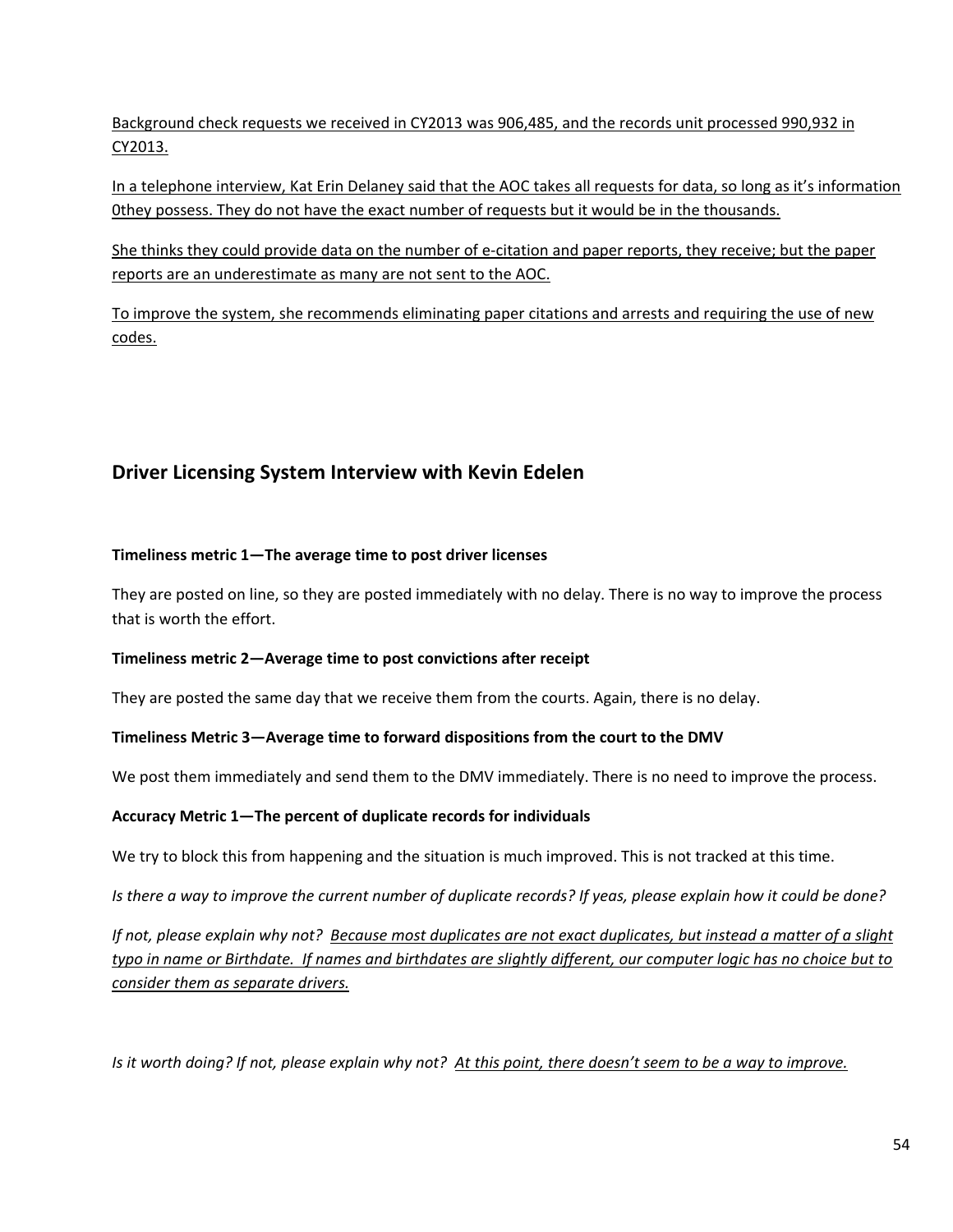#### **Accuracy Metric 2—The percent of "errors" found during data audits of critical data elements**

We don't do a routine audit of errors and can't because an audit would require a comparison of our list with the list of dispositions from the courts. We accept what they give us, as they are sent to us. To do this we would need two lists. But, there would be very few or no errors, as we take their list.

#### **Consistency/Uniformity 1— The Percent of social security numbers (SSN) verified online**

When people apply for a license, we check their social security number against the social security data base; so it's 100 percent.

#### **Consistency/Uniformity Metric 2—The percent of immigration documents verified online**

We do not check immigration documents online; so it is 0.0 percent. People who are not citizens are required to take their documents to one of the driver's licenses field offices to prove that they are in the country legally.

We have discussed joining a program called Systematic Alien Verification Entitlements (SAVE) that would allow online verification.

*What if any would be the benefit of joining SAVE? It could perhaps decrease the time required to process noncitizens, although that is really unknown.* 

#### **Consistency/Uniformity Metric 3—the percent of violations reported from other states added to the driver history**

We check their driver's records against The National Driver Register (NDR) and against CDLIS. We post 100 percent on their Kentucky record.

*Is there any way to improve the accuracy of the records received? The data received is provided by other states. There is really no way for us to improve the data.* 

#### **Completeness Metric 1-- Percent of drivers' records checked for drivers moving into the state**

We obtain records of all drivers moving in from out of state; so 100 percent.

#### **Completeness Metric 2—Percent of drivers' records transferred from prior state**

We don't get partial records and we add all the information to the individual's Kentucky record that we receive.

#### **Integration metric—Number of years for which CRASH and Driver License databases have been linked**

We are not linked, but KSP can see if the drivers that they have stopped have a license. That is, KSP can access our database. It can also confirm that the vehicle is registered.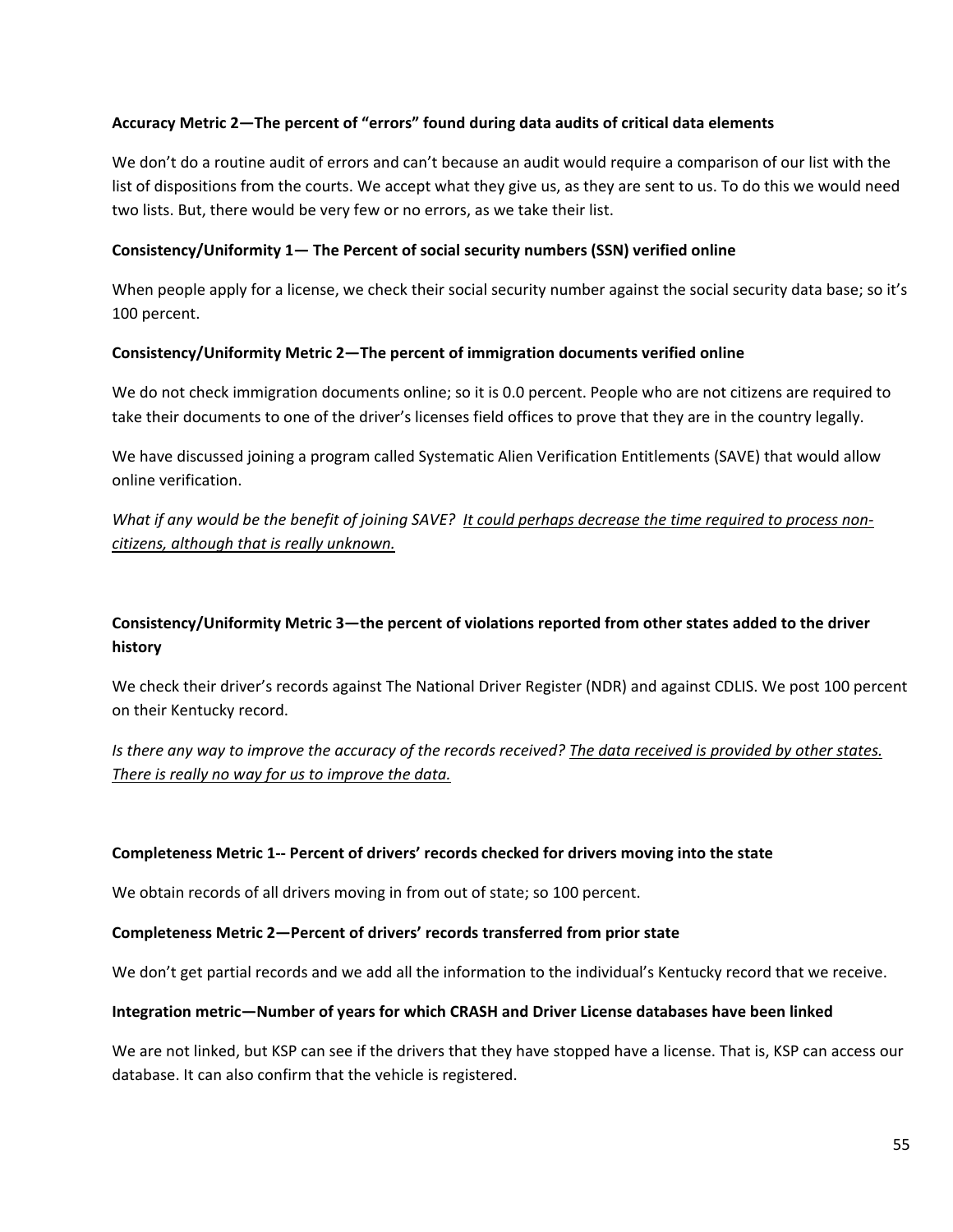KSP may want to link databases or obtain more access.

#### **Accessibility 1—Number of users by database or item or records**

We have agreements with various state agencies to access out database; but their access is limited to specific pieces of information. Trucking companies do not have access; but they can purchase driving records to check on employees and potential hires.

#### **Accessibility 2—Number of users able to perform independent quires**

This is not knowable.

#### **Accessibility 3--Number of individuals or organizations on distribution list for standardized reports.**

Ninety-eight percent of requests are for in-house use. None of the other Cabinets get a report, but they can request them. Counties frequently request information and reports.

#### **Accessibility Metric 4--**N**umber of web hits, downloads, or service requests**

The system is not web based. However anyone can purchase a driver's history for the past 3 years, if they have the person's driver's license number. The purchase price is \$5.00 online and \$3.00 at a field office. The police and courts can obtain a five year history.

#### **Vehicle Metrics—discussion with Godwin Onodu and Loretta Fowler on March 14, 2014**

Kentucky is adopting a new system for tracking vehicles. Replacing the old system—Automated Vehicle Information System or AVIS, it will be referred to as KVIS—the Kentucky Vehicle Information System. KVIS will be web-based and user friendly. It will be up within the year.

Timeliness Metric 1: The average time for DMV to post title transactions. The county clerks post the transactions. The Division of Motor Vehicles does not have this information and does not need it.

Timeliness Metric 2: The percent of title transactions posted within a day of receipt. All are posted within a day so there is no benefit to this metric.

Timeliness Metric 3: Average time to post registrations by county clerks. This is not part of DMV's mission and can't be done by the DMV. But it will be doable when KVIS is on line.

Timeliness Metric 4: The average time to process title documents. There is a requirement to process them within 5 days. They will be able to do this with KVIS. This could be measured but there is no benefit to doing so.

Timeliness Metric 5: The average time to produce completed titles. They are all processed within 5 days. However, they are produced (printed) in Tennessee. There is no room for improvement in the processing of titles.

Timeliness Metric 6: The percent of registrations and title brands posted within 24 hours. This is 100 percent; so there is no need to measure this.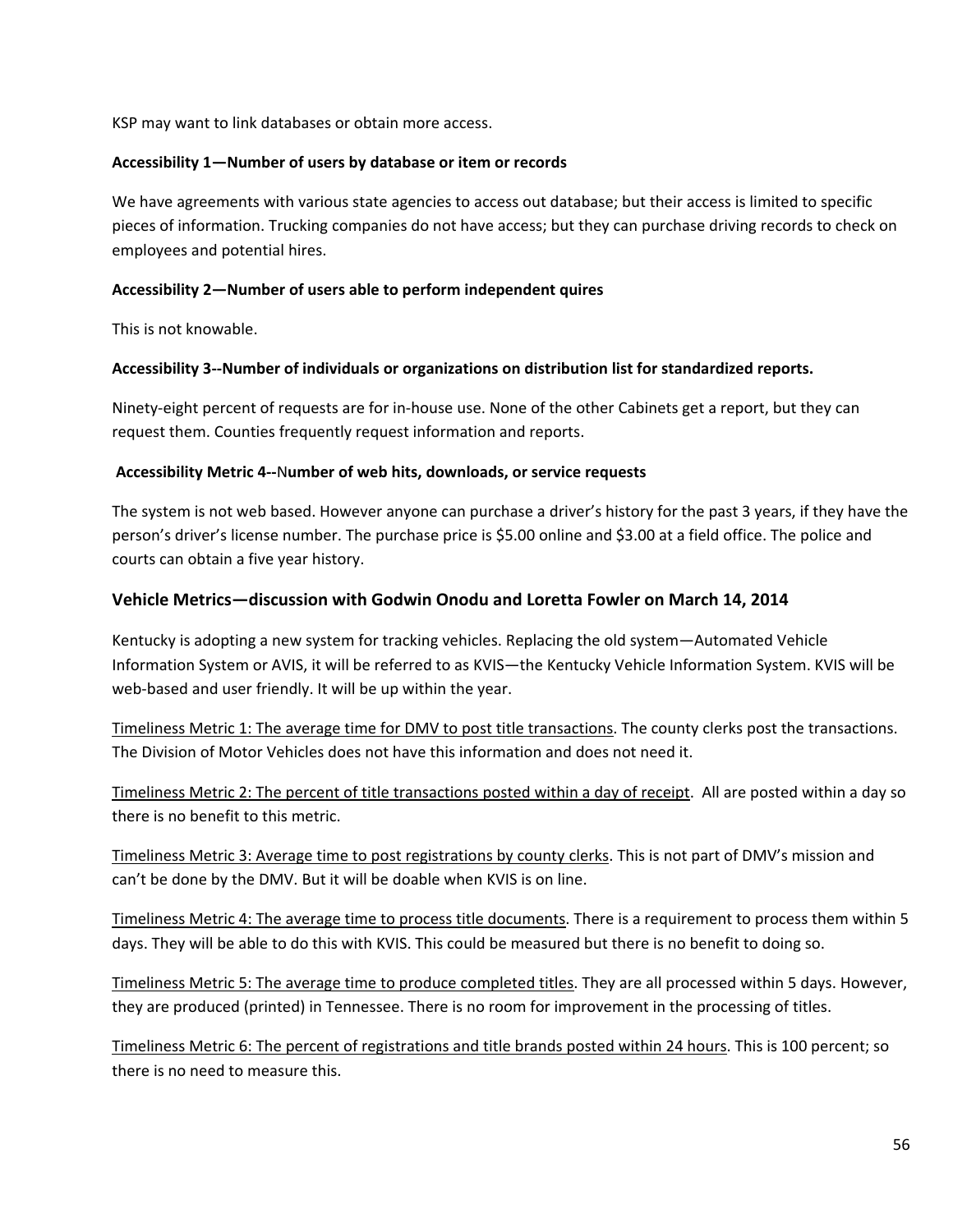Accuracy Metric 1: Percent of duplicate records for individuals. This is of no use to the DMV mission. It has nothing to do with the data being accurate.

*Please explain why it does not affect accuracy.* 

Accuracy Metric 2: Percent of errors found during data audits of critical data elements. This audit occurs once a year and concerns the money received for special license plates (e.g., UK plates) and its distribution. Most of the errors are made by county clerks. Very few errors are made in this office, so there is little benefit to measuring this.

Accuracy Metric 3: The percent of VINs successfully validated with VIN checking software. There is 100 percent compliance with the requirement to validate with the VIN checking software. So there is no room for improvement.

Consistency/Uniformity—The same forms are used in all counties. This is the case at this time.

Completeness Metric: Percent of records with complete owner name and address. This is currently 100 percent. So there is no room for improvement.

Integration Metric: New Database KVIS will check against NMVTIS and VIN assist. This will be done with KVIS, as it is mandatory.

Accessibility Metric 1: Number of users (by database or item or records.) There are a number of users: state police, revenue cabinet, health and family services for child support issues, OVIS provides some limited access to insurance companies, CarFax, financial institutions. We could document the number of times the database is accessed. County attorneys may get access.

Accessibility—Number of users able to perform independent inquires. This could be determined.

Vehicle registration can provide one timeliness metric, which can be done with KVIS:

1. Average time to post by county clerks

Please note that KAVIS implementation has been delayed, and as a result, the requested information may not be available for the next 18 months.

Vehicle registration can provide one integration metric:

1. With the KVIS database, it will check against NMVTIS and VIN Assist

Yes, when KAVIS is fully implemented, it would check against VINA but not VIN Assist. And it would check against NNVTIS in real time. Additionally, the AVIS database does currently check against NMVTIS in real time. Please note that none of the systems would check against any non-conforming VINs or VINs issued prior to 1982.

Vehicle registration can provide two accessibility metrics: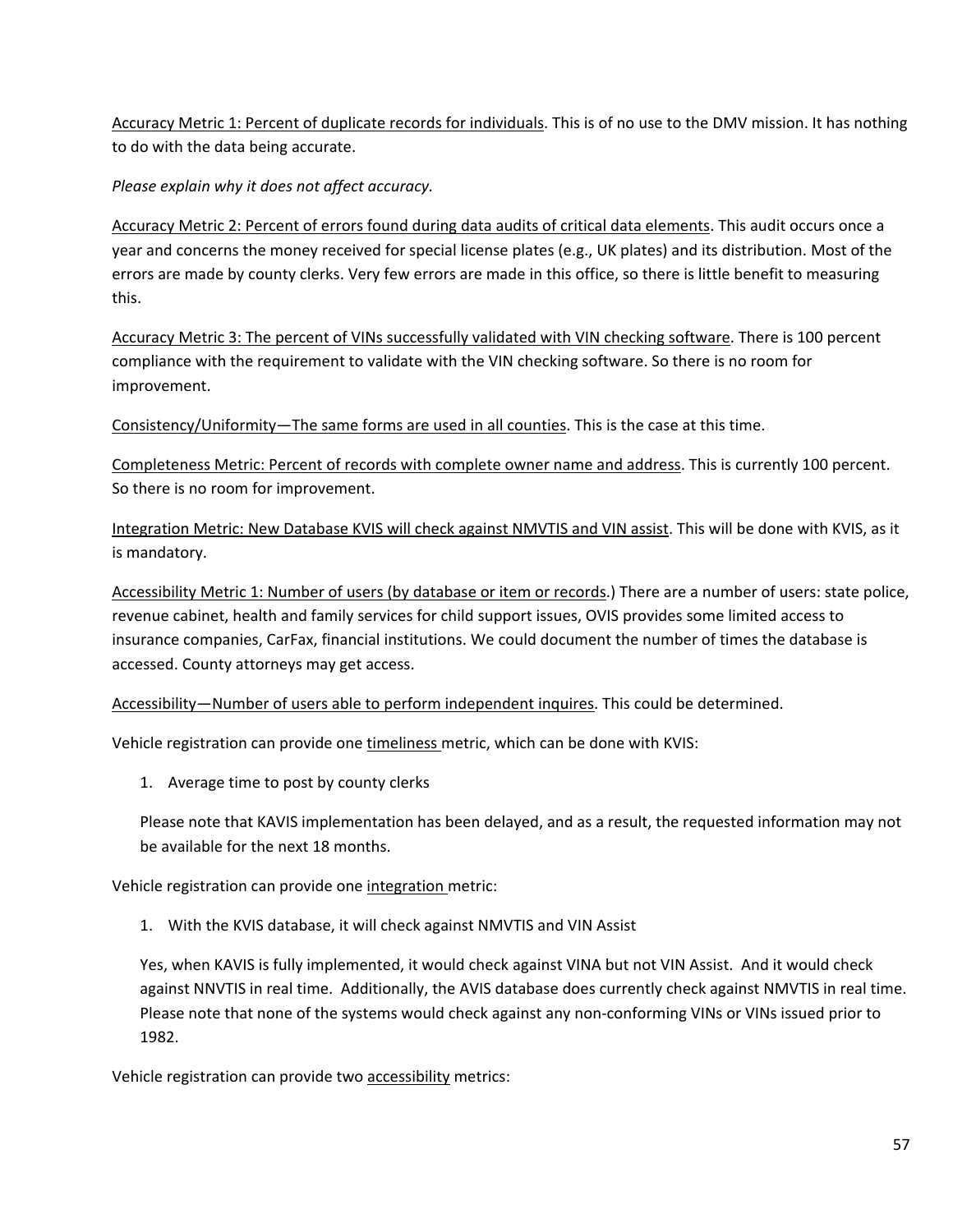1. The number of times the database is used

Information will not be available until KAVIS is fully implemented.

2. The number of users able to perform inquiries

There might not be a report for this request, however, multiple agencies do use AVIS and would have access to KAVIS. Some of the agencies are Department of Revenue, state, county and city law enforcement agencies, county clerks' staff, Property Valuation Administrators (PVAs), Department of Vehicle Regulation, and the Cabinet for Health and Family Services to name just a few.

# **Revised CRASH Metrics**

At the meeting at the Kentucky Transportation Center on June 20, 2014, we revised the list of metrics to be measured by officials at KSP. A number of the proposed metrics were eliminated as unnecessary or not worth the effort.

The revised list is below. If you have any questions about any of the metrics, please call me at 859 257- 7556.

The metrics will be measured every three months, except for those collected yearly, as indicated below. **The first set of metrics is due July 20, 2014.** 

#### **Timeliness Metrics**

- 1. The number of days from crash event to receipt for data entry on statewide database.
- 2. The average number of days to enter data from paper and electronic submissions into the system. Include the number of e-reports and number of paper reports.
- 3. The average number of days of backlogged paper and e-reports to be entered.

#### **Accuracy Metrics**

- 1. The percent of crashes locatable using roadway location coding method.
- 2. The percent of crash reports returned to local agencies for correction. Please provide the number of e-reports with user entry override.

#### **Completeness Metrics**

1. The percent of FARS/State crash fatality match (yearly). If you can, please provide this for the past three years.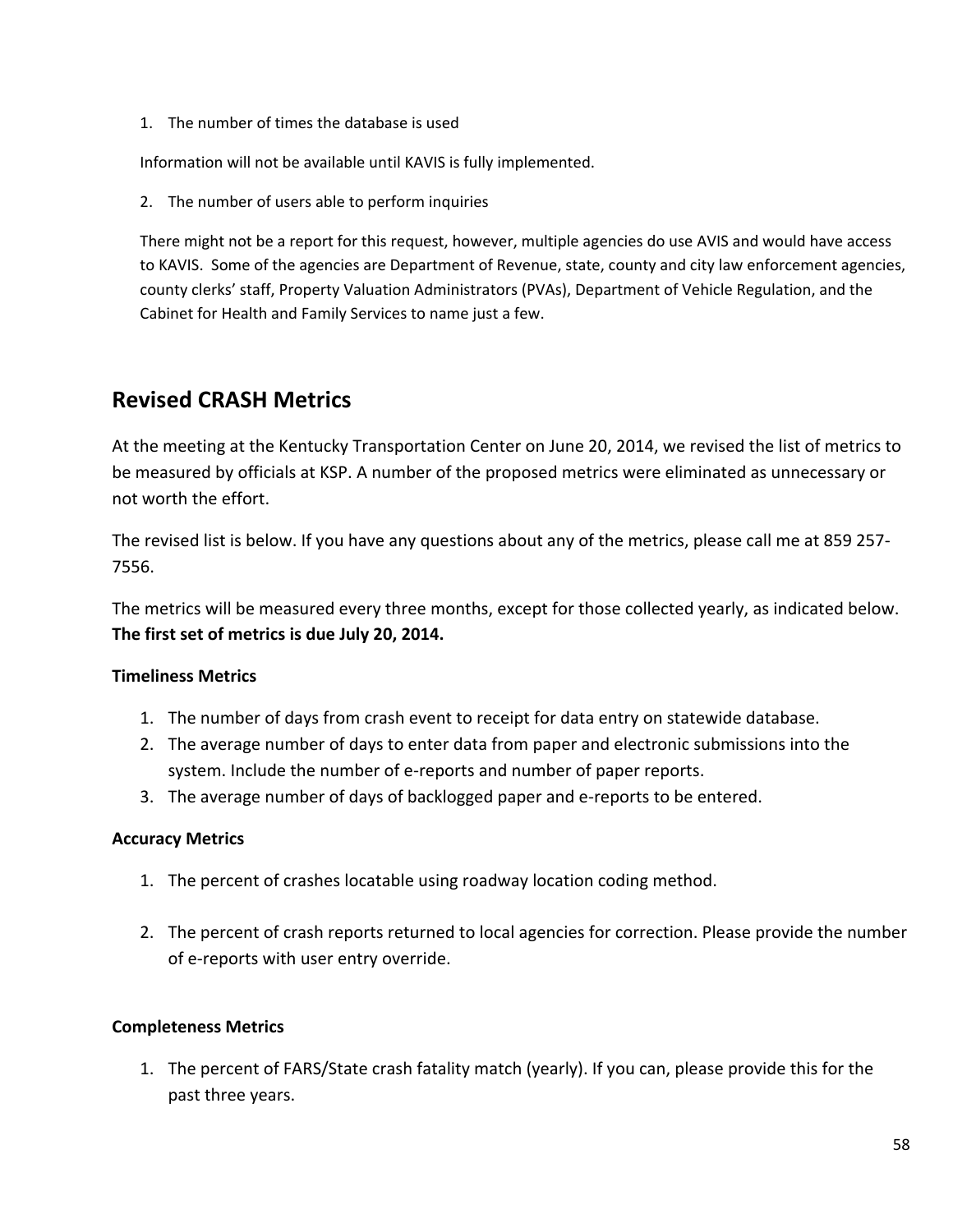2. The percent of LEAs with more than 10% unexplained drop in reporting one year to the next (yearly). If you can, please provide this for the past three years.

#### **Accessibility Metrics**

1. The number of web hits on the public site. Please list by number of buys and number of queries, and number of users

# **Roadway/traffic Metrics—discussion with Keith Dotson on March 20, 2014**

The Roadway/traffic section in Planning is responsible for collecting data on the attributes of all state maintained roads and all minor collectors, major collectors and arterials in the local road systems. Mr. Dotson identified two data needs: (1) AADT information for local roads and (2) live cycle or immediate updates for any changes in local road systems. Mr. Dotson said that they would like data on new roads and changes in roads as soon as they occur. This would be helpful to 911, KSP, and EMS. But at this time, the data is not provided in a timely manner. In fact, each county reports this information to its Area Development District every three years and this data may not be complete or accurate.

*Please explain some of the reasons that Judge Executives do not send the information here.* 

Timeliness Metric 1: Percent of Traffic Counts conducted each year. They conduct traffic counts on a regular schedule. So, all roads are covered over a three year period--approximately 33 to 35 percent of roads in the system undergo a traffic count each year. Therefore there is no need to report this, as it is already known.

Timeliness Metric 2: The number of days from a crash event to location coding of crashes. This is KSP's responsibility. The Cabinet provides the road data to KSP and they code the location of the crashes.

Timeliness Metric 3: Number of days from construction to completion of road work to roadway file update This will require a definition of completion such as the day the road or lane worked on is open to traffic. It would be good to know this, although almost all changes to roads—except local roads--are updated within a week or two. This can be measured for the roads that the cabinet has responsibility for.

Accuracy Metric 1: Percent of errors found during data audits of critical data elements. This can be done and KTC's Eric Green is working on a project to do something like this. First it would be necessary to define the critical elements. Some elements are more important than others, for example, miscoding lane width is less critical than miscoding the number of lanes. It is estimated that about 5 percent of the roads have errors in the data file.

Accuracy Metric 2: Percent of crashes locatable using roadway location coding method. All crashes can be located on the roads that the Roadway/traffic section is responsible for. The problem is that many local roads are not in the data files and KYOPS sometimes does not promptly incorporate the updates that we send every week. The counties send information on the local roads to the ADDs every three years. The ADDs give it to the Cabinet. But even after the data is sent to the ADDs the road data may not be complete for various reasons.

Consistency/Uniformity 1: The percent of all elements of MMIRE that are missing. This can be done, But the Kentucky data and is probably as much as 80 to 85 percent MMIRE complete, not 52 percent complete with 48